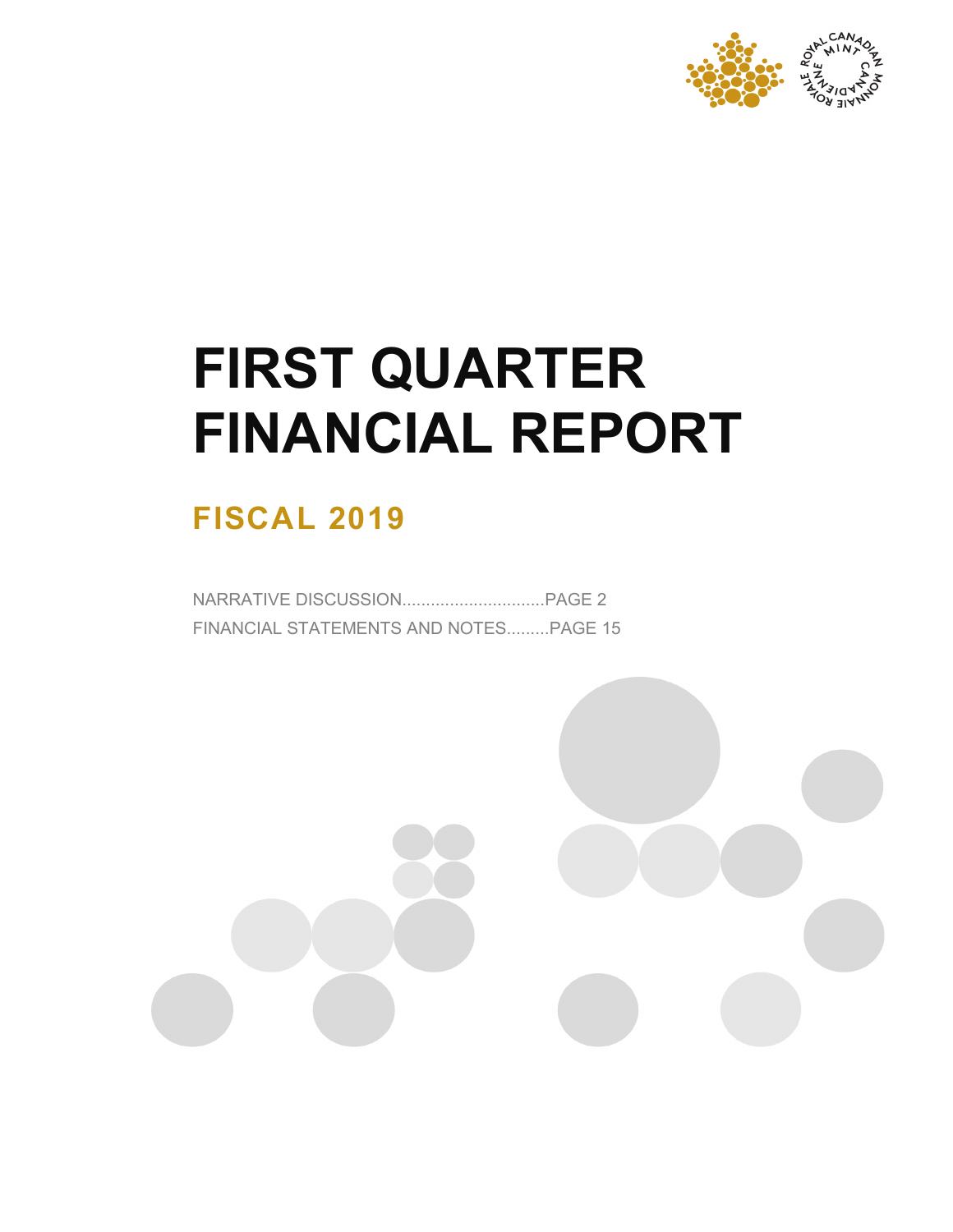13 weeks ended March 30, 2019 (Unaudited)

# NARRATIVE DISCUSSION

# **BASIS OF PRESENTATION**

The Royal Canadian Mint (the "Mint") prepared this report as required by section 131.1 of the *Financial Administration Act<sup>[1](#page-1-0)</sup>* using the standard issued by the Treasury Board of Canada Secretariat. This narrative should be read in conjunction with the unaudited condensed consolidated financial statements.

The Mint prepared these unaudited condensed consolidated financial statements for the 13 weeks ended March 30, 2019 and March 31, 2018 in compliance with International Financial Reporting Standards (IFRS). Financial results reported in this narrative are presented in Canadian dollars and rounded to the nearest million, unless otherwise noted. The information in this narrative is current to May 15, 2019, unless otherwise noted.

# **FORWARD LOOKING STATEMENTS**

Readers are advised to refer to the cautionary language included at the end of this narrative when reading any forward-looking statements.

# **OVERVIEW OF THE CORE MANDATE AND THE BUSINESS**

The Royal Canadian Mint is Canada's national mint. Its core mandate is to produce circulation coins for Canada, manage the supporting distribution system and provide advice to the Government of Canada on all matters related to coinage. It accomplishes this mandate through a world-leading coin distribution network and inventory management system, as well as a hightech high-volume manufacturing, plating and coining facility in Winnipeg. It is also responsible for safeguarding the integrity of Canada's coinage through ongoing research, development and implementation of increasingly sophisticated security features.

In addition to its core mandate, the Mint is also responsible for the Alloy Recovery Program (ARP) where older-composition Canadian coins are removed from circulation and replaced by multi-ply plated steel (MPPS) coins, which are more durable and secure. This program also involves the

 $\overline{a}$ 

<span id="page-1-0"></span><sup>1</sup> Financial Administration Act, R.S.C., 1985, c. F-11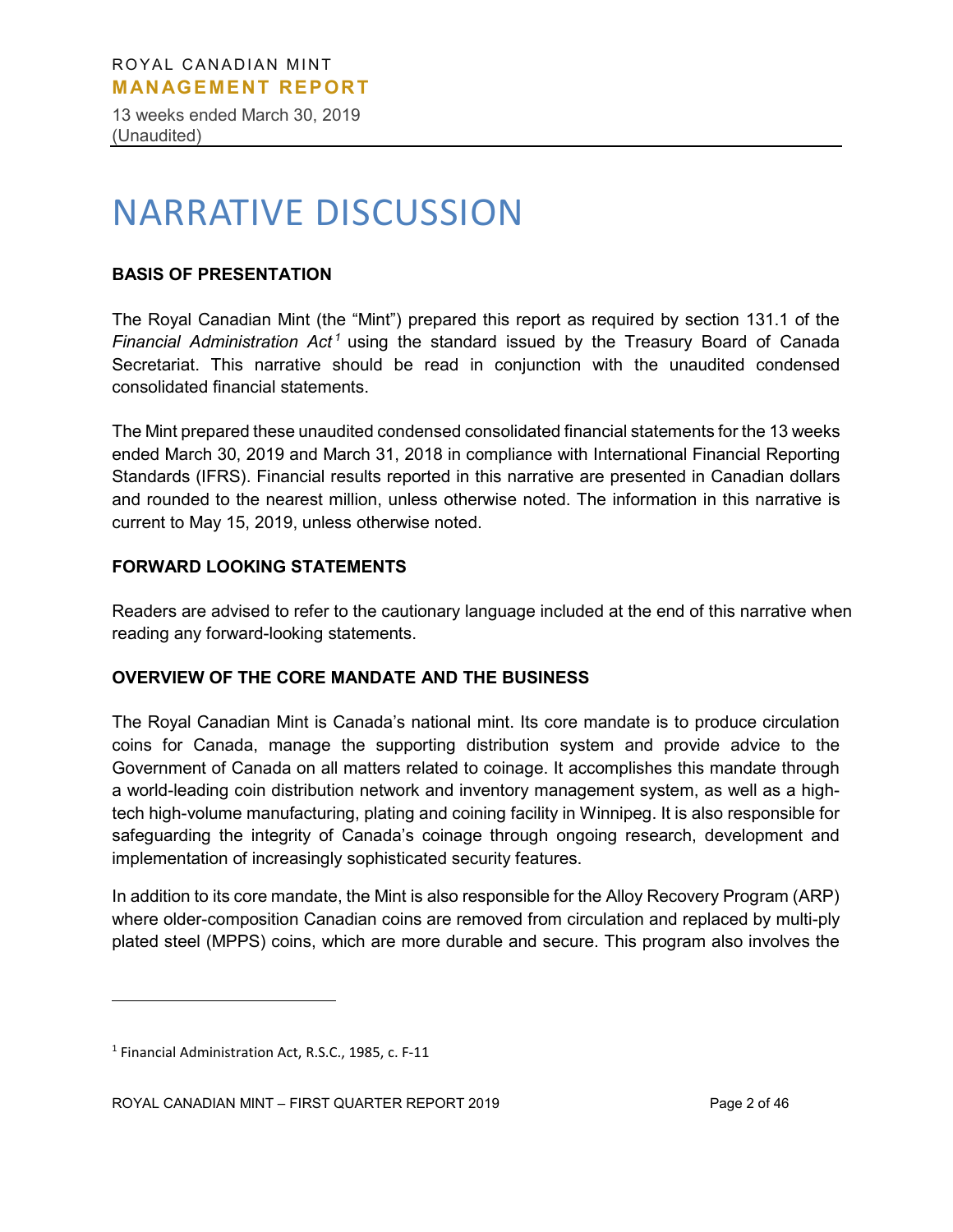13 weeks ended March 30, 2019 (Unaudited)

systematic replacement or removal of old alloy coins and international coins ensuring that there is consistency in the market and helping to streamline automated coin acceptance transactions. The Mint's activities also include the provision of minting services to foreign countries, the production and marketing of bullion and related refinery products and services, numismatic coins and medals.

The Foreign Circulation business produces and supplies finished coins, coin blanks and tokens to customers around the world, including central banks, mints, monetary authorities and finance ministries. The Mint also produces high technology dies for international customers, which allows countries to strike their own coins. These contracts leverage the infrastructure and industryleading expertise in the Mint's Winnipeg manufacturing facility.

The Bullion Products & Services business provides its customers with market-leading precious metal investment coin and bar products, supported by integrated precious metal refining, storage and exchange traded receipts (ETR) capabilities. These products include the Maple Leaf family of gold, silver, palladium and platinum coins, as well as other precious metal products and services for investment and manufacturing purposes. As a market leader in the industry with bullion coins of the highest purity and unprecedented security, the Mint is well positioned to capture a leading share of any increase in demand while sustaining volumes during soft markets. The Canadian Gold and Silver Reserves ETR products listed on the Toronto Stock Exchange allow retail and institutional investors to hold title to precious metals covered under ETRs and stored at the Mint while reducing Mint lease costs.

The Numismatics business designs, manufactures and sells collectible coins and medals to a loyal customer base in Canada and around the world. The Mint's global leadership in the art and science of minting is consistently recognized with prestigious international awards. This recognition is largely earned by innovative technology enhancements such as glow in the dark, selective plating and vibrant colour that allow the Mint to create unique and compelling products. The Mint sells numismatic products through its e-commerce platform, its Ottawa and Winnipeg boutiques, as well as dealers and partners both domestically and internationally.

# **SIGNIFICANT CORPORATE EVENTS**

# **Organizational update**

On January 21, 2019, the Honourable Bill Morneau, Minister of Finance, announced the appointment of Ms. Marie Lemay as the Mint's President and CEO effective February 18, 2019 for a period of five years.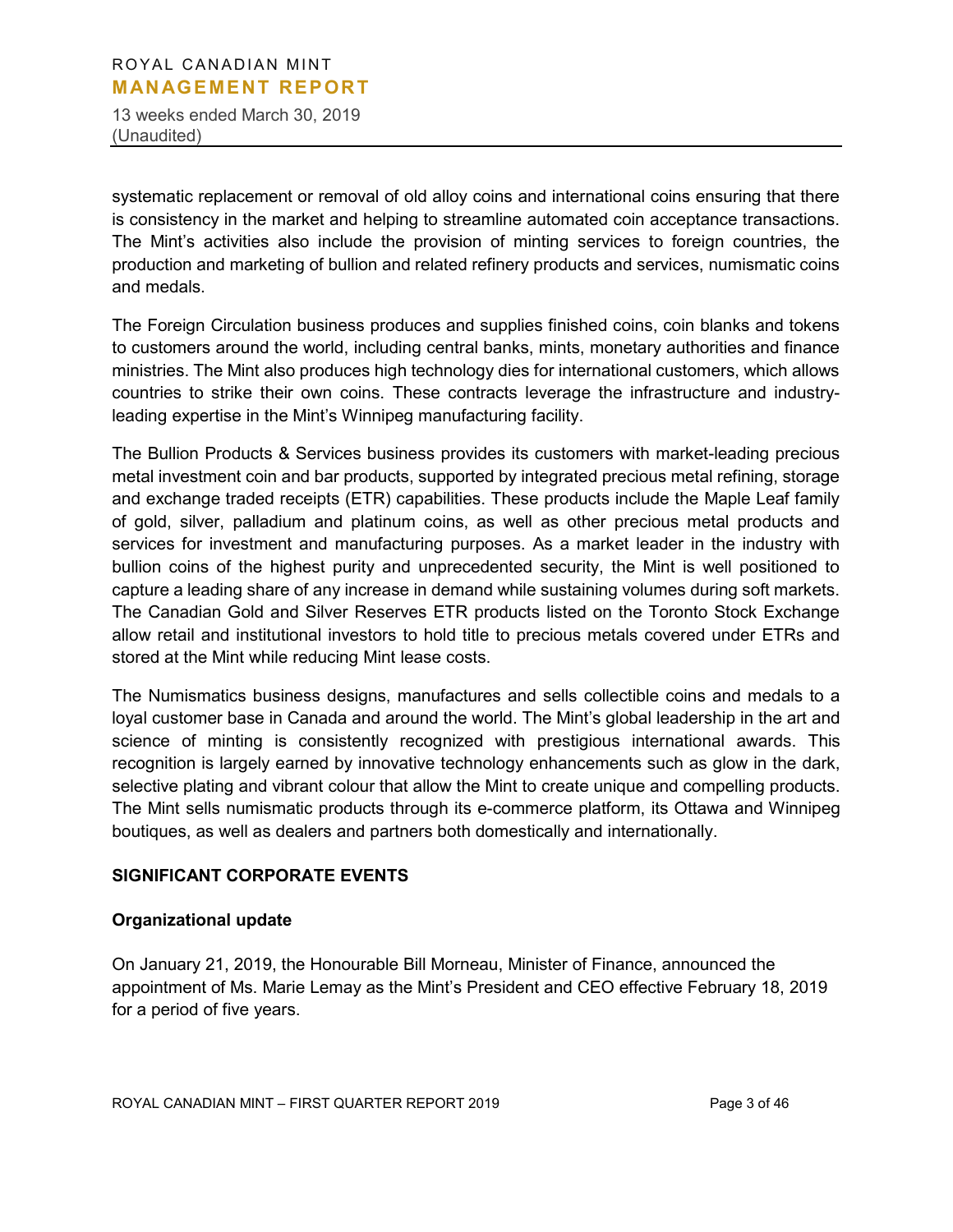13 weeks ended March 30, 2019 (Unaudited)

#### **Changes to the Board of Directors**

On March 1, 2019, the Honourable Carole Skelton resigned from her position on the Mint's Board of Directors. In addition, Mr. William C. Ross announced that he would not be seeking reappointment when his term expires on June 30, 2019. As of the date of this narrative, there is one vacant position. The Government of Canada is responsible for all Board of Director appointments for the Mint and the recruitment process for the vacant position is ongoing.

#### **Corporate Plan**

On April 4, 2019, the Mint's Corporate Plans, covering the period from 2017-2023, were approved by the Treasury Board. The approved financial target for 2019 is profit before income taxes and other items of \$25.9 million.

#### **Commemorative Coin Program**

On April 23, 2019, the Mint launched a one-dollar circulation coin to mark fifty years of progress in the journey to equal rights for LGBTQ Canadians.

#### **Annual Public Meeting**

The Mint's 2018 Annual Public Meeting was held at Canadian National Headquarters in Winnipeg on May 13, 2019.

# **OPERATING HIGHLIGHTS AND ANALYSIS OF RESULTS**

To achieve its objectives, the Mint strives to continually improve profitability through prudent financial management and efficient operations. The Mint measures its performance as an integrated business and overhead costs are allocated to each program and business. The metrics below are meaningful to customers, business partners and employees and allow the Mint to monitor its capacity to improve performance and create value for its shareholder and for Canada.

|                                                       | 13 weeks ended |                       |  |                |   |     |                    |  |
|-------------------------------------------------------|----------------|-----------------------|--|----------------|---|-----|--------------------|--|
|                                                       |                | <b>March 30, 2019</b> |  | March 31, 2018 |   |     | \$ Change % Change |  |
| Revenue                                               | \$             | 350.7                 |  | 340.9          | S | 9.8 | 3                  |  |
| Profit before income tax and other items <sup>1</sup> |                | 10.8                  |  | 6.8            |   | 4.0 | 59                 |  |
| Profit before income tax and other items margin       |                | 3%                    |  | 2%             |   |     |                    |  |
| Profit for the period                                 |                | 7.7                   |  | 4.8            |   | 29  | 60                 |  |

1A reconciliation from profit for the period to profit before income tax and other items is included on page 10.

ROYAL CANADIAN MINT – FIRST QUARTER REPORT 2019 Page 4 of 46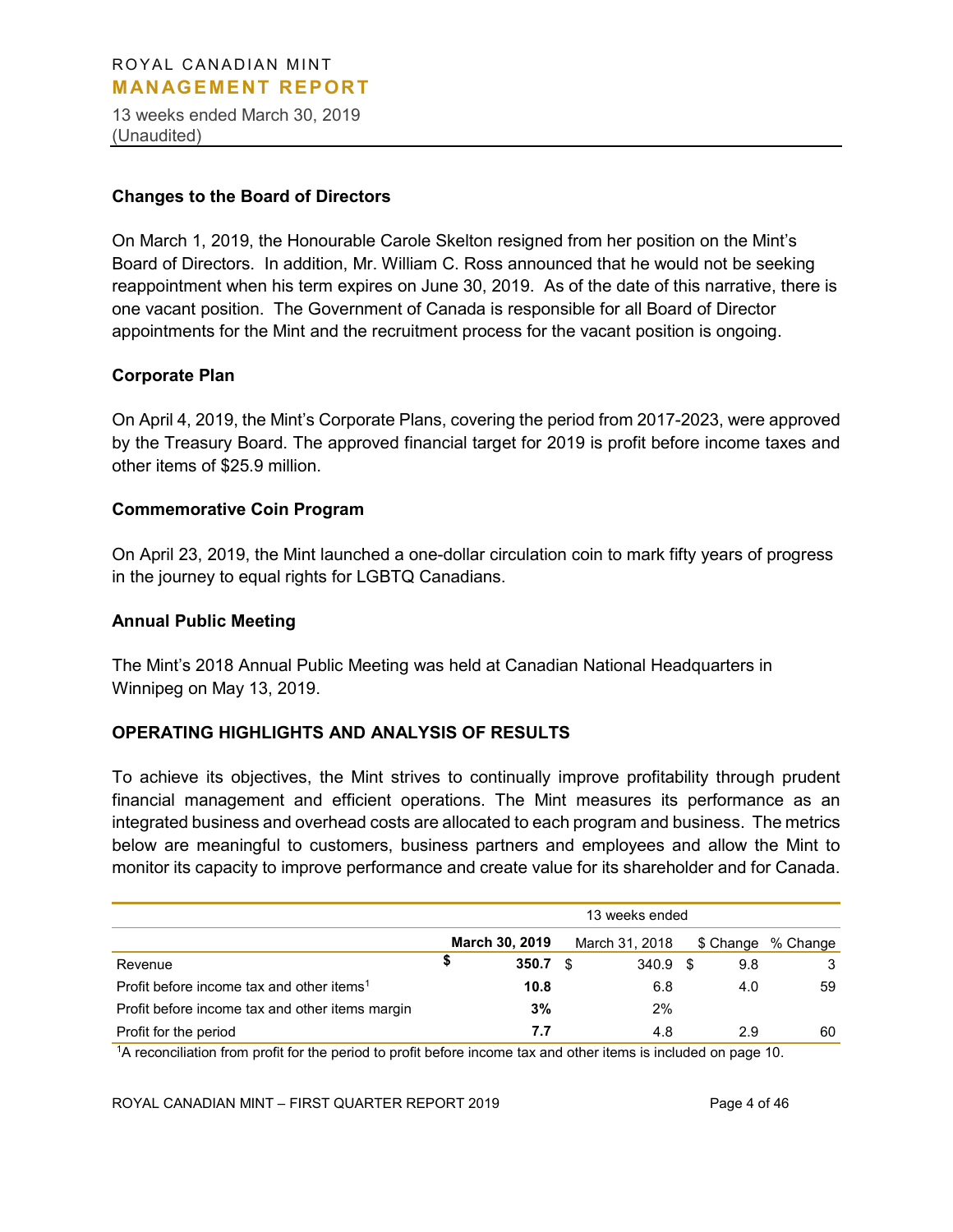13 weeks ended March 30, 2019 (Unaudited)

Profit before income taxes and other items for the 13 weeks ended March 30, 2019 increased 59% to \$10.8 million compared to \$6.8 million during the same period in fiscal year 2018. The increase in profit year over year was primarily driven by the strong performance of Bullion products and of the ancillary Bullion services.

|                 | As at |                |    |                   |           |                |  |  |
|-----------------|-------|----------------|----|-------------------|-----------|----------------|--|--|
|                 |       | March 30, 2019 |    | December 31, 2018 | \$ Change | % Change       |  |  |
| Cash            | \$    | 83.4           | \$ | 66.4 \$           | 17.0      | 26             |  |  |
| Inventories     |       | 54.6           |    | 62.2              | (7.6)     | (12)           |  |  |
| Capital assets  |       | 179.9          |    | 172.8             | 7.1       | $\overline{4}$ |  |  |
| Total assets    |       | 411.1          |    | 397.8             | 13.3      | 3              |  |  |
| Working capital |       | 116.1          |    | 107.5             | 8.6       | 8              |  |  |

Working capital remains strong having increased 8% from December 31, 2018. Cash increased 26% from December 31, 2018 due to the timing of payments to suppliers, as well precious metal purchases. Offsetting these increases, inventories decreased 12% as compared to December 31 2018 due to sales and more efficient management of precious metal requirements.

#### **Revenue by program and business**

|                                               | 13 weeks ended |                |    |                |    |           |          |  |
|-----------------------------------------------|----------------|----------------|----|----------------|----|-----------|----------|--|
|                                               |                | March 30, 2019 |    | March 31, 2018 |    | \$ Change | % Change |  |
| Canadian Circulation program                  |                | 21.4           | \$ | 22.6           | \$ | (1.2)     | (5)      |  |
| Foreign Circulation business                  |                | 8.7            |    | 18.6           |    | (9.9)     | (53)     |  |
| <b>Bullion Products and Services business</b> |                | 293.3          |    | 271.7          |    | 21.6      | 8        |  |
| Numismatics business                          |                | 27.3           |    | 28.0           |    | (0.7)     | (3)      |  |

# **Canadian Circulation**

During the 13 weeks ended March 30, 2019, revenues from the Canadian Circulation program decreased by \$1.2 million over the same period in 2018 mainly due to a decrease in the volume of coins sold to the Department of Finance (DOF) combined with lower fixed costs billed under the new memorandum of understanding (MOU) with the DOF which was signed in June 2018.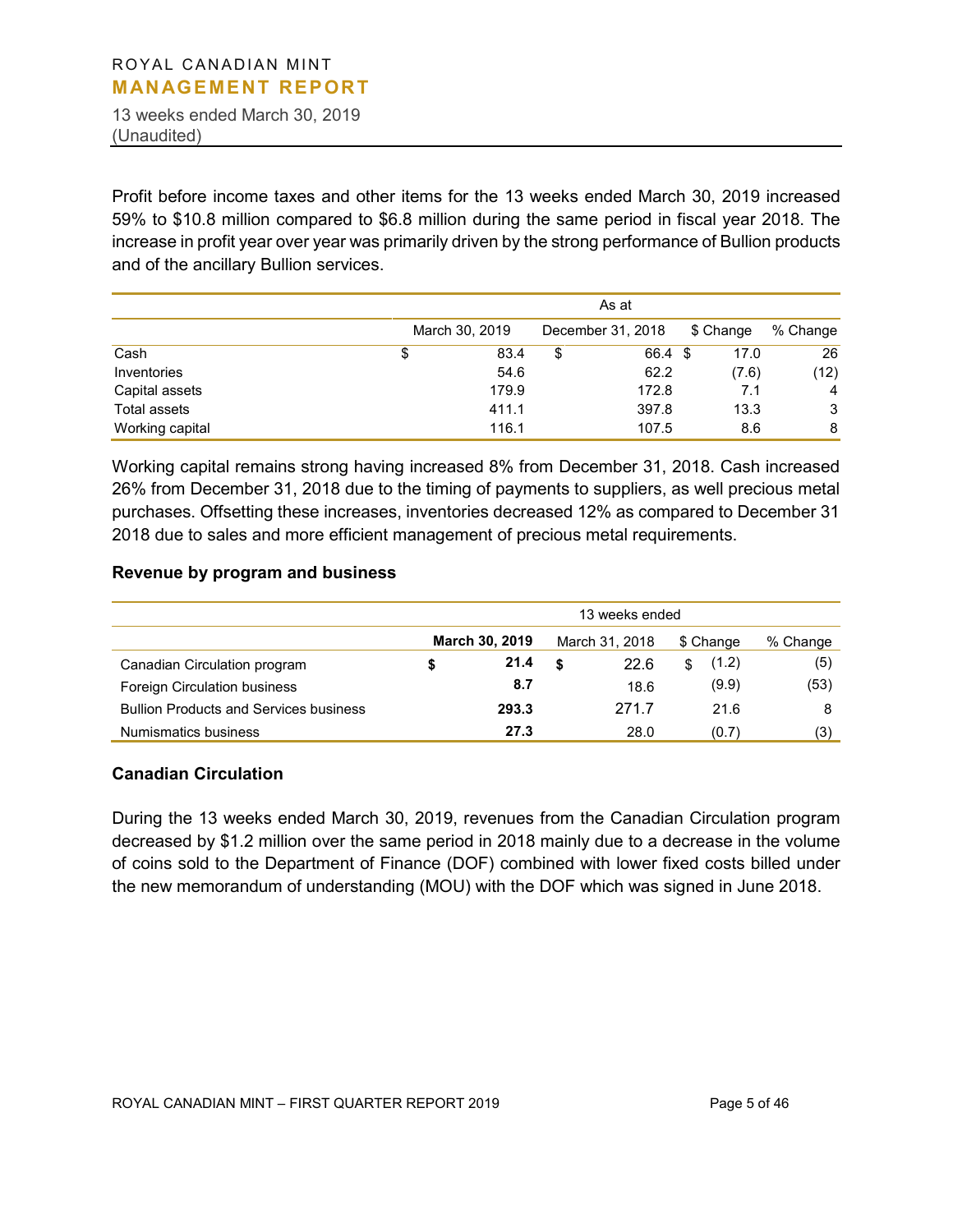13 weeks ended March 30, 2019 (Unaudited)

# **Coin supply**

|                                                 | 13 weeks ended        |                |        |          |  |  |  |  |
|-------------------------------------------------|-----------------------|----------------|--------|----------|--|--|--|--|
| (in millions of coins)                          | <b>March 30, 2019</b> | March 31, 2018 | Change | % Change |  |  |  |  |
| Financial institutions deposits                 | 669                   | 713            | (44)   | (6)      |  |  |  |  |
| Recycled coins                                  | 38                    | 40             | (2)    | (5)      |  |  |  |  |
| Coins sold to financial institutions and others | 16                    | 19             | (3)    | (16)     |  |  |  |  |
| Total coin supply                               | 723                   | 772            | (49)   | (6)      |  |  |  |  |

Demand is met through the three main sources of supply outlined in the above table and is subject to variability across regions of the country and seasonality depending on the time of the year. The net supply for Canadian circulation coins was 723 million coins as at March 30, 2019 compared to 772 million as at March 31, 2018 a decrease of 6% for the 13 weeks ended March 30, 2019, when compared to the same period in 2018. Sales of new coins to financial institutions were slightly lower compared to the same period last year as the first quarter of the year usually sees minimal demand as more financial institution inventory is used to meet the demand. Demand seasonality for coinage continues to follow historical patterns with the highest periods being in the summer and winter holidays.

#### **Department of Finance (DOF) Inventory**

|                                                 |                |      | As at          |   |                          |          |
|-------------------------------------------------|----------------|------|----------------|---|--------------------------|----------|
|                                                 | March 30, 2019 |      | March 31, 2018 |   | \$ Change                | % Change |
| Opening inventory                               | 98             | - \$ | 101            | S | (3)                      | (3)      |
| Production                                      |                |      |                |   | $\overline{\phantom{a}}$ | -        |
| Coins sold to financial institutions and others | (2)            |      | (4)            |   |                          | (50)     |
| Ending inventory                                | 102            |      | 103            | S |                          |          |

The Mint actively manages inventory levels in response to changes in demand, financial institution deposits and recycling volumes to ensure coinage demand is met throughout the year. The face value of the DOF-owned inventory at March 30, 2019 was \$102 million, which was within the inventory limit outlined in the Mint's MOU with the DOF, with zero coin shortages during the first quarter of 2019. To replenish inventories held on behalf of the DOF, the Mint produced 70 million net new coins in the first quarter of 2019 compared to 69 million for the same period in 2018. The efficient management of the coinage system is achieved hand-in-hand with the celebration of Canada's history, culture and values.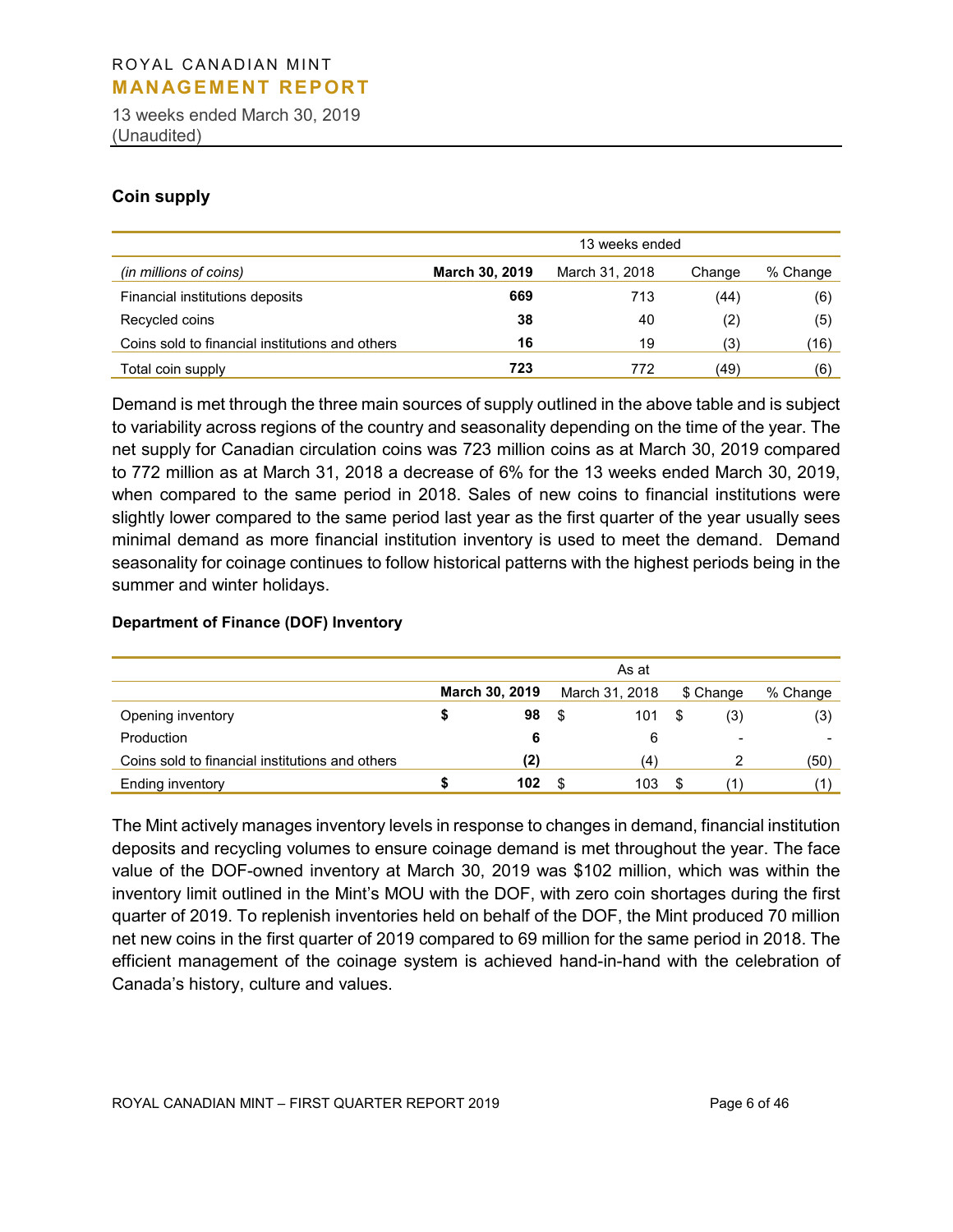13 weeks ended March 30, 2019 (Unaudited)

# **Foreign Circulation**

Revenue for the Foreign Circulation business decreased 53% to \$8.7 million during the 13 weeks ended March 30, 2019 compared to \$18.6 million in the same period in 2018 as production and/or shipments returned to more normal levels compared to the exceptional levels in 2018.

The decrease in Foreign Circulation revenue reflects the production and/or shipment of 194 million (2018 – 505 million) coins and blanks to 4 (2018 – 6) countries during the quarter. During the first quarter of 2019, the Mint secured 4 new production contracts for an aggregate of 98 million coins.

#### **Bullion Products and Services**

|                                            |                |                | 13 weeks ended |    |           |          |
|--------------------------------------------|----------------|----------------|----------------|----|-----------|----------|
|                                            | March 30, 2019 |                | March 31, 2018 |    | \$ Change | % Change |
| Gross revenue                              | \$<br>398.3    | \$             | 334.1          | \$ | 64.2      | 19       |
| Less: Customer inventory deals             | (105.0)        |                | (62.4)         |    | (42.6)    | 68       |
| Net revenue                                | \$<br>293.3    | -\$            | 271.7          | \$ | 21.6      | 8        |
|                                            |                |                |                |    |           |          |
|                                            |                |                | 13 weeks ended |    |           |          |
| (in thousands of ounces)                   | March 30, 2019 | March 31, 2018 |                |    | Change    | % Change |
| Gold                                       | 123.8          |                | 108.5          |    | 15.3      | 14       |
| Silver                                     | 5,517.2        |                | 4,801.8        |    | 715.4     | 15       |
| Gross ounces                               | 5,641.0        |                | 4,910.3        |    | 730.7     | 15       |
| Less: ounces from customer inventory deals | (287.6)        |                | (396.1)        |    | 108.5     | (27)     |
| Net ounces                                 | 5,353.4        |                | 4.514.2        |    | 839.2     | 19       |

Bullion Products and Services net revenues for the 13 weeks ended March 30, 2019 increased 8% to \$293.3 million from \$271.7 million in the same period in 2018. The increase in revenue is mainly attributable to higher global market demand for bullion products which the Mint was able to capitalize on due to its agile operations. Sales for silver and gold bullion products increased 15% and 14%, respectively, quarter over quarter, mainly due to higher demand in North America partially offset by lower demand in Europe, Middle East and Africa, and an 86% increase in revenue from the Mint's Refinery and Storage Services.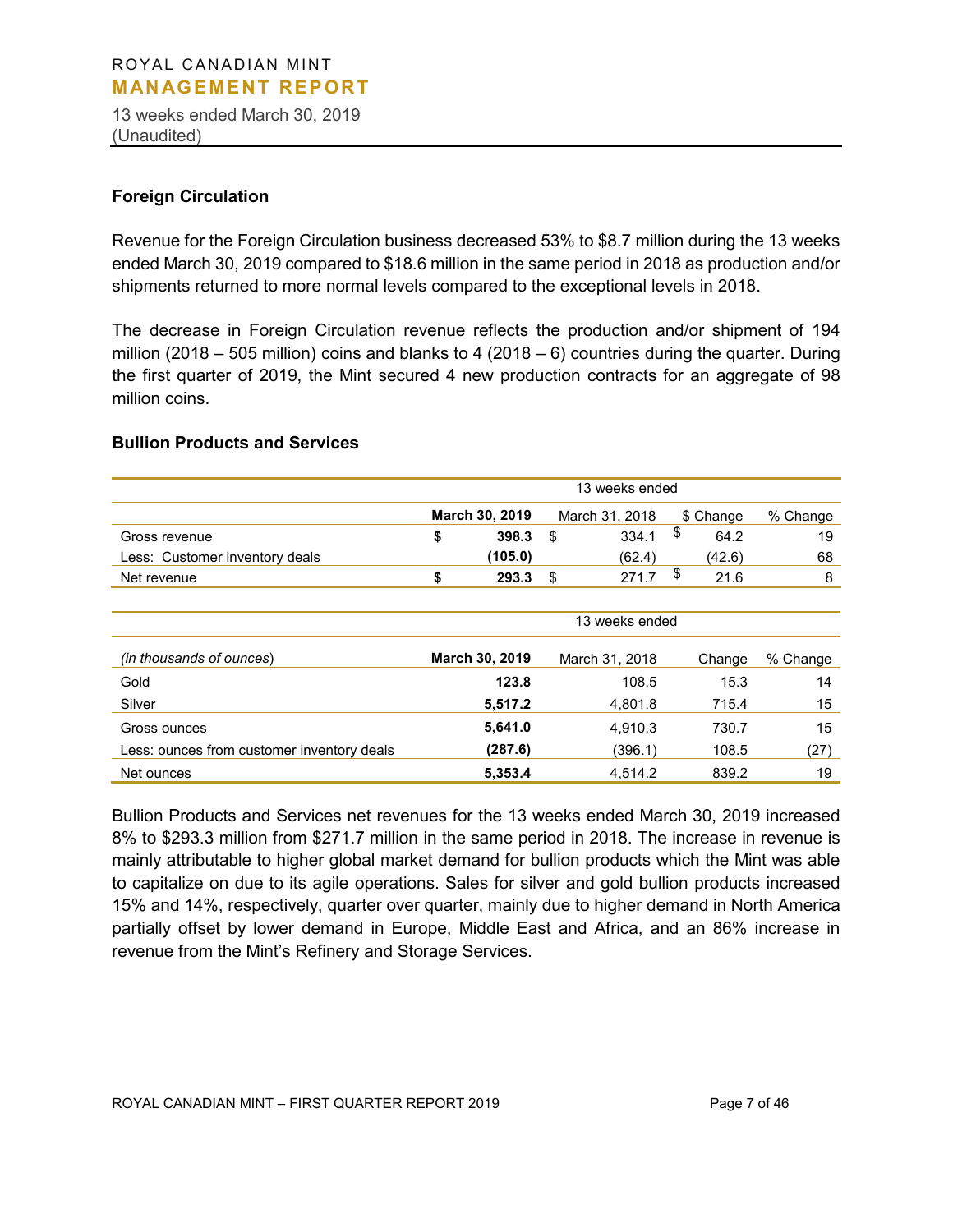13 weeks ended March 30, 2019 (Unaudited)

#### **Numismatics**

Numismatics revenue decreased 3% to \$27.3 million during the 13 weeks ended March 30, 2019 from \$28 million in the same period of 2018. The decrease in revenue is largely attributable to a 6% decrease in the volume of silver and base metal numismatic production sold in 2019, compared to 2018 Numismatics revenue which was supported by the residual effect of the successful Canada 150 campaign.

|                    | 13 weeks ended |                       |    |                |           |          |  |  |
|--------------------|----------------|-----------------------|----|----------------|-----------|----------|--|--|
|                    |                | <b>March 30, 2019</b> |    | March 31, 2018 | \$ Change | % Change |  |  |
| Gold               | \$             | 6.5                   | \$ | 6.1            | \$<br>0.4 |          |  |  |
| Silver             |                | 18.6                  |    | 19.8           | (1.2)     | (6)      |  |  |
| Non Gold or Silver |                | 2.2                   |    | 2.1            | 0.1       | 5        |  |  |
| Total revenue      | æ              | 27.3                  | S  | 28.0           | (0.7)     | (3)      |  |  |

#### **Expenses, other income and income tax**

|                                     | 13 weeks ended |       |                             |       |           |       |          |
|-------------------------------------|----------------|-------|-----------------------------|-------|-----------|-------|----------|
| <b>Expenses (income)</b>            | March 30, 2019 |       | March 31, 2018 <sup>1</sup> |       | \$ Change |       | % Change |
| Cost of sales                       | \$             | 318.7 | \$                          | 313.3 | -\$       | (5.4) | (2)      |
| Operating expenses:                 |                |       |                             |       |           |       |          |
| Marketing and sales                 |                | 7.5   |                             | 8.4   |           | 0.9   | 11       |
| Administration                      |                | 14.8  |                             | 13.9  |           | (0.9) | (7)      |
| Net foreign exchange losses (gains) |                | 0.6   |                             | (2.1) |           | (2.7) |          |
| Income tax expense                  |                | 1.6   |                             | 2.6   |           | 1.0   |          |

<sup>1</sup>Prior year figures have been revised to conform to the current year presentation.

Cost of sales for the 13 weeks ended March 30, 2019 increased to \$318.7 million compared to \$313.3 million during the same period in fiscal year 2018.

The overall increase in cost of sales is due to higher costs from Bullion products and services, which increased 8% due to higher sales volumes for gross gold and silver bullion product in the period. The increase is partially offset by a decrease in Foreign Circulation costs due to the changes in the production schedule during the period and a decrease in Canadian Circulation revenue in accordance with the Mint's MOU.

Overall, operating expenses for the 13 weeks ended March 30, 2019 remained consistent compared to the same period in 2018 at \$22.4 million. Marketing and sales expenses decreased 11% due to the timing of marketing campaigns in 2019 compared to 2018 and lower distribution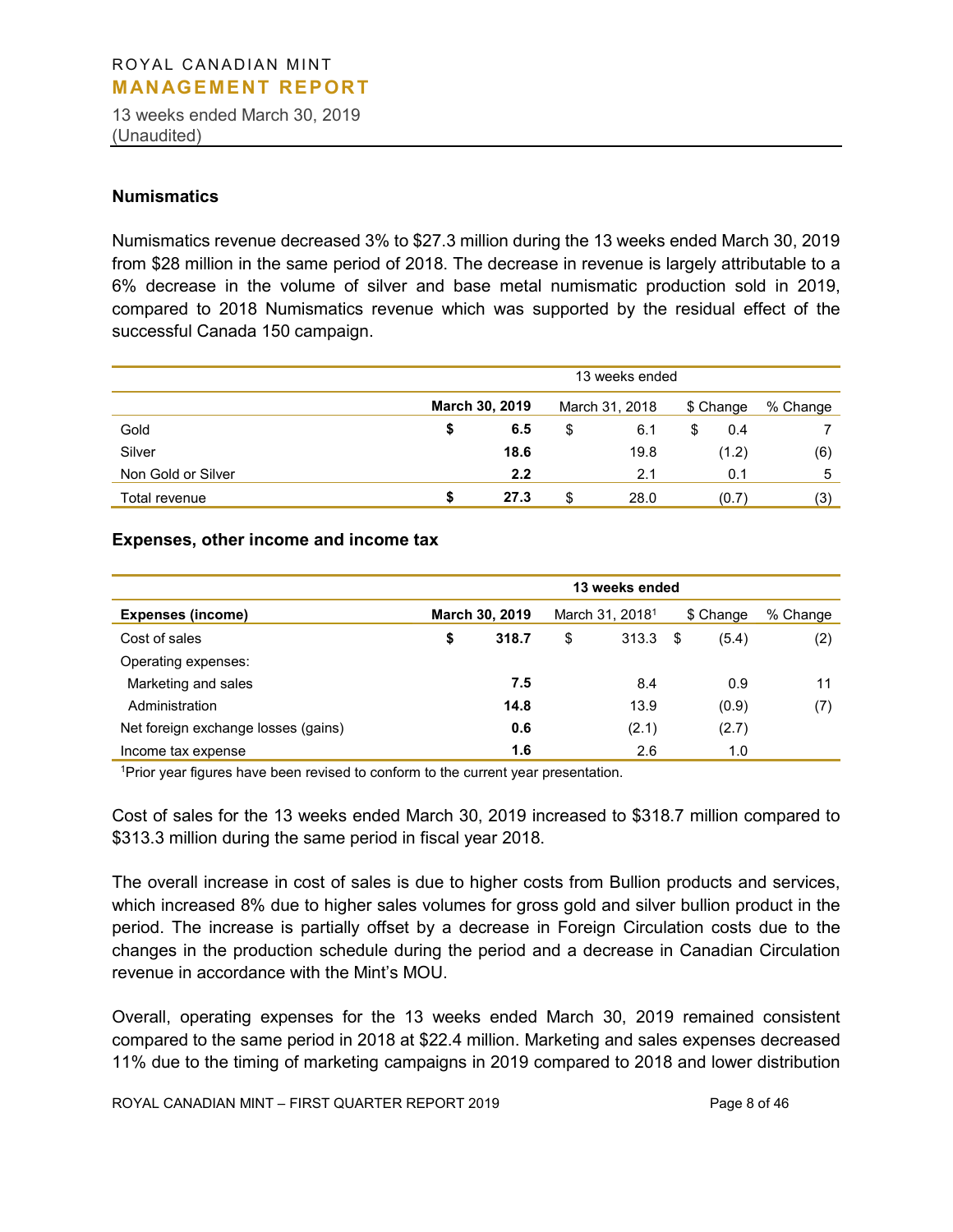13 weeks ended March 30, 2019 (Unaudited)

costs. Administration expenses increased 7% due to higher employee and consulting costs primarily to support the repositioning of the Numismatics business and the ongoing leadership team transition.

Net foreign exchange loss increased \$2.7 million for the 13 weeks ended March 30, 2019 when compared to the same period in 2018. The net foreign exchange loss of \$0.6 million in the first quarter of 2019 was mainly due to a stronger Canadian dollar in relation to the US dollar and the resulting negative impact on the translation of the Mint's US dollar balances.

Income tax expense for the 13 weeks ended March 30, 2019 decreased \$1.0 million, when compared to the same period in 2018, mainly due to a decrease in taxable income as a result of temporary differences between income for accounting and tax purposes.

# **LIQUIDITY AND CAPITAL RESOURCES**

#### **Cash flows**

|                                               | 13 weeks ended |                       |   |                             |  |           |  |
|-----------------------------------------------|----------------|-----------------------|---|-----------------------------|--|-----------|--|
|                                               |                | <b>March 30, 2019</b> |   | March 31, 2018 <sup>1</sup> |  | \$ Change |  |
| Cash, at the end of the period                | S              | 83.4                  | S | 51.4                        |  | 32.0      |  |
| Cash flow from (used in) operating activities |                | 19.6                  |   | (1.6)                       |  | 21.2      |  |
| Cash flow used in investing activities        |                | (1.9)                 |   | (3.5)                       |  | 1.6       |  |
| Cash flow used in financing activities        |                | (0.6)                 |   |                             |  | (0.6)     |  |

1Prior year figures have been revised to conform to the current year presentation as described in Note 22 of the unaudited condensed consolidated financial statements for the 13 weeks ended March 30, 2019.

Cash from operating activities for the 13 weeks ended March 30, 2019 increased \$21.2 million compared to the same period in 2018 primarily due to the timing of payments to vendors and more efficient utilization of inventory during the period.

Cash used in investing activities decreased \$1.6 million for the 13 weeks ended March 30, 2019 mainly due to lower building/leasehold improvements compared to the same period in 2018.

Cash used in financing activities increased \$0.6 million for the 13 weeks ended March 30, 2019 due to the principal payments for leases recognized on the consolidated statement of financial position on January 1, 2019 due to the implementation of IFRS 16 – *Leases*.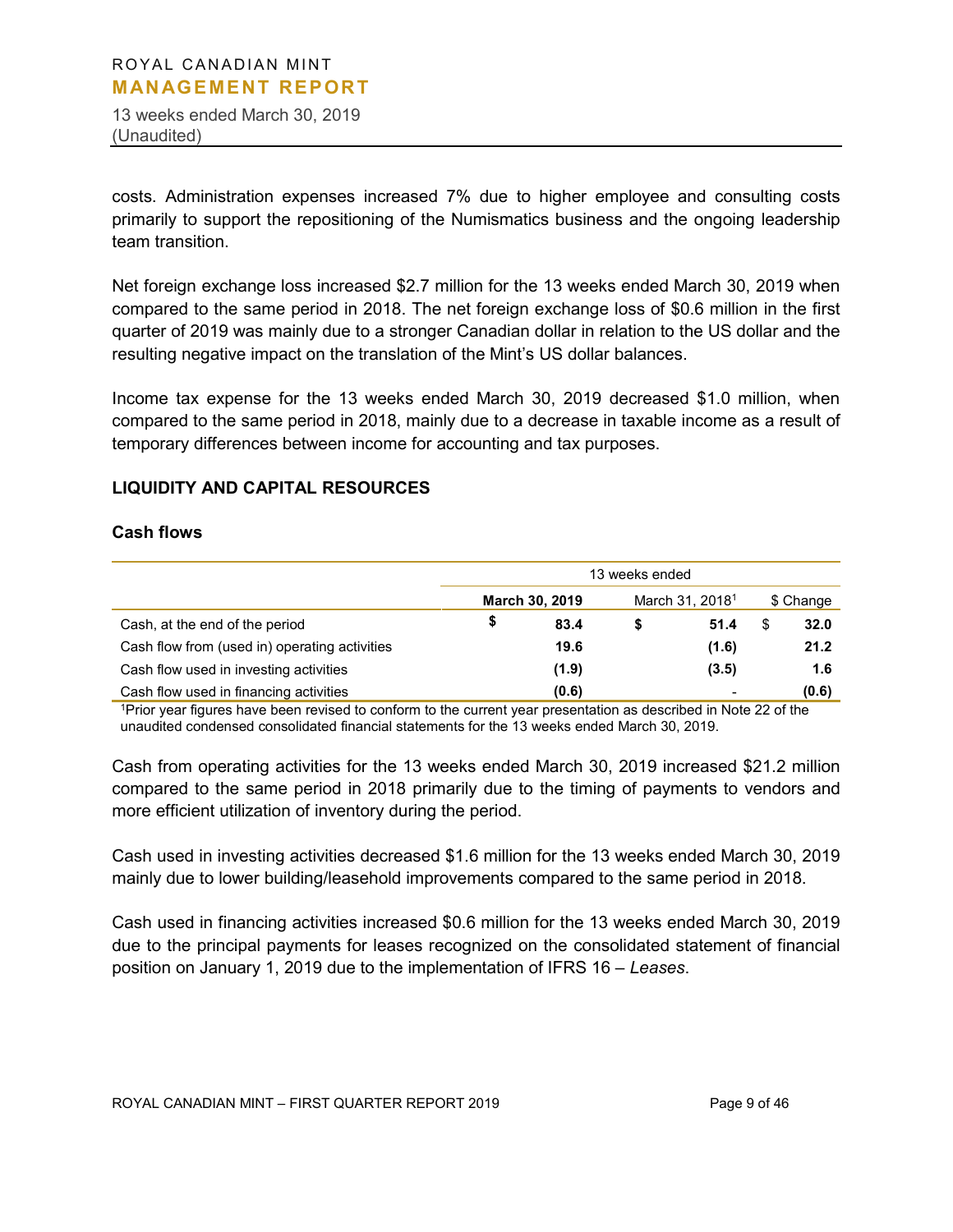13 weeks ended March 30, 2019 (Unaudited)

#### **Borrowing facilities**

See note 18 in the December 31, 2018 audited consolidated financial statements for details on the Mint's borrowing facilities. The Mint entered and closed the quarter with total outstanding longterm loans of \$12 million and total lease liability of \$9.2 million, which is within the Mint's approved borrowing limit as prescribed by the *Royal Canadian Mint Act*. The Mint entered the period with a long-term debt-to-equity ratio of 1:13 and closed the period with a ratio of 1:8.

# **RECONCILIATION FROM PROFIT FOR THE PERIOD TO PROFIT BEFORE INCOME TAX AND OTHER ITEMS**

A reconciliation from profit for the period to profit before income tax and other items is as follows:

|                                          | 13 weeks ended |                |                |       |  |  |
|------------------------------------------|----------------|----------------|----------------|-------|--|--|
|                                          |                | March 30, 2019 | March 31, 2018 |       |  |  |
| Profit for the period                    | S              | 7.7            | S              | 4.8   |  |  |
| Add (deduct):                            |                |                |                |       |  |  |
| Income tax expense                       |                | 1.6            |                | 2.6   |  |  |
| Net foreign exchange loss(gain)          |                | 0.6            |                | (2.1) |  |  |
| $FV$ Revaluation <sup>1</sup>            |                | 0.9            |                | 1.5   |  |  |
| Profit before income tax and other items | S              | 10.8           | \$             | 6.8   |  |  |

<sup>1</sup> Face Value revaluation is the non-cash impact of the change in the valuation of the precious metal component of the liability for Face Value redemptions.

# **RISKS TO PERFORMANCE**

Management considers risks and opportunities at all levels of decision making. The Mint's performance is influenced by many factors, including: economic conditions, financial and commodity market volatility, and competitive pressures. Also, as a Crown corporation governed under a legislative framework, the Mint's performance could be impacted by changes to shareholder objectives or to the directions given by governing bodies. Under the guidance of the Board and the Audit Committee, the Mint's enterprise risk management process is undertaken by the Leadership Team. It focuses on the identification and management of the key risks, which could impact the achievement of the Mint's strategic objectives. As part of its oversight process, the Board reviews the Mint's corporate risk profile on a quarterly basis and has input into the broader risk management approach.

The Mint's enterprise risk management framework and practice is consistent with guidance issued by the Treasury Board and is subject to periodic review by internal audit. Guidance in relation to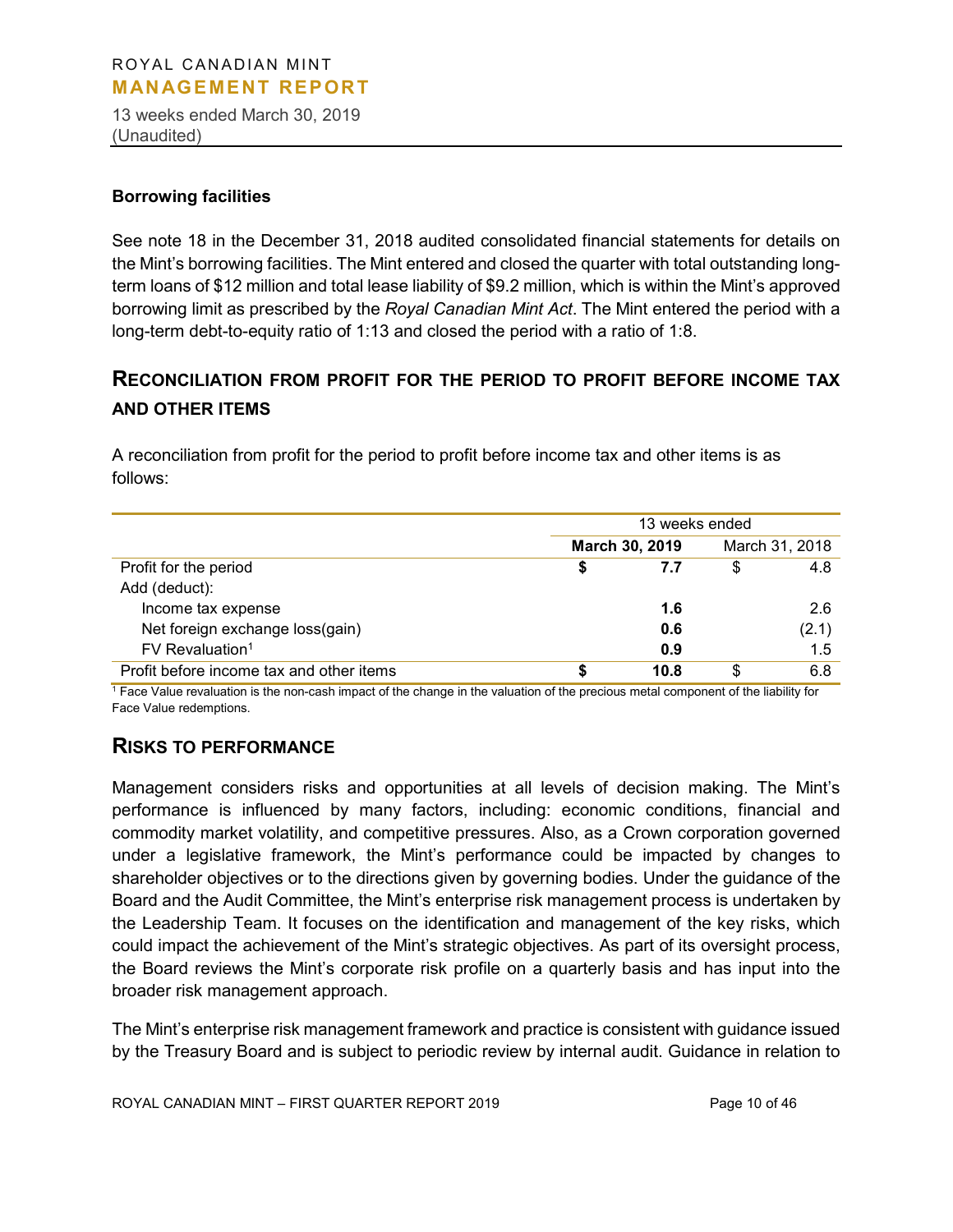13 weeks ended March 30, 2019 (Unaudited)

risk awareness and risk management is provided to staff where necessary. Appropriate risk management requirements are embedded in staff responsibilities.

A register of key corporate risks is maintained, together with a series of operational risk registers covering each of the Mint's businesses/support areas. These registers are updated regularly and evolve as new risks are identified and existing ones are mitigated.

The key corporate level risks that could materially impact the Mint's ability to achieve its strategy are identified in the Mint's 2018 Annual Report. There have been no material changes to the substance of key corporate level risks since the filing of the 2018 Annual Report.

# **CRITICAL ACCOUNTING ESTIMATES, ADOPTION OF NEW ACCOUNTING STANDARDS AND ACCOUNTING POLICY DEVELOPMENTS**

See note 3 in the audited consolidated financial statements for the year ended December 31, 2018 for a discussion of critical accounting estimates, as well as notes 3 and 5 in the accompanying unaudited condensed consolidated financial statements for the 13 weeks ended March 30, 2019 for a discussion of changes to accounting policies and adoption of new accounting standards.

# **OUTLOOK**

Overall demand for Canadian circulation coin continues to experience modest declines, with planned production of new circulation coin slightly lower than forecast. This slow start to the year is in line with the latest Canadian economic forecast which calls for only modest economic growth this year. While the trend towards e-payments continues, there remains a number of systemic reasons for coin demand not decreasing in a more accelerated way. Principally, i) gaps in a seamless e-payment experience; ii) the security, anonymity and convenience of cash – particularly for low value transactions; and iii) demographics of people with access to mobile, debit and credit will continue to make coins relevant into the foreseeable future with modest declines anticipated over the next twelve months.

The Mint has solid contracted business for its Foreign Circulation business for the first half of 2019, but expects the second half of 2019 to be lower than 2018. Over the next 12 months, Central Banks are expected to issue tenders for over 4 billion nickel plated steel coins and coin blanks. The Mint anticipates continued profitable utilization of its Winnipeg assets.

The Mint is continuing to see increased demand for gold and silver in Q1 2019 volumes as market demand has improved year over year following an improvement that began in the second half of last year combined with the Mint's ability to capitalize on some short-term supply issues for US bullion coins. The Mint continues to monitor bullion market conditions closely and will capitalize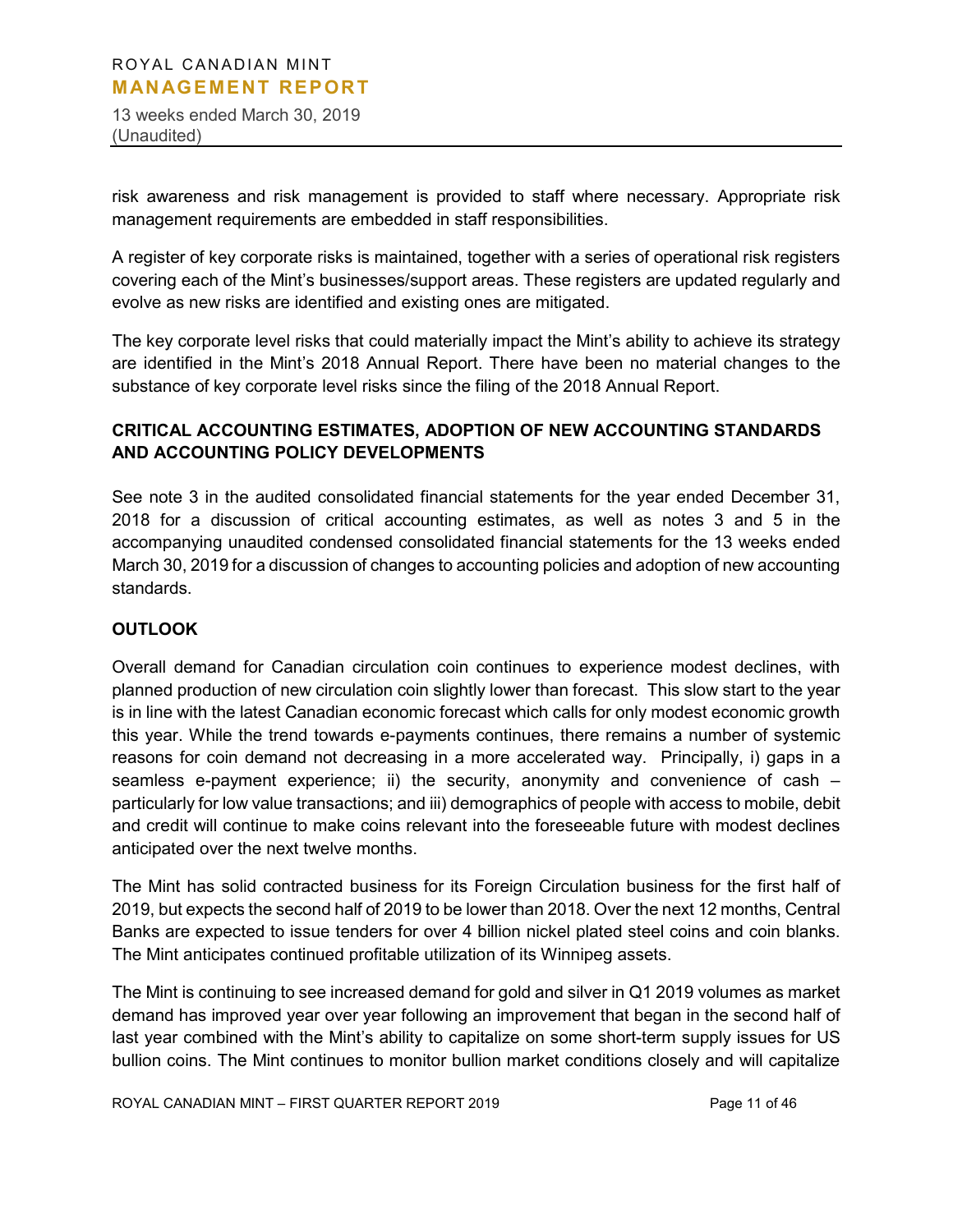13 weeks ended March 30, 2019 (Unaudited)

on any prolonged demand. The Mint continues to focus on customer/market strategies and product differentiation in support of its strong market share, while carefully managing operating costs to mitigate the impact of uncertainty in the bullion coin market. The Mint's Storage and Refinery services business remains solid.

In 2019, the Mint is focused on the implementation of its updated numismatics strategy. Investments in improved marketing and customer service capabilities and tools are being made in order for the Numismatics business to profitably grow and service the Mint's loyal and passionate customer base. The Mint`s approach has shifted from an in-ward product focused perspective to an out-ward customer focused approach. Its activities in Canada and the US will continue, while maintaining ancillary markets such as Europe and Asia. The Mint will also capitalize on its strong network of bullion dealers and distributors to cross-promote incremental numismatic opportunities and generate healthy, quality earnings.

# **FORWARD LOOKING STATEMENTS**

The unaudited condensed consolidated financial statements and the narrative, contain forwardlooking statements that reflect management's expectations regarding the Mint's objectives, plans, strategies, future growth, results of operations, performance and business prospects and opportunities. Forward-looking statements are typically identified by words or phrases such as "plans", "anticipates", "expects", "believes", "estimates", "intends", and other similar expressions. These forward-looking statements are not facts, but only estimates regarding expected growth, results of operations, performance, business prospects and opportunities (assumptions). While management considers these assumptions to be reasonable based on available information, they may prove to be incorrect. These estimates of future results are subject to a number of risks, uncertainties and other factors that could cause actual results to differ materially from what the Mint expects. These risks, uncertainties and other factors include, but are not limited to, those risks and uncertainties set forth above in the Risks to Performance, as well as in Note 9 – Financial Instruments and Financial Risk Management to the Mint's unaudited condensed consolidated financial statements.

To the extent the Mint provides future-oriented financial information or a financial outlook, such as future growth and financial performance, the Mint is providing this information for the purpose of describing its expectations. Therefore, readers are cautioned that this information may not be appropriate for any other purpose. Furthermore, future-oriented financial information and financial outlooks, as with forward-looking information generally, are based on the assumptions and subject to the risks.

Readers are urged to consider these factors carefully when evaluating these forward-looking statements. In light of these assumptions and risks, the events predicted in these forward-looking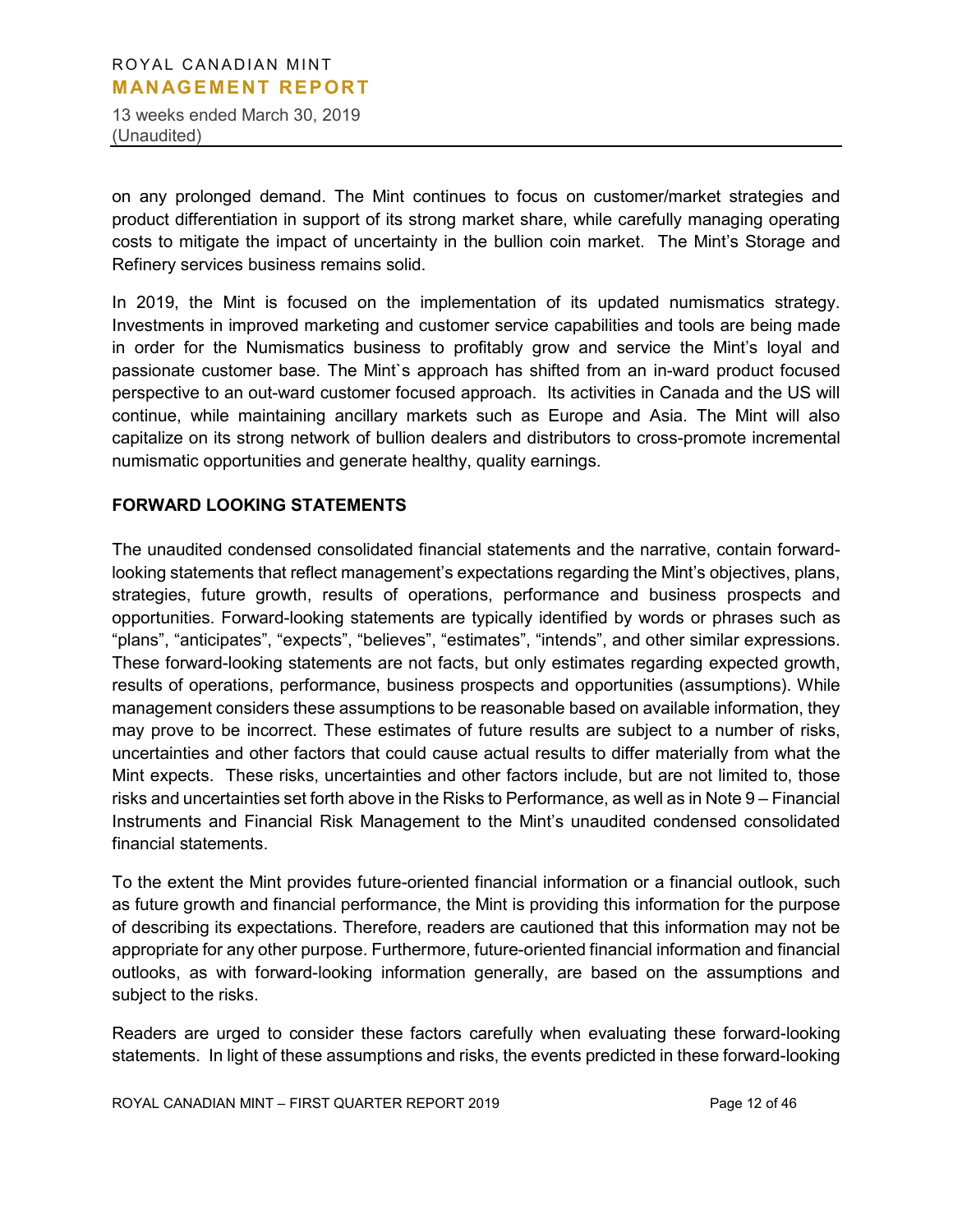13 weeks ended March 30, 2019 (Unaudited)

statements may not occur. The Mint cannot assure that projected results or events will be achieved. Accordingly, readers are cautioned not to place undue reliance on the forward-looking statements.

The forward-looking statements included in the unaudited condensed consolidated financial statements and narrative are made only as of May 15, 2019, and the Mint does not undertake to publicly update these statements to reflect new information, future events or changes in circumstances or for any other reason after this date.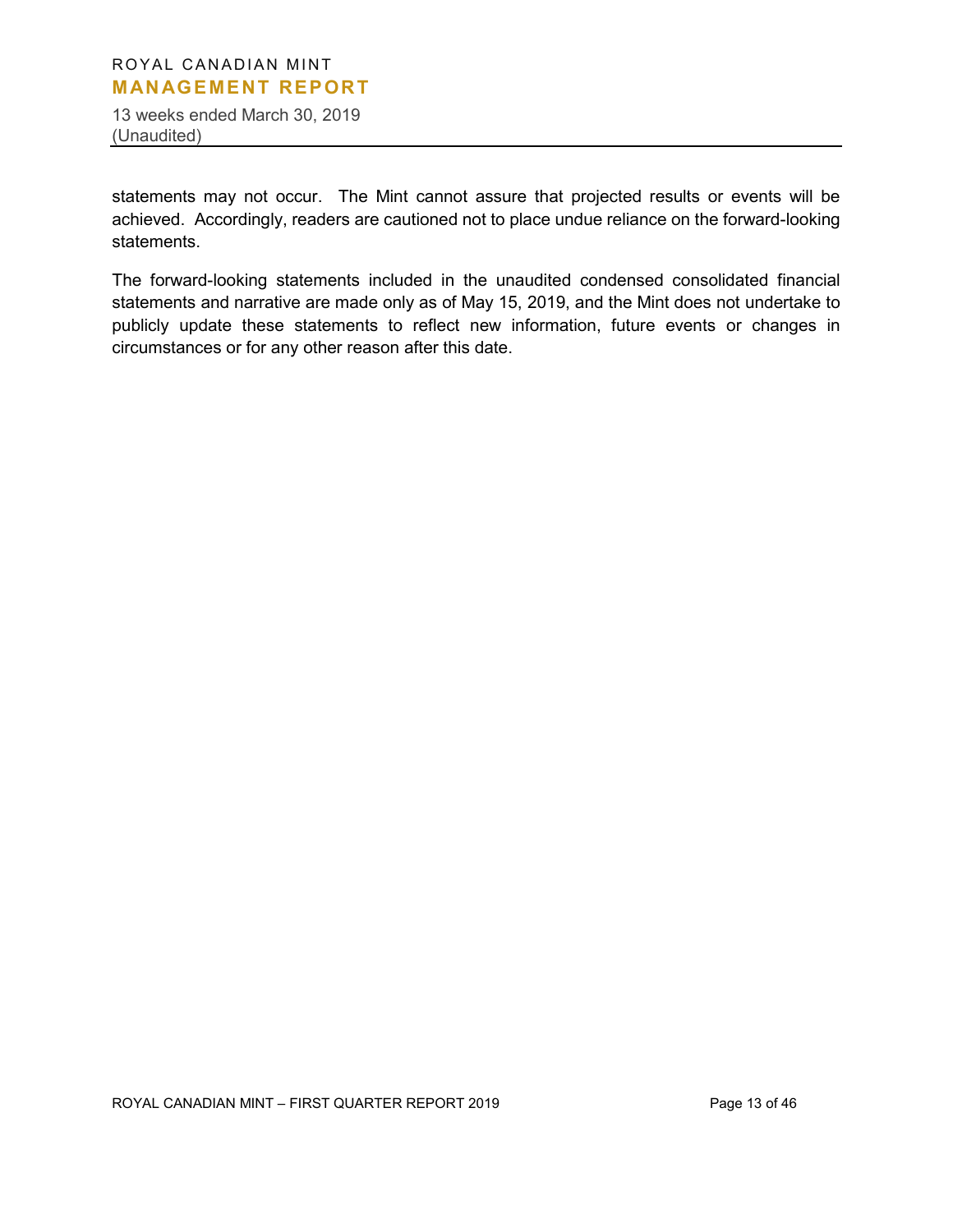13 weeks ended March 30, 2019 (Unaudited)

#### **Statement of Management Responsibility by Senior Officials**

Management is responsible for the preparation and fair presentation of these unaudited condensed consolidated financial statements in accordance with *IAS 34 Interim Financial Reporting* and requirements in the Treasury Board of Canada *Standard on Quarterly Financial Reports for Crown Corporations* and for such internal controls as management determines are necessary to enable the preparation of condensed consolidated financial statements that are free from material misstatement. Management is also responsible for ensuring all other information in this quarterly financial report is consistent, where appropriate, with the unaudited condensed consolidated financial statements.

To the best of our knowledge, these unaudited condensed consolidated financial statements present fairly, in all material respects, the financial position, results of operations and cash flows of the Royal Canadian Mint, as at the date of and for the periods presented in the unaudited condensed consolidated financial statements.



Marie Lemay Jennifer Camelon, CPA, CA

Ottawa, Canada May 15, 2019

Cenela

President and Chief Executive Officer Senior Vice-President Finance, and Administration, and Chief Financial Officer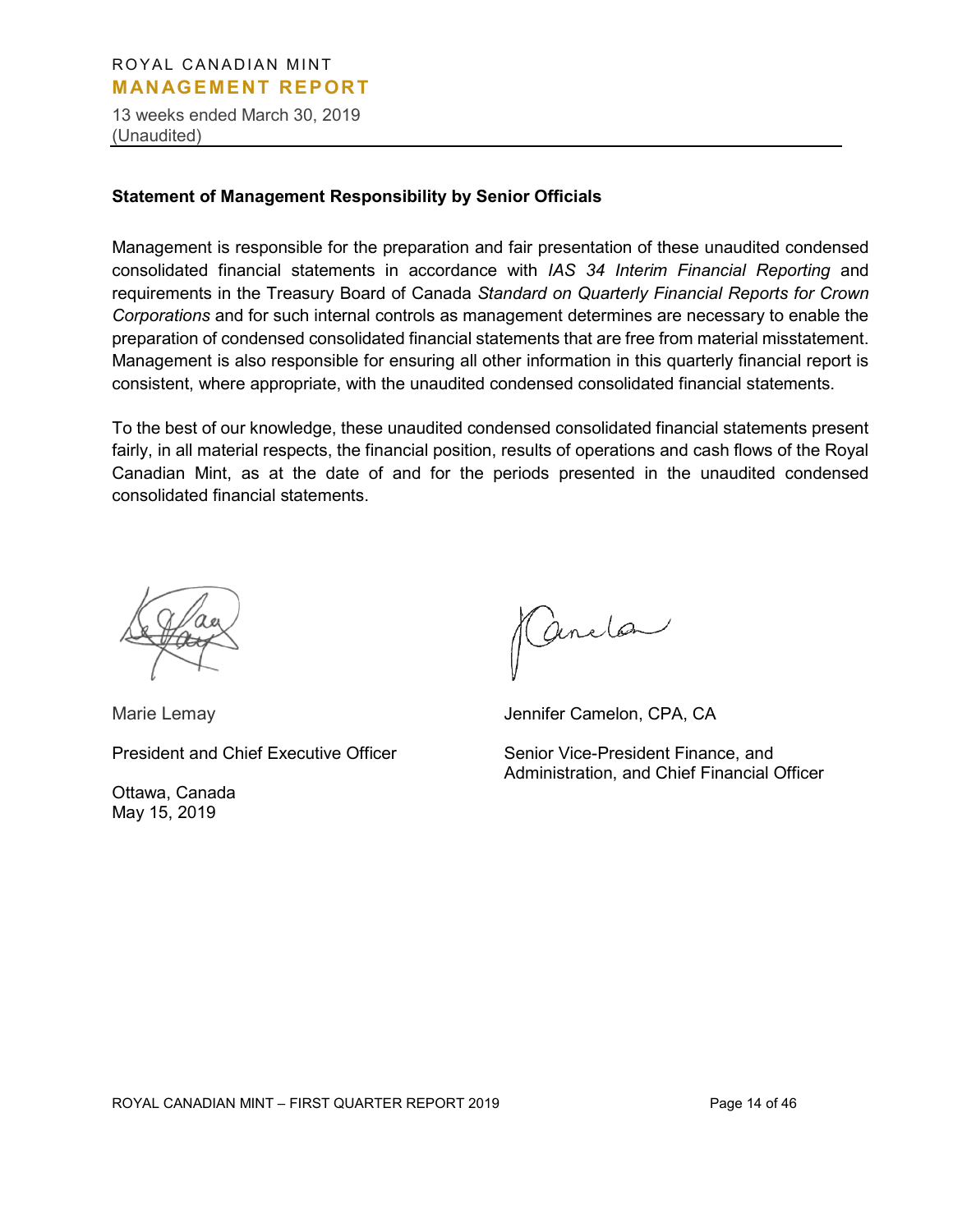# **ROYAL CANADIAN MINT CONDENSED CONSOLIDATED STATEMENT OF FINANCIAL POSITION Unaudited (CAD\$ thousands)**

|                                                        | As at        |    |                |    |                   |
|--------------------------------------------------------|--------------|----|----------------|----|-------------------|
|                                                        | <b>Notes</b> |    | March 30, 2019 |    | December 31, 2018 |
| <b>Assets</b>                                          |              |    |                |    |                   |
| <b>Current assets</b>                                  |              |    |                |    |                   |
| Cash                                                   |              | \$ | 83,433         | \$ | 66,364            |
| Trade receivables, net and other receivables           | 6            |    | 45,164         |    | 38,764            |
| Prepaid expenses                                       |              |    | 3,954          |    | 3,395             |
| Inventories                                            | 7            |    | 54,569         |    | 62,239            |
| Contract assets                                        | 8            |    | 5,675          |    | 17,304            |
| Derivative financial assets                            | 9            |    | 37             |    | 50                |
| Total current assets                                   |              |    | 192,832        |    | 188,116           |
| <b>Non-current assets</b>                              |              |    |                |    |                   |
| Prepaid expenses                                       |              |    | 1,795          |    | 612               |
| Derivative financial assets                            | 9            |    | 18             |    | 92                |
| Deferred income tax assets                             |              |    | 36,590         |    | 36,196            |
| Property, plant and equipment                          | 10           |    | 161,486        |    | 164,170           |
| Right-of-use assets                                    | 11           |    | 10,464         |    |                   |
| Investment property                                    |              |    | 236            |    | 236               |
| Intangible assets                                      | 10           |    | 7,635          |    | 8,390             |
| Total non-current assets                               |              |    | 218,224        |    | 209,696           |
| <b>Total assets</b>                                    |              | \$ | 411,056        | \$ | 397,812           |
| <b>Liabilities</b>                                     |              |    |                |    |                   |
| <b>Current liabilities</b>                             |              |    |                |    |                   |
| Trade payables, other payables and accrued liabilities | 12           | \$ | 48,677         | \$ | 48,999            |
| Provisions                                             | 13           |    | 4,999          |    | 5,784             |
| Face value redemptions                                 | 14           |    | 1,305          |    | 1,292             |
| Lease liabilities                                      | 15           |    | 2,338          |    |                   |
| <b>Contract liabilities</b>                            | 8            |    | 13,298         |    | 14,590            |
| Loan payable                                           |              |    | 3,000          |    | 3,000             |
| Employee benefits                                      |              |    | 2,509          |    | 2,540             |
| Income taxes payable                                   |              |    | 347            |    | 2,388             |
| Derivative financial liabilities                       | 9            |    | 210            |    | 2,064             |
| <b>Total current liabilities</b>                       |              |    | 76,683         |    | 80,657            |
| <b>Non-current liabilities</b>                         |              |    |                |    |                   |
| Trade payables, other payables and accrued liabilities | 12           |    | 259            |    | 274               |
| Provisions                                             | 13           |    | 1,367          |    | 2,136             |
| Face Value redemptions                                 | 14           |    | 139,893        |    | 138,527           |
| Loan payable                                           |              |    | 8,990          |    | 8,989             |
| Lease liabilities                                      | 15           |    | 9,047          |    |                   |
| Employee benefits                                      |              |    | 10,756         |    | 10,756            |
| Derivative financial liabilities                       | 9            |    |                |    | 23                |
| Total non-current liabilities                          |              |    | 170,312        |    | 160,705           |
| <b>Total liabilities</b>                               |              |    | 246,995        |    | 241,362           |
| <b>Shareholder's equity</b>                            |              |    |                |    |                   |
| Share capital (authorized and issued 4,000 non-        |              |    |                |    |                   |
| transferable shares)                                   |              |    | 40,000         |    | 40,000            |
| Retained earnings                                      |              |    | 124,043        |    | 116,358           |
| Accumulated other comprehensive income                 |              |    | 18             |    | 92                |
| <b>Total shareholder's equity</b>                      |              |    | 164,061        |    | 156,450           |
| Total liabilities and shareholder's equity             |              | \$ | 411,056        | \$ | 397,812           |

Commitments, contingencies and guarantees (Note 24)

The accompanying notes are an integral part of these condensed consolidated financial statements.

ROYAL CANADIAN MINT – FIRST QUARTER REPORT 2019 Page 15 of 46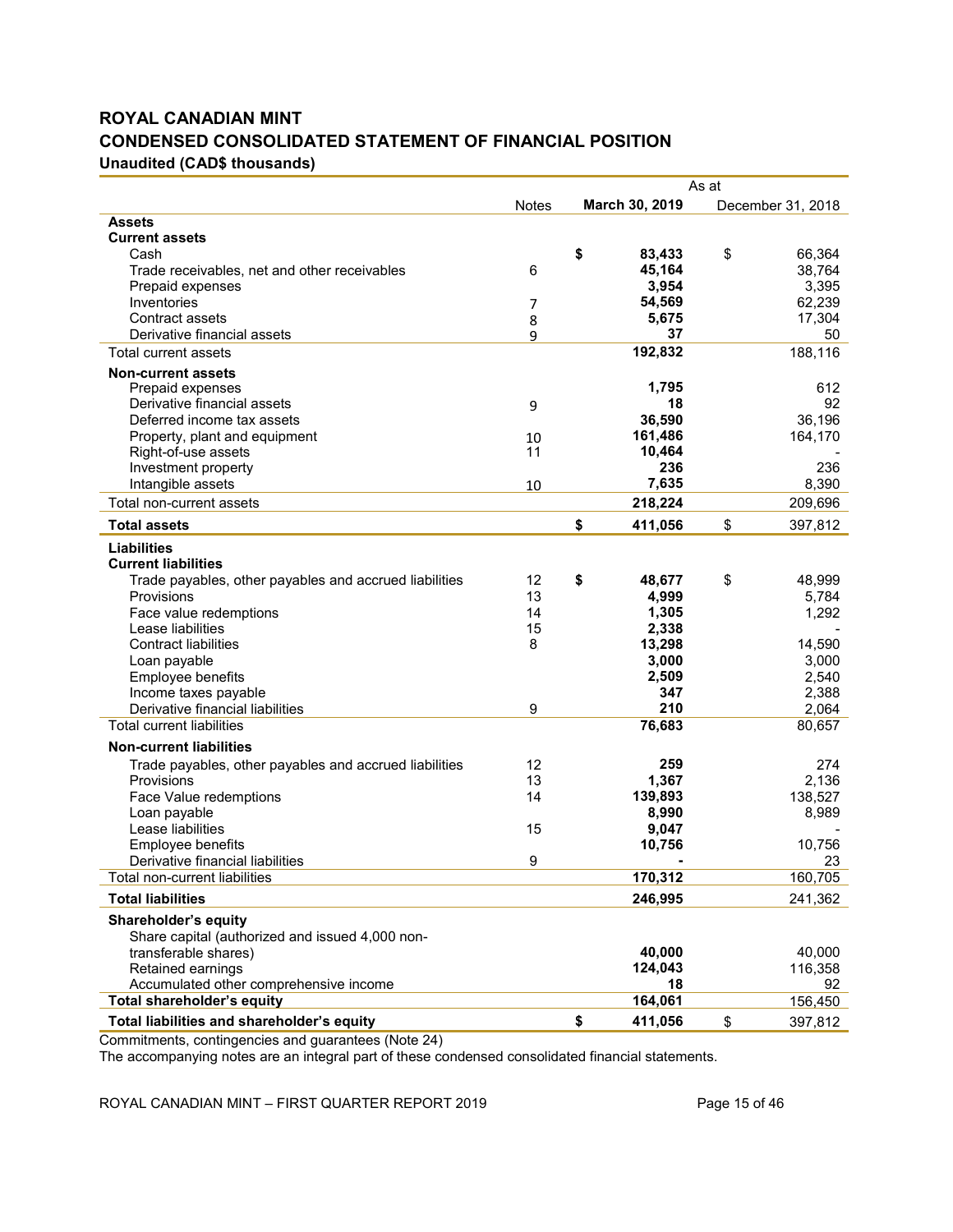# **ROYAL CANADIAN MINT CONDENSED CONSOLIDATED STATEMENT OF COMPREHENSIVE INCOME Unaudited (CAD\$ thousands)**

|                                                             | 13 weeks ended |    |                |                             |  |  |  |
|-------------------------------------------------------------|----------------|----|----------------|-----------------------------|--|--|--|
|                                                             | <b>Notes</b>   |    | March 30, 2019 | March 31, 2018<br>(Note 25) |  |  |  |
| Revenue                                                     | 17             | \$ | 350,707        | \$<br>340,879               |  |  |  |
| Cost of sales                                               | 18, 19         |    | 318,652        | 313,304                     |  |  |  |
| <b>Gross profit</b>                                         |                |    | 32,055         | 27,575                      |  |  |  |
| Marketing and sales expenses                                | 18,19          |    | 7,531          | 8,442                       |  |  |  |
| Administration expenses                                     | 18,19,20       |    | 14,825         | 13,915                      |  |  |  |
| <b>Operating expenses</b>                                   |                |    | 22,356         | 22,357                      |  |  |  |
| Net foreign exchange (loss) gain<br><b>Operating profit</b> |                |    | (642)<br>9,057 | 2,104<br>7,322              |  |  |  |
| Finance income, net                                         |                |    | 242            | 109                         |  |  |  |
| Other income                                                |                |    | 2              | 1                           |  |  |  |
| Profit before income tax                                    |                |    | 9,301          | 7,432                       |  |  |  |
| Income tax expense                                          | 21             |    | (1,616)        | (2,629)                     |  |  |  |
| Profit for the period                                       |                |    | 7,685          | 4,803                       |  |  |  |
|                                                             |                |    |                |                             |  |  |  |
| Net unrealized (loss) gain on cash flow hedges              |                |    | (74)           | 31                          |  |  |  |
| Other comprehensive income, net of tax                      |                |    | (74)           | 31                          |  |  |  |
| <b>Total comprehensive income</b>                           |                | \$ | 7,611          | \$<br>4,834                 |  |  |  |

The accompanying notes are an integral part of these condensed consolidated financial statements.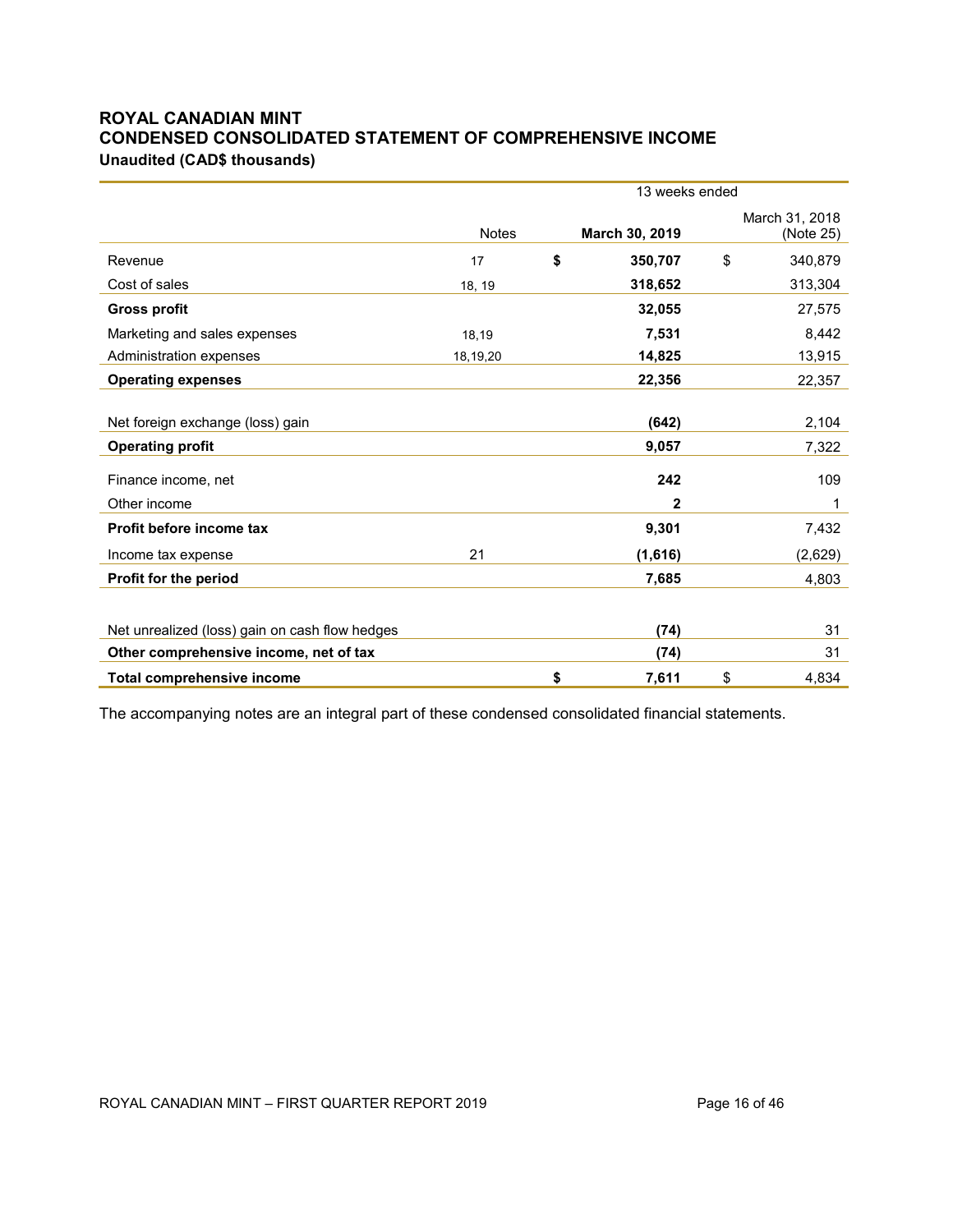# **ROYAL CANADIAN MINT CONDENSED CONSOLIDATED STATEMENT OF CHANGES IN EQUITY Unaudited (CAD\$ thousands)**

#### **13 weeks ended March 30, 2019**

|                                                |              | <b>Share</b> |      | <b>Retained</b> | <b>Accumulated other</b><br>comprehensive income<br>(Net gains on cash flow |       |         |
|------------------------------------------------|--------------|--------------|------|-----------------|-----------------------------------------------------------------------------|-------|---------|
|                                                | <b>Notes</b> | Capital      |      | earnings        | hedges)                                                                     |       | Total   |
| Balance as at December 31, 2018                |              | \$40,000     | - \$ | 116.358         | S                                                                           | 92    | 156,450 |
| Profit for the period                          |              |              |      | 7.685           |                                                                             | -     | 7,685   |
| Other comprehensive loss, net <sup>1</sup>     |              |              |      |                 |                                                                             | (74)  | (74)    |
| Balance as at March 30, 2019                   |              | \$40,000     |      | 124.043         |                                                                             | 18 \$ | 164,061 |
| 1 April 1945 - The product of the concept form |              |              |      |                 |                                                                             |       |         |

1Amounts are net of income tax

#### 13 weeks ended March 31, 2018

|                                                          |              |          |   |          | Accumulated other<br>comprehensive income |     |         |
|----------------------------------------------------------|--------------|----------|---|----------|-------------------------------------------|-----|---------|
|                                                          |              | Share    |   | Retained | (Net gains on cash flow                   |     |         |
|                                                          | <b>Notes</b> | Capital  |   | earnings | hedges)                                   |     | Total   |
| Balance as at December 31, 2017                          |              | \$40,000 | S | 88,127   | 99<br>S                                   | \$. | 128,226 |
| Balance as at January 1, 2018, as<br>previously reported |              | 40.000   |   | 88.127   | 99                                        |     | 128,226 |
| Impact of change in accounting policy <sup>1</sup>       | 3.1          | ۳        |   | 2,024    |                                           |     | 2,024   |
| Adjusted balance as at January 1, 2018                   |              | 40.000   |   | 90.151   | 99                                        |     | 130,250 |
| Profit for the period                                    |              |          |   | 4,803    |                                           |     | 4,803   |
| Other comprehensive income, net <sup>1</sup>             |              |          |   |          | 31                                        |     | 31      |
| Balance as at March 31, 2018                             |              | \$40.000 |   | 94.954   | \$<br>130                                 |     | 135,084 |

1Amounts are net of income tax

The accompanying notes are an integral part of these condensed consolidated financial statements.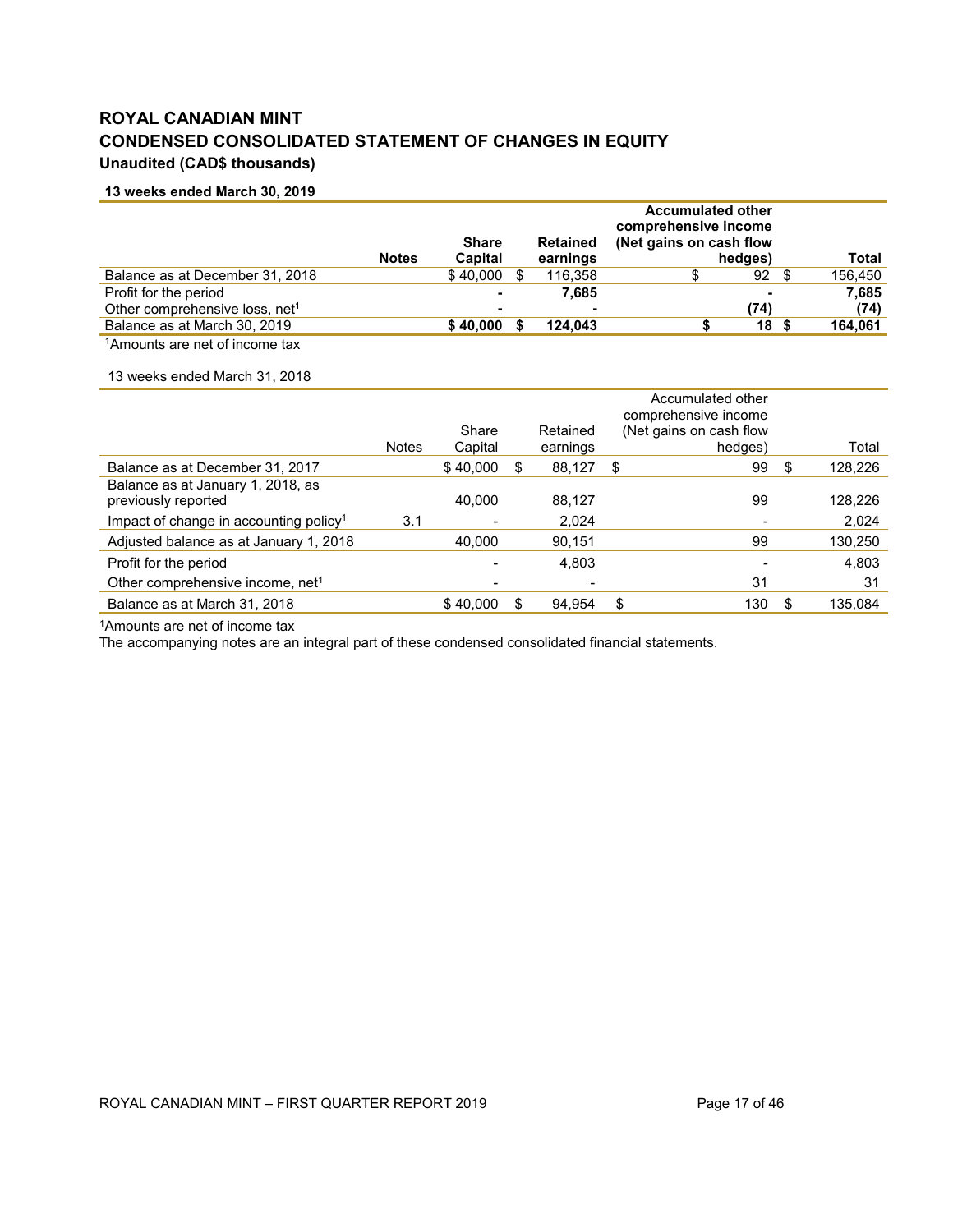# **ROYAL CANADIAN MINT CONDENSED CONSOLIDATED STATEMENT OF CASH FLOWS Unaudited (CAD\$ thousands)**

|                                                                          |              | 13 weeks ended |     |                |
|--------------------------------------------------------------------------|--------------|----------------|-----|----------------|
|                                                                          |              |                |     | March 31, 2018 |
|                                                                          | <b>Notes</b> | March 30, 2019 |     | (Note 22)      |
| Cash flows from (used in) operating activities                           |              |                |     |                |
| Profit for the period                                                    | \$           | 7,685          | -\$ | 4,803          |
| Adjustments to reconcile profit to cash flows from operating activities: |              |                |     |                |
| Depreciation and amortization                                            | 18           | 5,056          |     | 4,324          |
| Income tax expense                                                       | 21           | 1,616          |     | 2,629          |
| Finance income, net                                                      |              | (242)          |     | (109)          |
| Other income                                                             |              | (2)            |     | (1)            |
| Net foreign exchange gain                                                |              | (1,227)        |     | (1,754)        |
| Adjustments to other (revenue) expenses, net                             | 22           | 6,125          |     | 1,181          |
| Changes in liability for Face Value redemptions                          |              | 568            |     | 1,110          |
| Net changes in operating assets and liabilities                          | 22           | 2,563          |     | (11, 244)      |
| Cash from operating activities before interest and income tax            |              | 22,142         |     | 939            |
| Income tax paid                                                          | 22           | (2,748)        |     | (2,795)        |
| Interest received, net of paid                                           | 22           | 228            |     | 221            |
| Net cash from (used in) operating activities                             |              | 19,622         |     | (1,635)        |
| Cash flows used in investing activities                                  |              |                |     |                |
| Acquisition of property, plant and equipment                             |              | (1,705)        |     | (3,326)        |
| Acquisition of intangible assets                                         |              | (157)          |     | (182)          |
| Net cash used in investing activities                                    |              | (1,862)        |     | (3,508)        |
| Cash flows used in financing activities                                  |              |                |     |                |
| Lease principal payments                                                 | 15           | (566)          |     |                |
| Net cash used in financing activities                                    |              | (566)          |     |                |
| Effect of changes in exchange rates on cash                              |              | (125)          |     | 287            |
| Increase (decrease) in cash                                              |              | 17,069         |     | (4, 856)       |
| Cash at the beginning of the period                                      |              | 66,364         |     | 56,268         |
| Cash at the end of the period                                            | \$           | 83,433         | \$  | 51,412         |

The accompanying notes are an integral part of these consolidated financial statements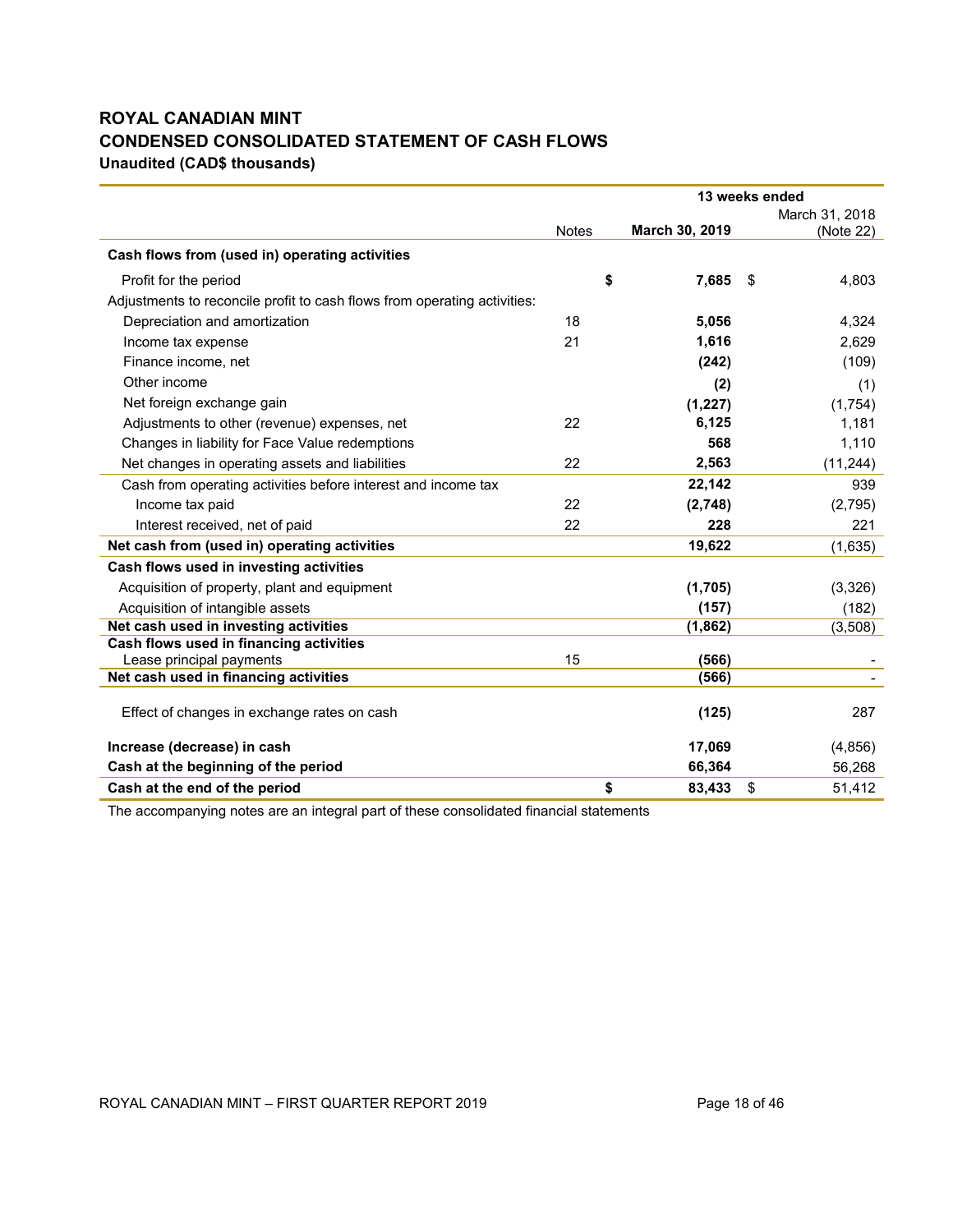# **1. NATURE AND DESCRIPTION OF THE CORPORATION**

The Royal Canadian Mint ("the Mint" or "the Corporation") was incorporated in 1969 by the *Royal Canadian Mint Act* to mint coins and carry out other related activities. The Corporation is an agent corporation of Her Majesty named in Part II of Schedule III to the *Financial Administration Act*. It produces all of the circulation coins used in Canada and manages the support distribution system for the Government of Canada.

The Corporation is one of the world's foremost producers of circulation, collector and bullion investment coins for the domestic and international marketplace. It is also one of the largest gold refiners in the world. The addresses of its registered office and principal place of business are 320 Sussex Drive, Ottawa, Ontario, Canada, K1A 0G8 and 520 Lagimodière Blvd, Winnipeg, Manitoba, Canada, R2J 3E7.

The Corporation is a prescribed federal Crown corporation for tax purposes and is subject to federal income taxes under the *Income Tax Act*.

While not subject to United States of America federal income taxes, the Corporation is subject in some states to state income taxes.

# **2. BASIS OF PRESENTATION**

# **2.1 Statement of Compliance**

These condensed consolidated financial statements were prepared in accordance with *IAS 34 Interim Financial Reporting ("IAS 34")* of the *International Financial Reporting Standards ("IFRS")* and the *Standard on Quarterly Financial Reports for Crown Corporations* issued by the Treasury Board of Canada. As permitted under these standards, these condensed consolidated financial statements do not include all of the disclosure requirements for annual consolidated financial statements, and should be read in conjunction with the Corporation's audited consolidated financial statements for its fiscal year ended December 31, 2018.

These condensed consolidated financial statements have not been audited or reviewed by an external auditor.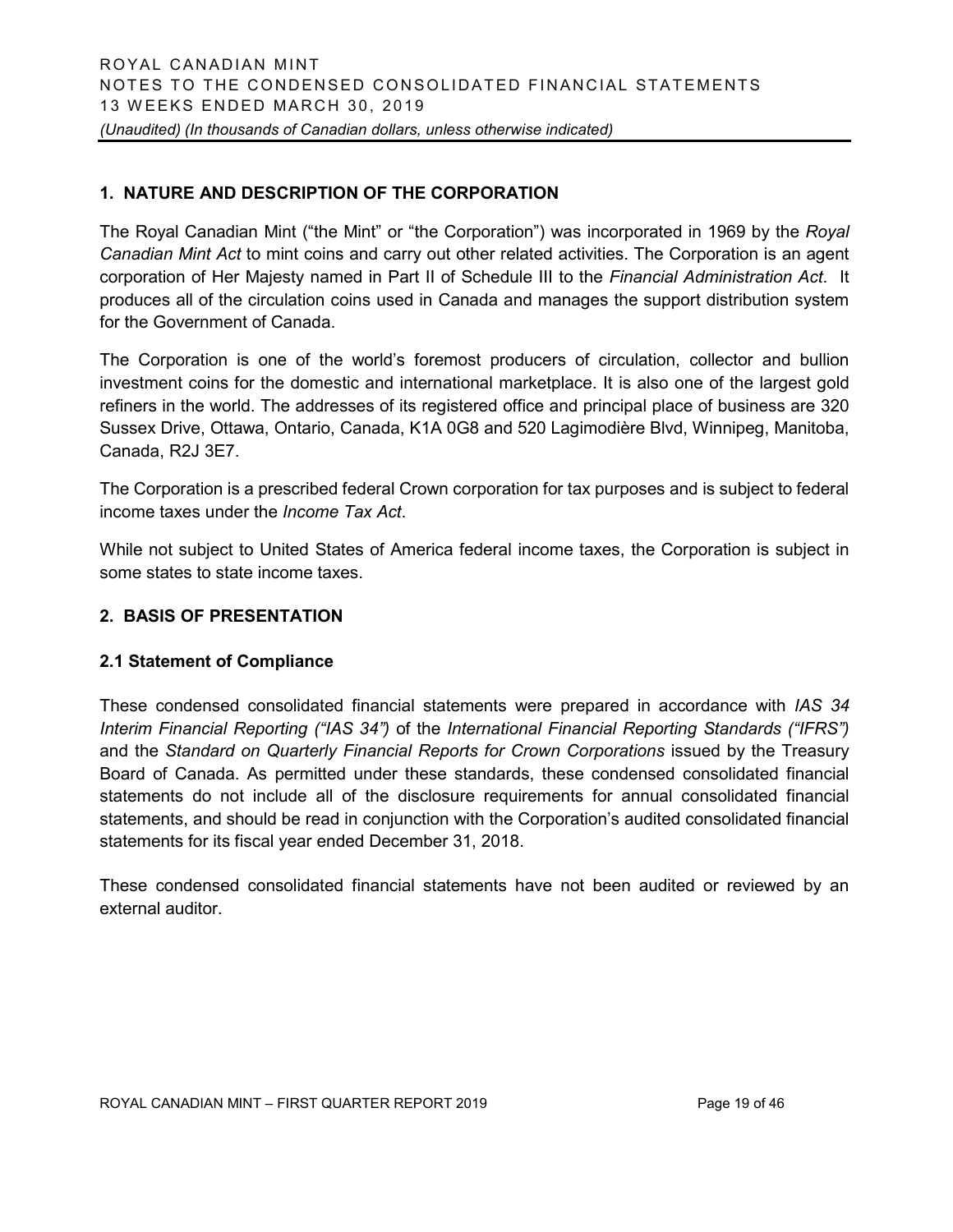# **2.2 Basis of presentation**

These condensed consolidated financial statements were prepared in accordance with IFRS.

Although the Corporation's year end of December 31 matches the calendar year end, the Corporation's quarter end dates do not necessarily coincide with calendar year quarters; instead, each of the Corporation's quarters contains 13 weeks.

These condensed consolidated financial statements were approved for public release by the Board of Directors of the Corporation on May 15, 2019.

# **2.3 Consolidation**

These condensed consolidated financial statements incorporate the financial statements of the Corporation and its wholly-owned subsidiary RCMH-MRCF Inc. The subsidiary adopted IFRS at the same time as the Corporation and its accounting policies are in line with those used by the Corporation. RCMH-MRCF Inc. has been operationally inactive since December 31, 2008. All intercompany transactions, balances, income and expenses are eliminated in full upon consolidation.

# **2.4 Foreign currency translation**

Unless otherwise stated, all figures reported in these condensed consolidated financial statements and disclosures are reflected in thousands of Canadian dollars (CAD\$), which is the functional and presentation currency of the Corporation.

# **3. CHANGES IN ACCOUNTING POLICIES**

The Corporation consistently applied the accounting policies disclosed in note 2 of its audited consolidated financial statements for the year ended December 31, 2018 to all periods presented in these condensed consolidated financial statements, except as outlined below.

# **3.1 Revenue from contracts with customers**

On January 1, 2018, the Corporation implemented IFRS 15 – *Revenue from Contracts with Customers* which resulted in a net adjustment to opening retained earnings on January 1, 2018 of \$2.0 million. Refer to note 3.1 of the Corporation's audited consolidated financial statements for the year ended December 31, 2018 for more information.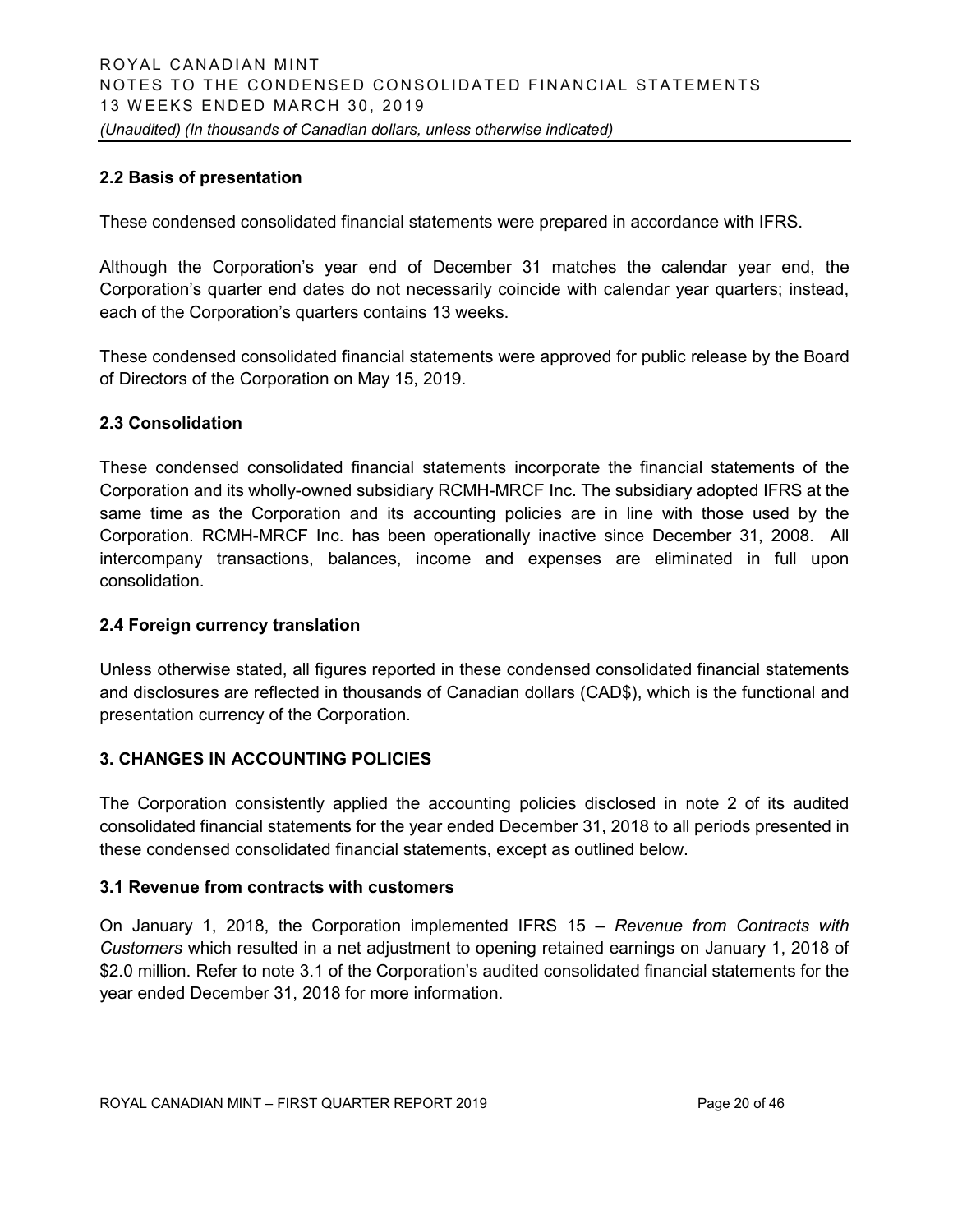# **3.2 Leases**

The Corporation applied IFRS 16 – *Leases* (IFRS 16) with a date of initial application of January 1, 2019 using the modified retrospective approach. Under this method, the Corporation applied the standard retrospectively only to the most current period presented in the condensed consolidated financial statements and recognized the cumulative effect of initially applying IFRS 16 as an adjustment to the opening statement of financial position on January 1, 2019. Therefore, the comparative information for 2018 presented in the Corporation's condensed consolidated financial statements for the 13 weeks ended March 30, 2019 has not been restated and continued to be reported under the accounting policies disclosed in Note 2.12 of the Corporation's annual audited consolidated financial statements for the year ended December 31, 2018.

The Corporation's leasing activities mainly relate to office space and production equipment.

# **3.2.1 As a lessee**

As a lessee, the Corporation previously classified leases as operating or finance lease based on its assessment of whether the lease transferred significantly all of the risk and rewards incidental to ownership of the underlying asset to the Corporation. Under IFRS 16, the Corporation recognized right-of-use assets and lease liabilities for most of its leases.

At transition, the Corporation did not have any leases classified as finance leases under the previous lease standard, IAS 17, where it was the lessee. The lease liabilities for existing operating leases, other than short-term or low value leases, were measured at the present value of the remaining lease payments, discounted at the Corporation's incremental borrowing rate as at January 1, 2019. Right-of-use assets were measured at an amount equal to the lease liability, adjusted by the amount of any prepaid or accrued lease payments, any lease incentives, any initial direct cost incurred and any estimated costs to be incurred in restoring the site or dismantling and removing the underlying asset.

By electing to use the modified retrospective method, the Corporation calculated the lease liability using its incremental borrowing rate of between approximately 3.3% to 3.4% as at January 1, 2019.

The Corporation used the following practical expedients when applying IFRS 16 to leases previously classified as operating lease under IAS 17.

- Applied a single discount rate to a portfolio of leases with similar characteristics.
- Applied the exception not to recognize right-of-use assets and liabilities with less than 12 months of lease term.
- Applied the exception not to recognize right-of-use assets and liabilities for low value leases with individual asset value under \$5,000 USD.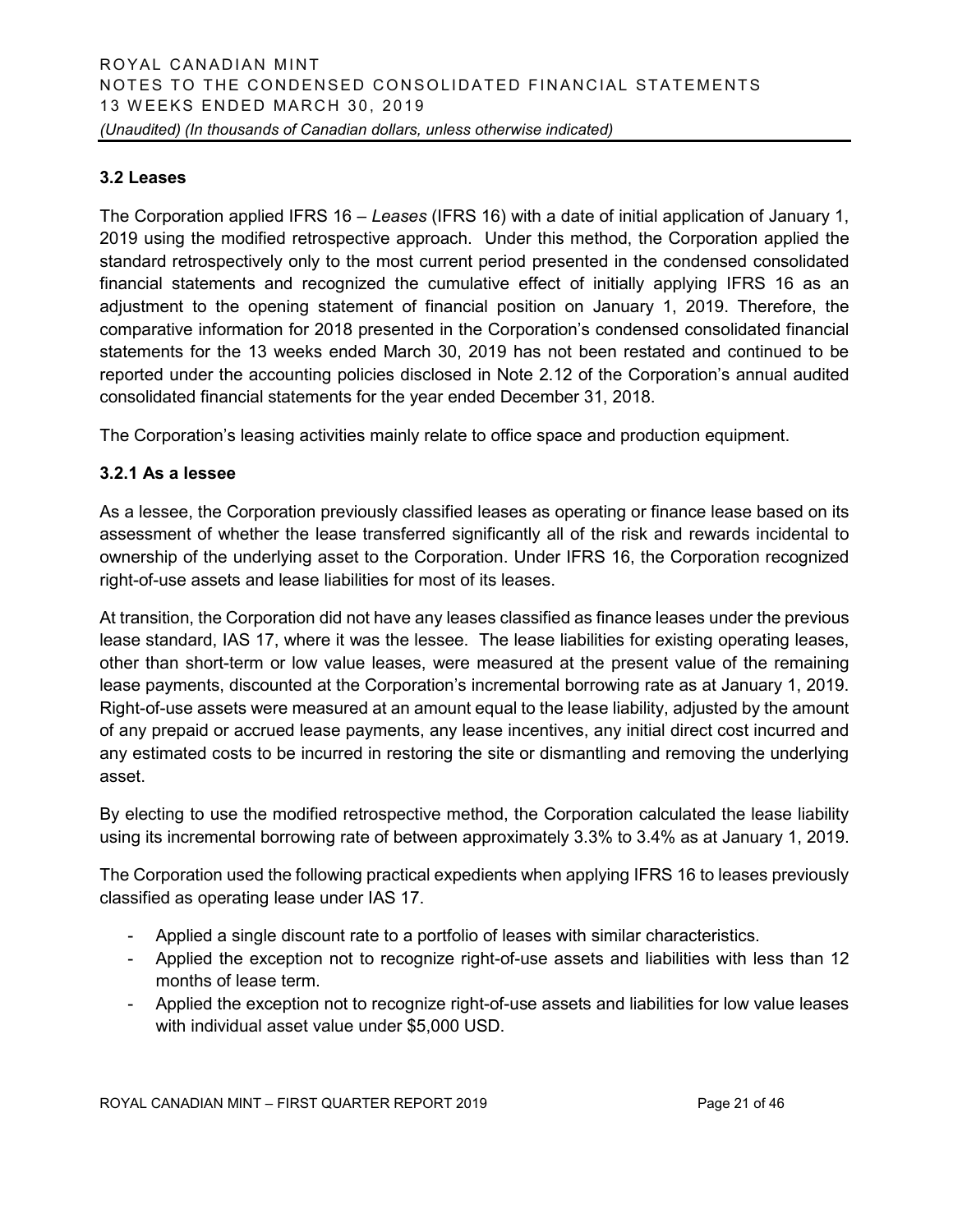- Used hindsight when determining the lease term if the contract contains options to extent or terminate the lease.

# **3.2.2 As a lessor**

The Corporation is not required to make any adjustment on transition to IFRS 16 for leases in which it acts as a lessor, except for where there is a sub-lease.

Under IFRS 16, an intermediate lessor classifies a sublease by reference to the right-of-use asset arising from the head lease, rather than by reference to the underlying asset, unless the head lease is short-term in nature or the underlying asset is of low value. Having considered the requirements in IFRS 16, the Corporation has classified its subleases as finance leases. The Corporation applied the practical expedients where the right-of-use assets were adjusted by the amount of IAS 37 - *Provisions, Contingent Liabilities and Contingent Assets* (IAS 37) onerous contract provision immediately before the date of initial application, as an alternative to performing an impairment review.

As at January 1, 2019, the Corporation had two sublease arrangements, which were both previously assessed as onerous leases under IAS 37, and a liability was recorded in 2016 and 2017. As at January 1, 2019, the onerous lease liability of \$1.0 million was reclassified against the respective right-of-use asset under IFRS 16.

# **3.2.3 Impacts on financial statements**

The following tables summarize the expected impacts of adopting IFRS 16 on the Corporation's condensed consolidated financial statements as at and for the 13 weeks ended March 30, 2019.

|                                            | <b>Balance</b> |    |             |    | <b>Balances</b> |
|--------------------------------------------|----------------|----|-------------|----|-----------------|
|                                            | with           |    |             |    | without         |
| As at January 1, 2019                      | adoption of    |    |             |    | adoption of     |
|                                            | IFRS 16        |    | Adjustments |    | IFRS 16         |
|                                            |                |    |             |    |                 |
| Right-of-use assets                        | \$<br>10.976   | \$ | (10,976)    | \$ |                 |
| Total assets                               | \$<br>408,788  | \$ | (10, 976)   | \$ | 397,812         |
| <b>Provisions</b>                          | 6.944          |    | 975         |    | 7,920           |
| Lease liabilities                          | \$<br>11.951   | \$ | (11,951)    | \$ |                 |
| <b>Total liabilities</b>                   | 252,338        | S  | (10, 976)   | S  | 241,362         |
| Total liabilities and shareholder's equity | 408,788        | S  | (10, 976)   | \$ | 397,812         |

# **a) Consolidated statement of financial position**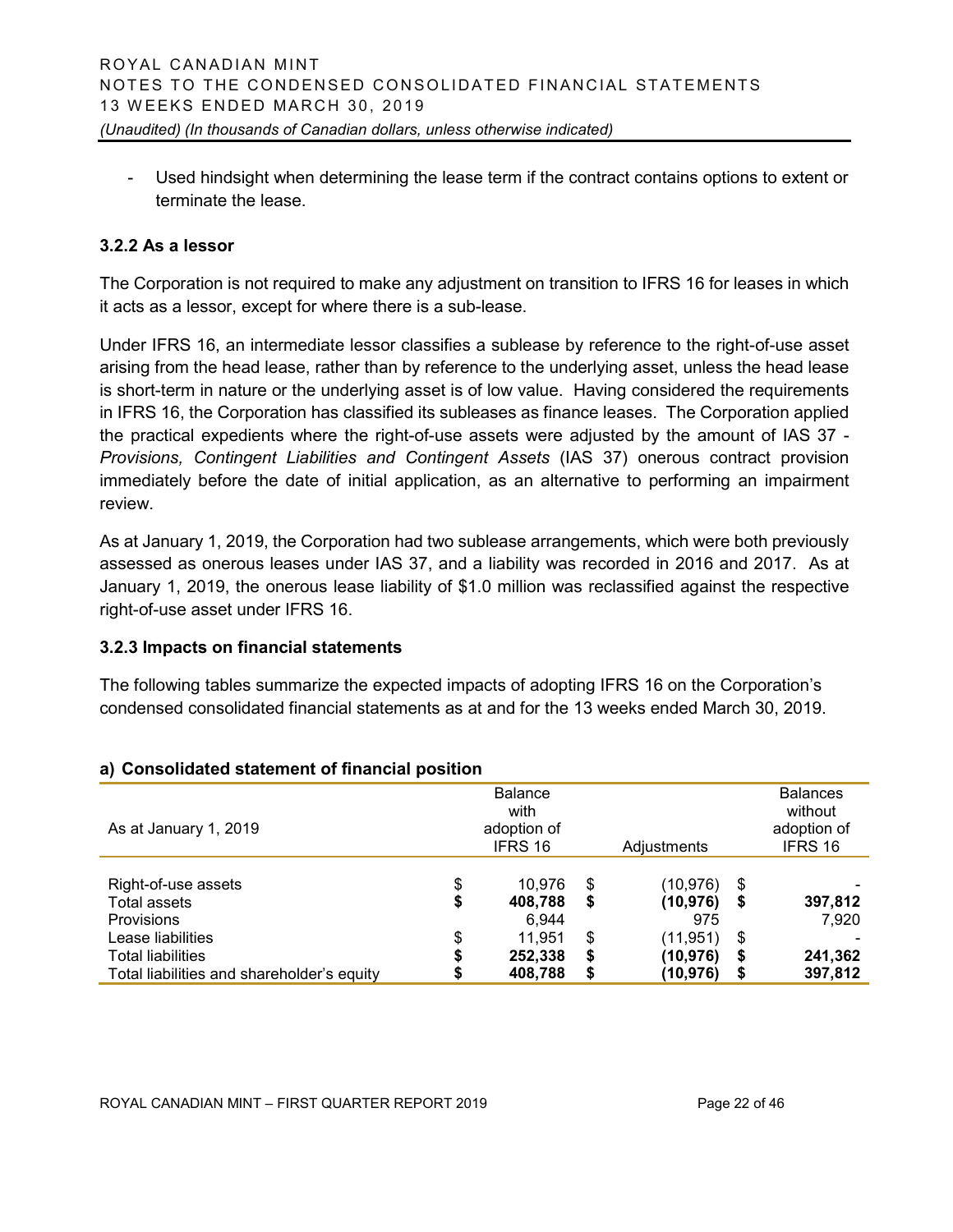The table below shows the operating lease commitments at December 31, 2018 that are included in the lease liabilities at January 1, 2019:

|                                                                       | January 1, 2019 |
|-----------------------------------------------------------------------|-----------------|
| Operating lease commitment as at December 31, 2018                    | 13.343          |
| Discounted using the incremental borrowing rate as at January 1, 2019 | 9.961           |
| Less: Leases of low-value assets                                      | (217)           |
| Lease liabilities as at January 1, 2019                               | 9.744           |

| As at March 30, 2019                             |             |    |                    |    | <b>Balances</b><br>without<br>adoption of |
|--------------------------------------------------|-------------|----|--------------------|----|-------------------------------------------|
|                                                  | As reported |    | <b>Adjustments</b> |    | <b>IFRS 16</b>                            |
| \$<br>Right-of-use assets                        | 10,464      | \$ | (10, 464)          | \$ |                                           |
| Deferred income tax assets                       | 36,590      |    | 14                 |    | 36,604                                    |
| Prepaid expenses                                 | 5,749       |    | 86                 |    | 5,835                                     |
| \$<br><b>Total assets</b>                        | 411,056     | S  | (10, 364)          | \$ | 400,692                                   |
| <b>Provisions</b>                                | 6.366       |    | 975                |    | 7.341                                     |
| Lease liabilities                                | 11,385      |    | (11, 385)          |    |                                           |
| Income taxes payable                             | 347         |    | (7)                |    | 340                                       |
| <b>Total liabilities</b><br>\$                   | 246,995     | S  | (10, 417)          | S  | 236,578                                   |
| Retained earnings                                | 124.043     |    | 53                 |    | 124.096                                   |
| \$<br>Total shareholder's equity                 | 164,061     | \$ | 53                 | S  | 164,114                                   |
| Total liabilities and shareholder's equity<br>\$ | 411,056     |    | (10, 364)          | \$ | 400,692                                   |

# **b) Consolidated statement of comprehensive income**

| For the 13 weeks ended March 30, 2019 |    | As reported |   | <b>Adjustments</b> |      | <b>Balances</b><br>without<br>adoption of<br><b>IFRS 16</b> |
|---------------------------------------|----|-------------|---|--------------------|------|-------------------------------------------------------------|
| Cost of sales                         | \$ | 318,652     | S | 18                 | - \$ | 318,670                                                     |
| Administration expenses               |    | 14,825      |   | 32                 |      | 14,857                                                      |
| Finance income, net                   |    | 242         |   | 82                 |      | 324                                                         |
| Income tax expense                    |    | (1,616)     |   | 21                 |      | (1, 595)                                                    |
| Profit for the period                 | S  | 7,685       | S | 53                 | S.   | 7,738                                                       |
| Total comprehensive income            |    | 7,611       |   | 53                 |      | 7,664                                                       |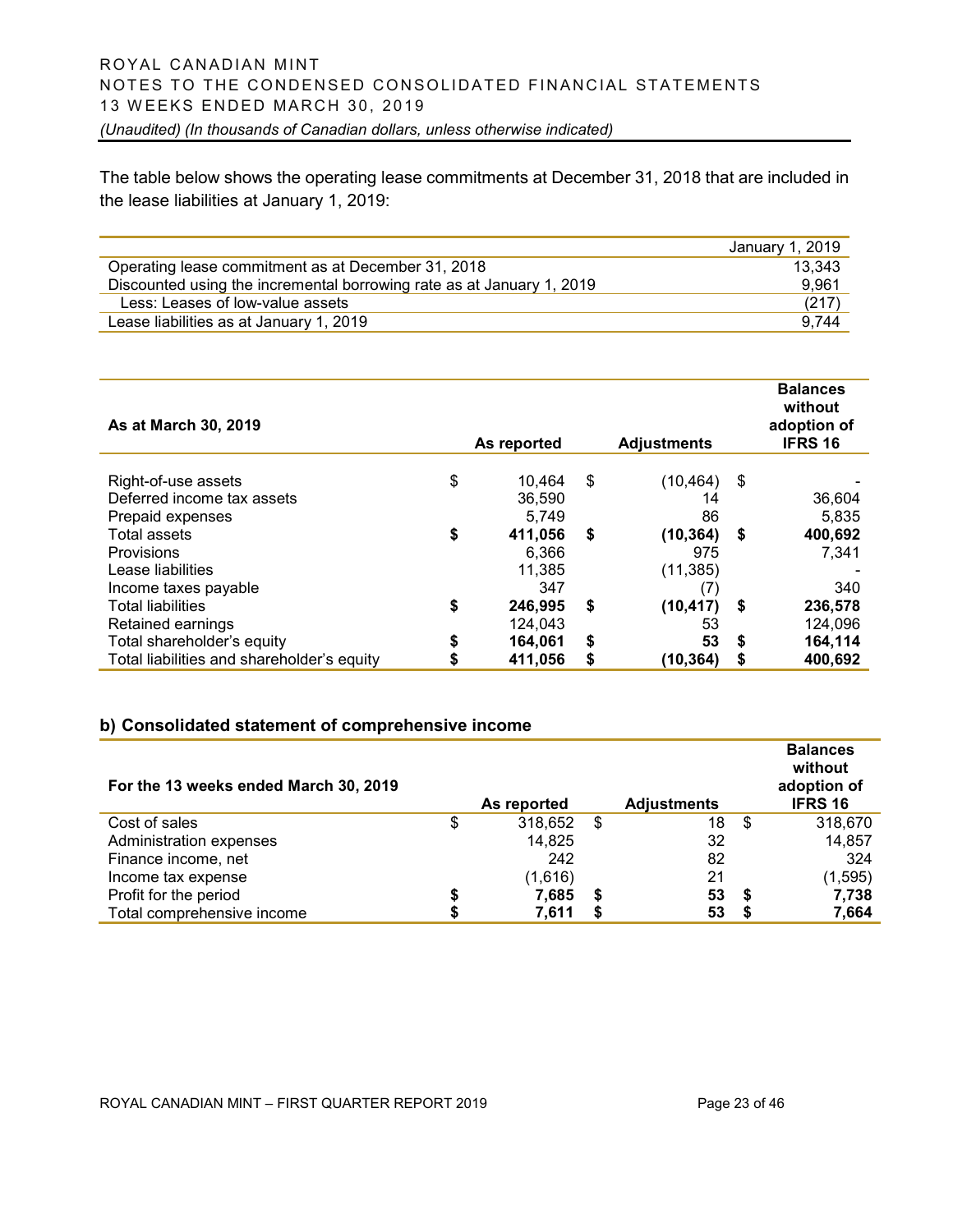#### **c) Consolidated statement of cash flows**

| For the 13 weeks ended March 30, 2019           |                 |                    |    | <b>Balances</b><br>without<br>adoption of |
|-------------------------------------------------|-----------------|--------------------|----|-------------------------------------------|
|                                                 | As reported     | <b>Adjustments</b> |    | <b>IFRS 16</b>                            |
| Profit for the period                           | \$<br>7,685 \$  | 53                 | \$ | 7,738                                     |
| Adjustments to reconcile profit to cash flows   |                 |                    |    |                                           |
| from operating activities:                      |                 |                    |    |                                           |
| Depreciation and amortization                   | 5,056           | (512)              |    | 4,544                                     |
| Income tax expense                              | 1,616           | (21)               |    | 1,595                                     |
| Finance income, net                             | (242)           | (82)               |    | (324)                                     |
| Net changes in operating assets and liabilities | 2,563           | (86)               |    | 2,477                                     |
| Cash from operating activities before interest  |                 |                    |    |                                           |
| and income tax                                  | 22,142          | (648)              |    | 21,494                                    |
| Interest received, net of paid                  | 228             | 82                 |    | 310                                       |
| Cash from operating activities                  | \$<br>19,622 \$ | (566)              | -S | 19,056                                    |
|                                                 |                 |                    |    |                                           |
| Lease principal payments                        | (566)           | 566                |    |                                           |
| Cash used in financing activities               | \$<br>(566)     | \$<br>566          | \$ |                                           |

# **4. KEY SOURCES OF ESTIMATION UNCERTAINTY AND CRITICAL JUDGEMENTS**

The preparation of these condensed consolidated financial statements requires management to make critical judgements, estimates and assumptions that affect the reported amounts of assets and liabilities, disclosure of contingent assets and liabilities and the reported amounts of revenue and expenses during the reporting period.

Actual results may differ significantly from the estimates and assumptions. The estimates and underlying assumptions are reviewed on an ongoing basis. Revisions to accounting estimates are recognized in the period in which the estimate is revised if the revision affects only that period or in the period of the revision and future periods if the revision affects both current and future periods. Significant judgements and estimates as at March 30, 2019 were consistent with those disclosed in Note 4 of the Corporation's audited consolidated financial statements for the year ended December 31, 2018.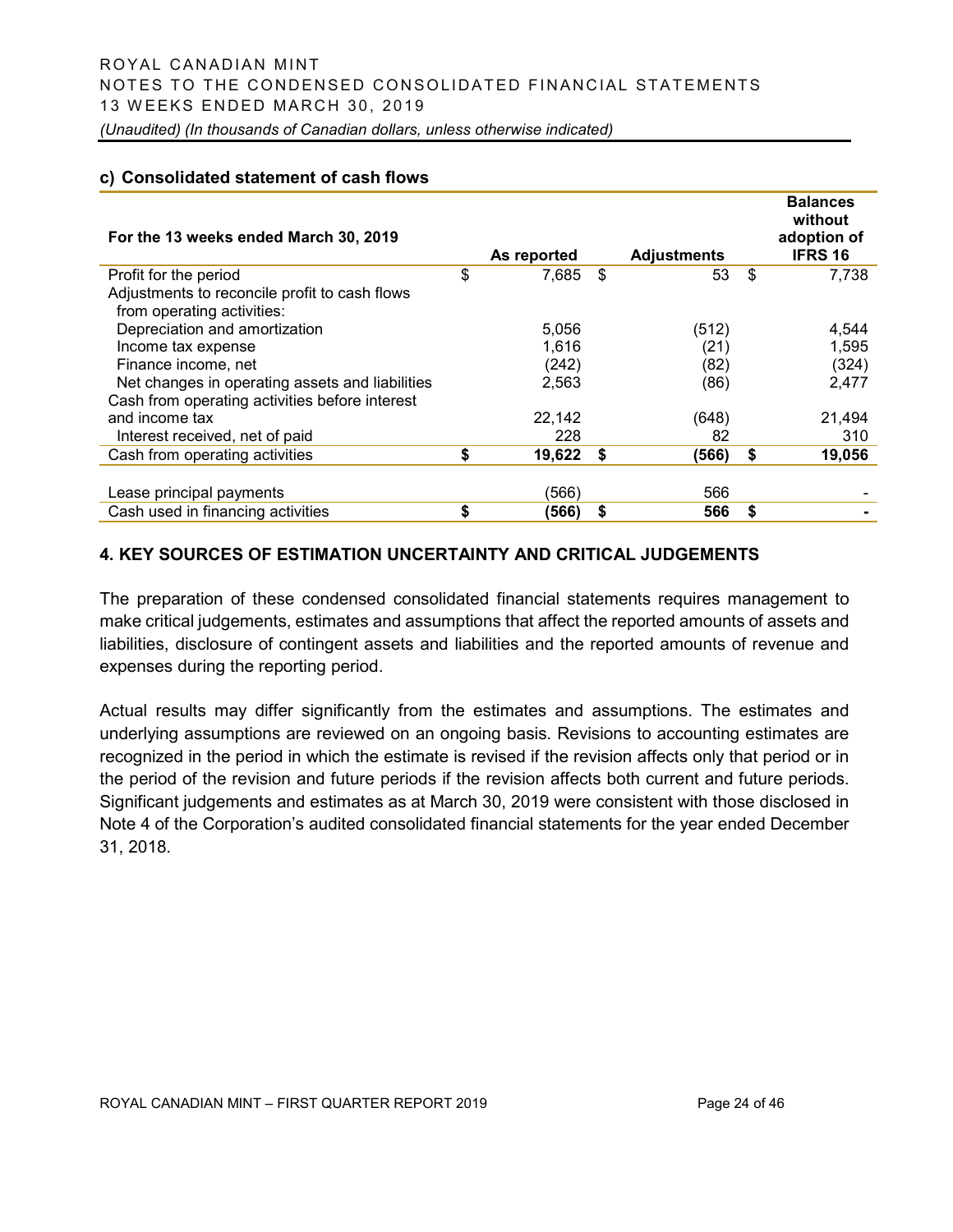# **5. APPLICATION OF NEW AND REVISED IFRS**

# **5.1 New and revised IFRS pronouncements affecting amounts reported and/or disclosed in the condensed consolidated financial statements for the 13 weeks ended March 30, 2019.**

The Corporation has reviewed the new and revised accounting pronouncements that have been issued which had mandatory effective dates of annual periods beginning on or after January 1, 2019.

- a) The Corporation adopted IFRS 16 *Leases* on January 1, 2019. The disclosure of the impact of the application of the new pronouncement on the Corporation's consolidated financial statements is included in Note 3.
- b) The following amendment was adopted by the Corporation on January 1, 2019 and did not have a significant impact on the consolidated financial statements.

#### *Annual improvements to IFRSs 2015-2017*

In December 2017, the IASB published Annual Improvements to IFRS Standards 2015–2017 Cycle. The standards covered by the amendments are: IFRS 3 - Business Combinations which clarifies that when an entity obtains control of a business that is a joint operation, it remeasures previously held interests in that business. IFRS 11 - Joint Arrangements which clarifies that when an entity obtains joint control of a business that is a joint operation, the entity does not remeasure previously held interests in that business. IAS 12 - Income Taxes which clarifies that all income tax consequences of dividends should be recognized in profit or loss, regardless of how the tax arises. IAS 23 - Borrowing Costs which clarifies that if any specific borrowing remains outstanding after the related asset is ready for its intended use or sale, that borrowing becomes part of the funds that an entity borrows generally when calculating the capitalization rate on general borrowings.

# **5.2 New and revised IFRS pronouncements issued, but not yet effective**

The Corporation has reviewed the revised accounting pronouncements that have been issued, but are not yet effective and has made the following assessments of their impact on the consolidated financial statements.

a) The adoption of the following IFRS pronouncement has been assessed as having a possible impact on the Corporation's consolidated financial statements in the future.

#### *Conceptual Framework for Financial Reporting*

In March 2018, the IASB issued the revised Conceptual Framework for Financial Reporting, which provides a set of concepts to assist the IASB in developing standards and to help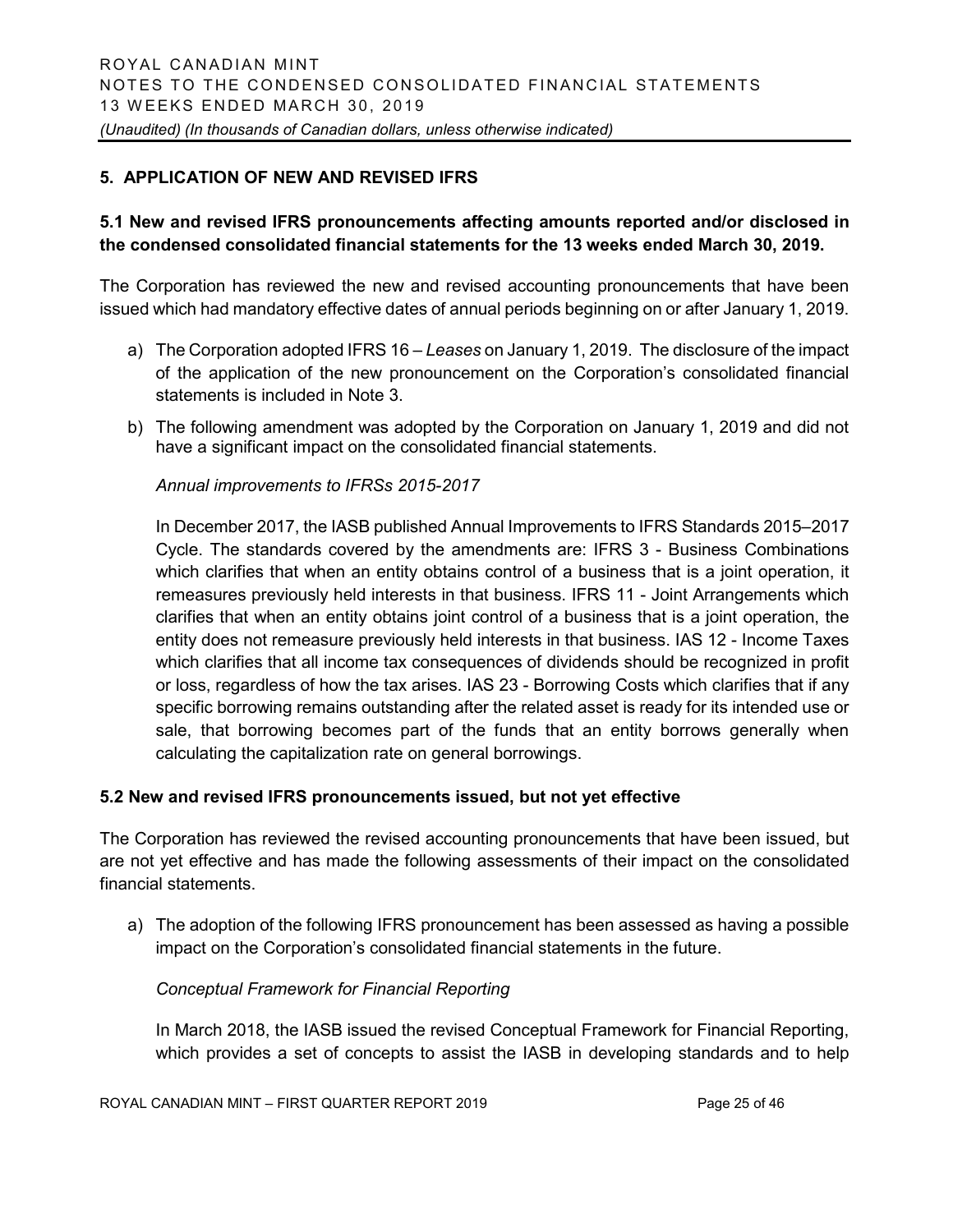preparers consistently apply accounting policies where specific accounting standards do not exist. The Revised Conceptual Framework describes that financial information must be relevant and faithfully represented to be useful; provides revised definitions of an asset and a liability as well as new guidance on measurement and derecognition, presentation and disclosure. The framework is not an accounting standard and does not override the requirements that exist in other IFRS standards.

The revised Conceptual Framework is effective for annual periods beginning on or after January 1, 2020.

# **6. TRADE RECEIVABLES, NET AND OTHER RECEIVABLES**

|                                                           | As at |                |                  |  |  |  |
|-----------------------------------------------------------|-------|----------------|------------------|--|--|--|
|                                                           |       | March 30, 2019 | December 31,2018 |  |  |  |
| Receivables and accruals from contracts with customers    | S     | 43,018         | 37,918<br>\$     |  |  |  |
| Receivables from contracts with related parties (Note 23) |       | 1,824          | 443              |  |  |  |
| Allowance for estimated credit losses                     |       | (414)          | (274)            |  |  |  |
| Net trade receivables                                     |       | 44,428         | 38,087           |  |  |  |
| Other current financial receivables                       |       | 402            | 384              |  |  |  |
| Other receivables                                         |       | 334            | 293              |  |  |  |
| Total trade receivables, net and other receivables        |       | 45.164         | 38.764           |  |  |  |

The Corporation does not hold any collateral in respect of trade and other receivables.

# **7. INVENTORIES**

|                   | As at          |                   |  |  |  |
|-------------------|----------------|-------------------|--|--|--|
|                   | March 30, 2019 | December 31, 2018 |  |  |  |
| Total inventories | 54.569         | ାନ୍ତ ୨୨୯          |  |  |  |

The Corporation recognized write-downs of inventory to net realizable value of \$1.3 million for the 13 weeks ended March 30, 2019 (March 31, 2018 - \$0.6 million).

# **8. CONTRACT ASSETS AND LIABILITIES**

The contract assets relate to the Corporation's rights to consideration for work completed, but not billed as at March 30, 2019. The contract liabilities relate to the consideration received in advance from customers for which revenue has not yet been recognized and accrued expenses related to contract assets.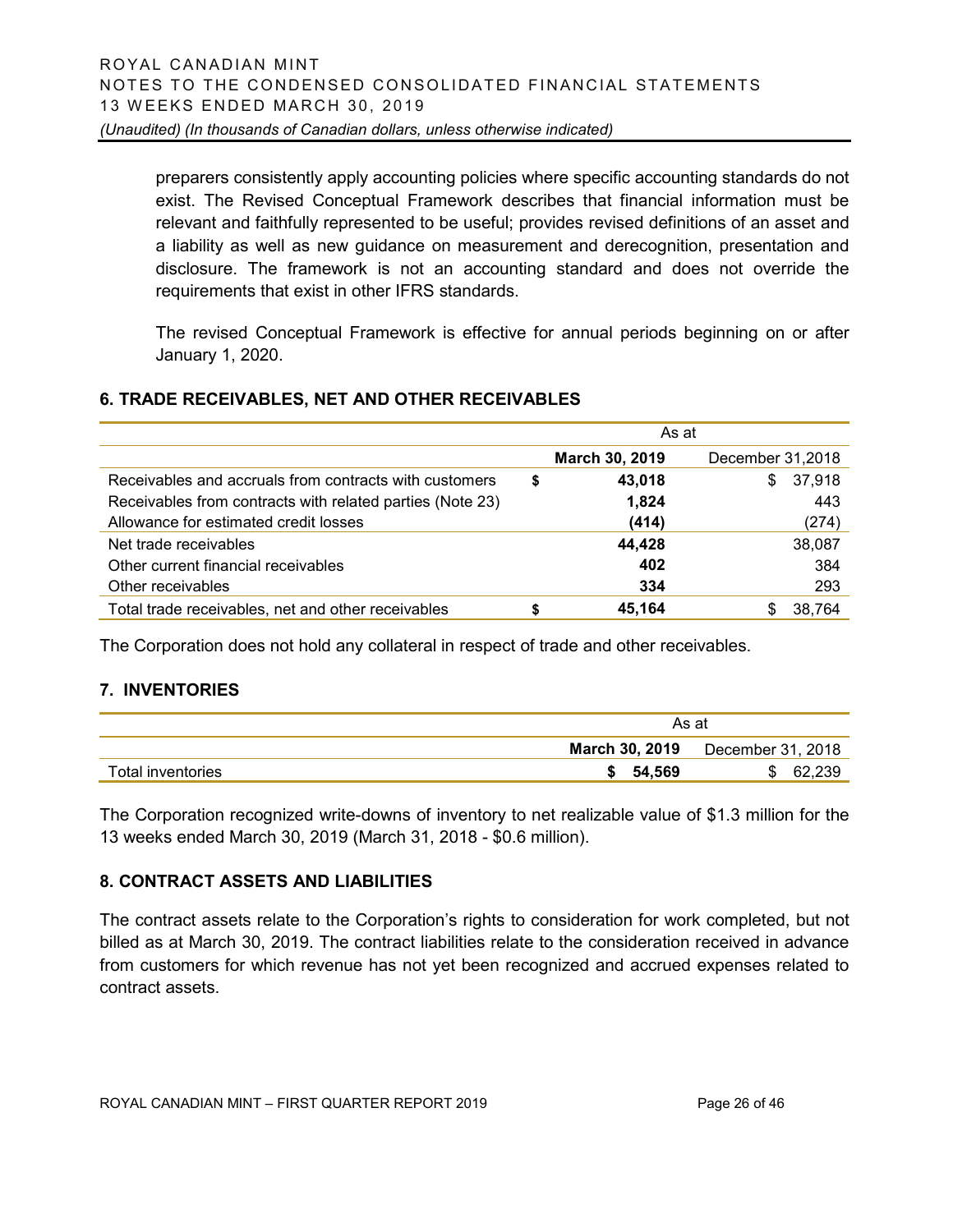Significant changes in the contract asset and liability balances were as follows:

|                                                                                                     | As at March 30, 2019 |                        |    |                             |  |  |  |
|-----------------------------------------------------------------------------------------------------|----------------------|------------------------|----|-----------------------------|--|--|--|
|                                                                                                     |                      | <b>Contract Assets</b> |    | <b>Contract Liabilities</b> |  |  |  |
| Opening balance, January 1, 2019                                                                    | \$                   | 17,304                 | \$ | 14,590                      |  |  |  |
| Revenue recognized                                                                                  |                      |                        |    | (12, 208)                   |  |  |  |
| Cash received, excluding amounts recognized during the<br>period                                    |                      |                        |    | 11,111                      |  |  |  |
| Transfers from contract liabilities to payables                                                     |                      |                        |    | (1,050)                     |  |  |  |
| Foreign exchange revaluation                                                                        |                      | (352)                  |    | (72)                        |  |  |  |
| Transfers from contract assets to receivables<br>Increases resulting from changes in the measure of |                      | (17, 693)              |    |                             |  |  |  |
| progress <sup>1</sup>                                                                               |                      | 6,416                  |    | 927                         |  |  |  |
| Closing balance                                                                                     | \$                   | 5,675                  |    | 13,298                      |  |  |  |

<sup>1</sup> Increases resulting from changes in the measure of progress in contract liabilities include \$1.1 million related to the Corporation's Memorandum of Understanding with the Department of Finance (Note 23)

|                                                        | As at March 31, 2018 |                        |                             |       |  |  |  |
|--------------------------------------------------------|----------------------|------------------------|-----------------------------|-------|--|--|--|
|                                                        |                      | <b>Contract Assets</b> | <b>Contract Liabilities</b> |       |  |  |  |
| Opening balance, January 1, 2018                       | \$                   | 11,257                 | \$                          | 3,563 |  |  |  |
| Revenue recognized                                     |                      |                        |                             |       |  |  |  |
| Cash received, excluding amounts recognized during the |                      |                        |                             |       |  |  |  |
| period                                                 |                      |                        |                             |       |  |  |  |
| Transfers from contract liabilities to payables        |                      |                        |                             | (460) |  |  |  |
| Foreign exchange revaluation                           |                      | 214                    |                             | 30    |  |  |  |
| Transfers from contract assets to receivables          |                      | (8,641)                |                             |       |  |  |  |
| Increases resulting from changes in the measure of     |                      |                        |                             |       |  |  |  |
| progress                                               |                      | 11,067                 |                             | 3,606 |  |  |  |
| Closing balance                                        | \$                   | 13,897                 | \$                          | 6,739 |  |  |  |

# **9. FINANCIAL INSTRUMENTS AND FINANCIAL RISK MANAGEMENT**

#### **9.1 Capital risk management**

The Corporation may borrow money from the Consolidated Revenue Fund or any other source, subject to the approval of the Minister of Finance with respect to the time and terms and conditions. Since March 1999, following the enactment of changes to the *Royal Canadian Mint Act*, the aggregate of the amounts loaned to the Corporation and outstanding at any time shall not exceed \$75 million. For the 13 weeks ended March 30, 2019, approved short-term borrowings for working capital needs within this limit were not to exceed \$25 million (March 31, 2018 - \$25 million) or its US Dollar equivalent.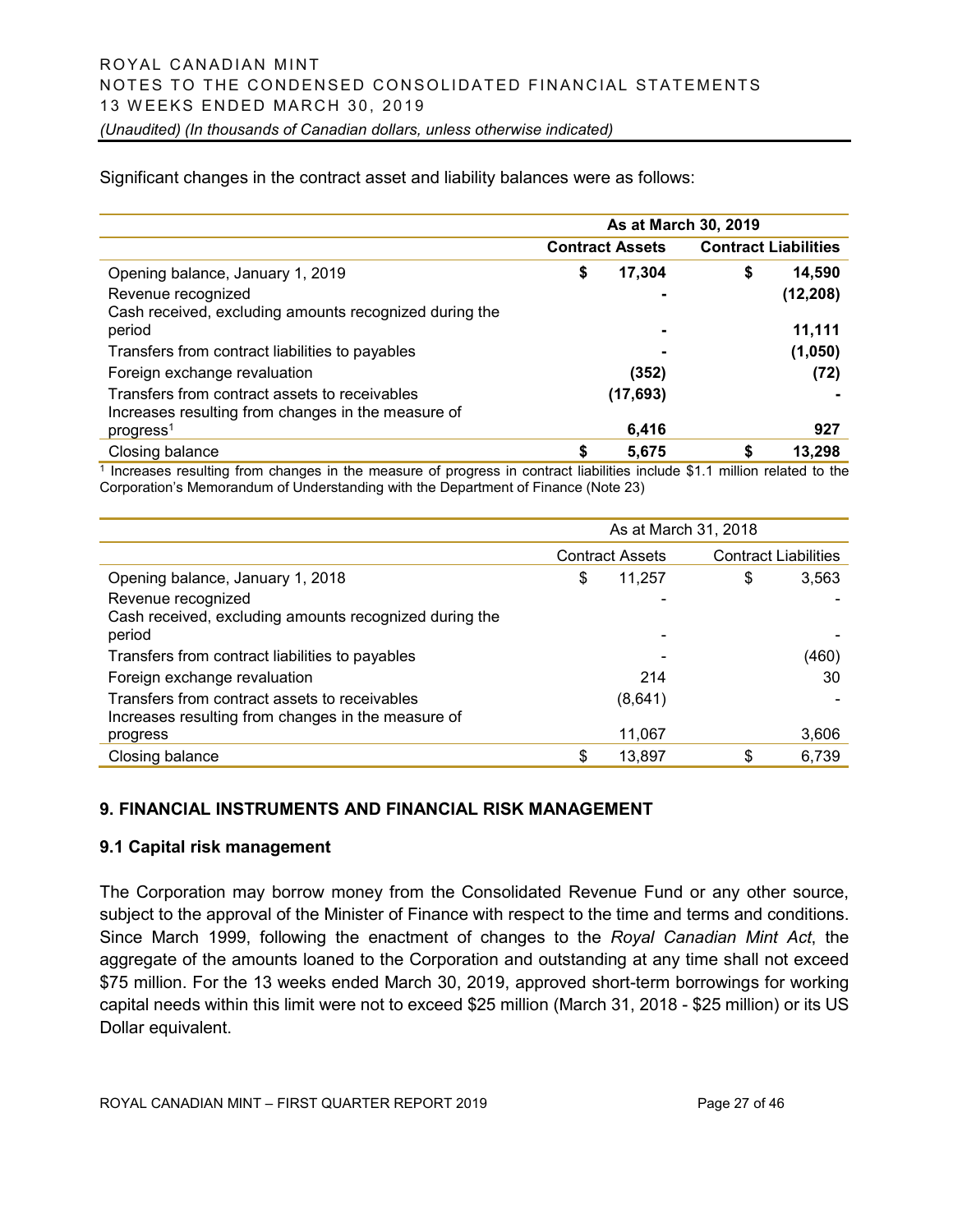To support such short-term borrowings, as may be required from time to time, the Corporation has various commercial borrowing lines of credit made available to it by Canadian financial institutions. These lines are unsecured and provide for borrowings up to 364 days in term based on negotiated rates. No amounts were borrowed under these lines of credit as at March 30, 2019 or December 31, 2018.

The Corporation employs a dividend framework to calculate dividends payable to its shareholder. The calculated dividend amount represents the projected excess year end cash over a predetermined cash reserve requirement and is expected to be paid in the fourth quarter of each year.

# **9.2 Classification and fair value measurements of financial instruments**

# **9.2.1 Carrying amount and fair value of financial instruments**

The classification, as well as the carrying amount and fair value of the Corporation's financial assets and financial liabilities are presented in the following table:

|                                   | As at |                           |    |                   |    |                    |                   |
|-----------------------------------|-------|---------------------------|----|-------------------|----|--------------------|-------------------|
|                                   |       | March 30, 2019            |    |                   |    | December 31, 2018  |                   |
|                                   |       | Carrying<br><b>Amount</b> |    | <b>Fair Value</b> |    | Carrying<br>Amount | <b>Fair Value</b> |
| <b>Financial Assets</b>           |       |                           |    |                   |    |                    |                   |
| <b>Amortized cost</b>             |       |                           |    |                   |    |                    |                   |
| Cash                              | \$    | 83,433                    | \$ | 83,433            | \$ | 66,364             | \$<br>66,364      |
| Trade receivables, net and other  |       |                           |    |                   |    |                    |                   |
| receivables                       |       | 44,830                    |    | 44,830            |    | 38,471             | 38,471            |
| <b>Derivatives at FVTPL</b>       |       |                           |    |                   |    |                    |                   |
| Derivative financial assets:      |       |                           |    |                   |    |                    |                   |
| Foreign currency forwards         |       | 30                        |    | 30                |    | 19                 | 19                |
| <b>Derivatives at FVOCI</b>       |       |                           |    |                   |    |                    |                   |
| Derivative assets:                |       |                           |    |                   |    |                    |                   |
| Interest rate swap                |       | 25                        |    | 25                |    | 123                | 123               |
| <b>Financial Liabilities</b>      |       |                           |    |                   |    |                    |                   |
| <b>Amortized cost</b>             |       |                           |    |                   |    |                    |                   |
| Trade payables, other payables    |       |                           |    |                   |    |                    |                   |
| and accrued liabilities           |       | 46,802                    |    | 46,802            |    | 45,109             | 45,109            |
| Loan payable                      |       | 11,990                    |    | 11,993            |    | 11,989             | 11.995            |
| <b>Derivatives at FVTPL</b>       |       |                           |    |                   |    |                    |                   |
| Derivative financial liabilities: |       |                           |    |                   |    |                    |                   |
| Foreign currency forwards         |       | 210                       |    | 210               |    | 2,087              | 2,087             |

The Corporation did not have any held-to-maturity or available-for-sale financial assets at the end of the reporting periods presented.

ROYAL CANADIAN MINT – FIRST QUARTER REPORT 2019 Page 28 of 46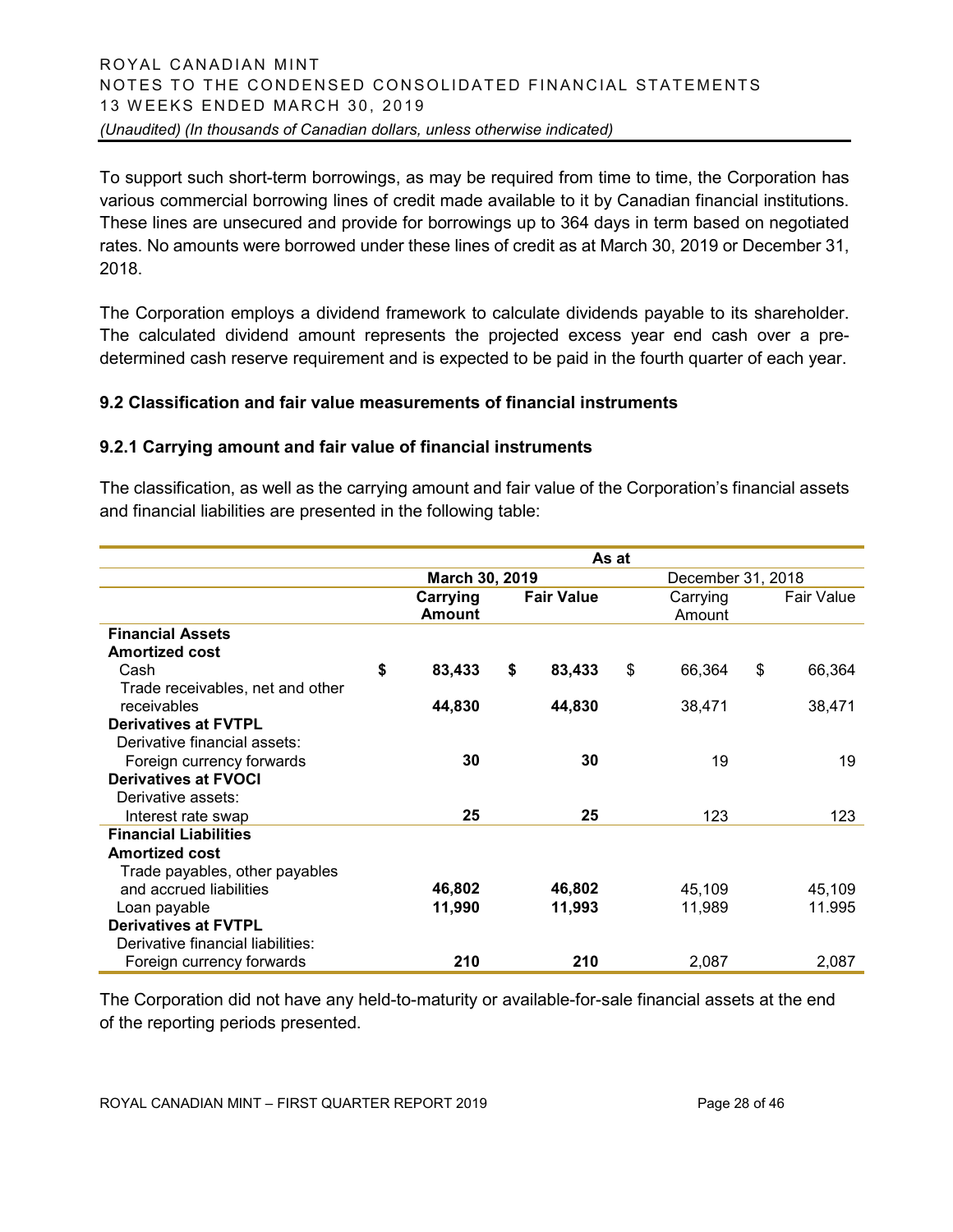# **9.2.2 Fair value hierarchy**

Financial instruments, other than those that are not subsequently measured at fair value and for which fair value approximates carrying value, whether or not they are carried at fair value in the condensed consolidated statement of financial position, must be disclosed at their fair value and be classified using a fair value hierarchy that reflects the significance of the inputs used in making the measurements:

- Level 1: quoted prices (unadjusted) in active markets for identical assets or liabilities
- Level 2: inputs other than quoted prices included within Level 1 that are observable for the asset or liability, either directly (i.e., as prices) or indirectly (i.e., derived from prices)
- Level 3: inputs for the asset or liability that are not based on observable market data (unobservable inputs).

The fair value measurement of cash is classified as Level 1 of the fair value hierarchy as at March 30, 2019 and December 31, 2018. The fair value measurements of all other financial instruments held by the Corporation are classified as Level 2 of the fair value hierarchy as at March 30, 2019 and December 31, 2018. There were no transfers of financial instruments between levels for the 13 weeks ended March 30, 2019.

# **9.2.3 Classification and fair value techniques of financial instruments**

The Corporation holds financial instruments in the form of cash, accounts receivable, derivative assets, accounts payable and accrued liabilities, loans payable and derivative liabilities.

The Corporation has estimated the fair values of its financial instruments as follows:

- i) The carrying amounts of cash, accounts receivable and accounts payable and accrued liabilities approximate their fair values as a result of the relatively short-term nature of these financial instruments.
- ii) The fair value of loans payable are estimated based on a discounted cash flow approach using current market rates appropriate as at the respective date presented.
- iii) The fair values of the Corporation's foreign currency forward contracts and interest rate swaps are based on estimated credit-adjusted forward market prices. The Corporation takes counterparty risk and its own risk into consideration for the fair value of financial instruments.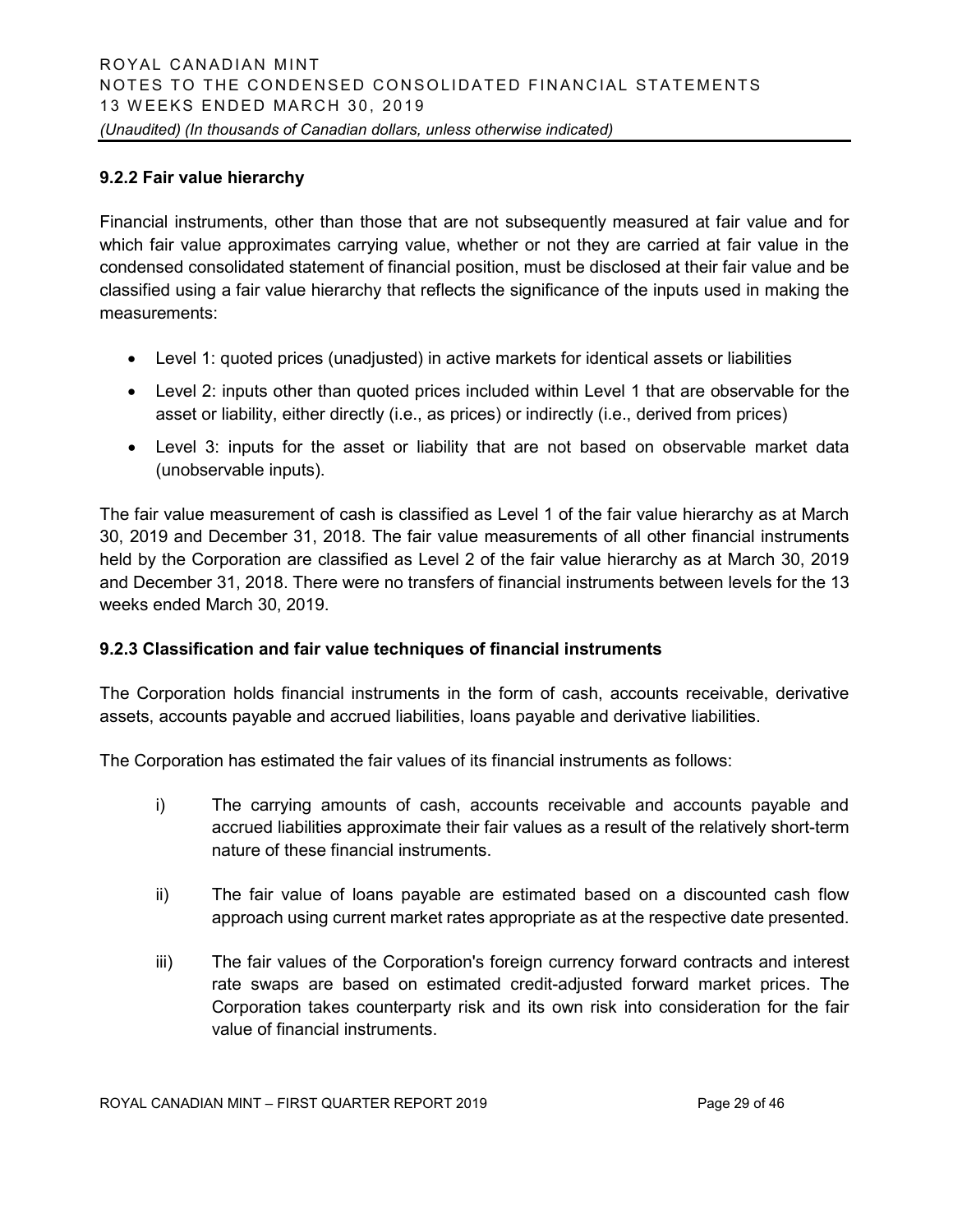As at **March 30, 2019** December 31, 2018 **Derivative financial assets** Foreign currency forwards **\$ 30** \$ 19 Interest rate swaps **25** 123 **\$ 55** \$ 142 **Derivative financial liabilities** Foreign currency forwards **\$ 210** \$ 2,087 **\$ 210** \$ 2,087

The table below details the types of derivative financial instruments carried at fair value:

#### **9.3 Financial risk management objectives and framework**

The Corporation is exposed to credit risk, liquidity risk and market risk from its use of financial instruments.

The Board of Directors has overall responsibility for the establishment and oversight of the Corporation's financial risk management framework. The Audit Committee assists the Board of Directors and is responsible for review, approval and monitoring of the Corporation's financial risk management policies. The Audit Committee reports regularly to the Board of Directors on its activities.

#### **9.3.1 Credit risk management**

Credit risk is the risk of financial loss to the Corporation if a customer or counterparty to a financial instrument fails to meet its contractual obligations, and arises principally from the Corporation's receivables from customers, cash and derivative instruments. The Corporation has adopted a policy of only dealing with creditworthy counterparties as a means of mitigating the risk of financial loss from defaults. The Corporation's exposure and the credit ratings of its counterparties are continuously monitored.

The carrying amount of financial assets recorded in the condensed consolidated financial statements as at March 30, 2019 and December 31, 2018 represents the maximum credit exposure.

# **9.3.1.1 Credit risk management of receivables from customers**

The Corporation's exposure to credit risk associated with accounts receivable is influenced mainly by the individual characteristics of each customer, however the Corporation also considers the demographics of the Corporations' customer base, including the risk associated with the type of customer and country in which the customer operates.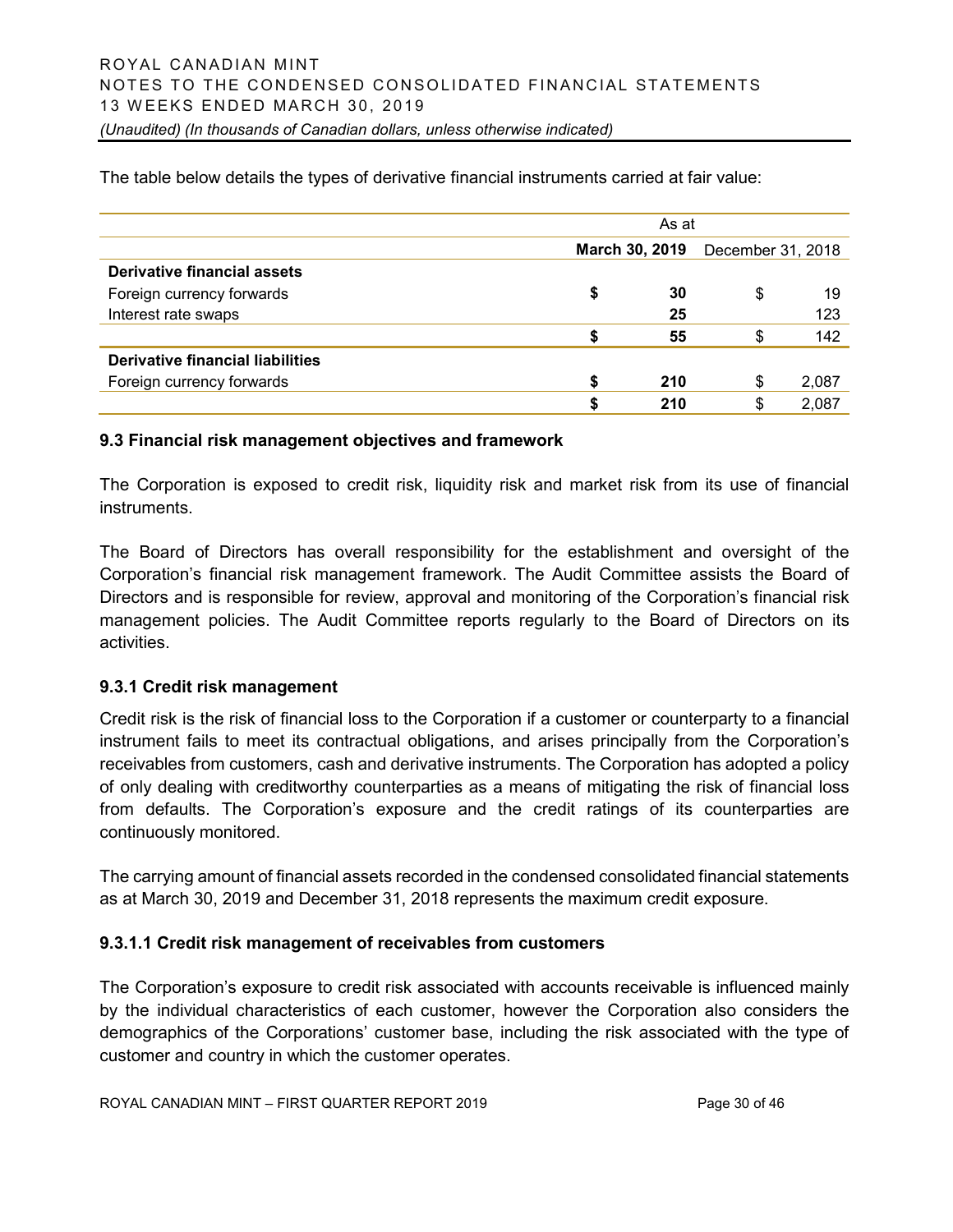The Corporation manages this risk by monitoring the creditworthiness of customers and obtaining pre-payment or other forms of payment security from customers with an unacceptable level of credit risk. The Corporation has established processes over contracting with foreign customers in order to manage the risk relating to foreign customers. The Corporation's management reviews the detailed accounts receivable listing on a regular basis for changes in customer balances which could present collectability issues. An accrual for estimated credit loss (ECL) is provided for accounts with collectability issues when needed.

The maximum exposure to credit risk for accounts receivable by geographic regions was as follows:

|                                                    | As at |                |                   |  |  |  |
|----------------------------------------------------|-------|----------------|-------------------|--|--|--|
|                                                    |       | March 30, 2019 | December 31, 2018 |  |  |  |
| Asia and Australia                                 | S     | 25.756         | 18,671<br>\$      |  |  |  |
| Canada                                             |       | 11,777         | 11,295            |  |  |  |
| Latin America and Caribbean                        |       | 5,543          | 7,765             |  |  |  |
| <b>United States</b>                               |       | 760            | 606               |  |  |  |
| Europe, Middle East and Africa                     |       | 1,328          | 427               |  |  |  |
| Total trade receivables, net and other receivables | S     | 45.164         | 38,764            |  |  |  |

The maximum exposure to credit risk for accounts receivable by type of customer was as follows:

|                                                               | As at |                |                   |        |
|---------------------------------------------------------------|-------|----------------|-------------------|--------|
|                                                               |       | March 30, 2019 | December 31, 2018 |        |
| Central and institutional banks                               |       | 31.498         |                   | 26.160 |
| Consumers, dealers and others                                 |       | 10,972         |                   | 10,704 |
| Governments (including governmental departments and agencies) |       | 2.694          |                   | 1,900  |
| Total trade receivables, net and other receivables            |       | 45,164         | S                 | 38,764 |

The Corporation established an allowance for ECLs based on a provision matrix that reflected the estimated impairment of trade receivables and other receivables. The provision matrix was based on historical observed default rates and was adjusted for forward-looking estimates. The Corporation sets different payment terms depending on the customer and product, which results in an average of 30 day payment terms. The Corporation also reviewed its exposure related to contract assets as at March 30, 2019 and evaluated the risk to be minimal as each related contract is subject to a contract specific risk assessment process. As at March 30 2019, the Corporation's rate of credit losses was less than 1% of total trade receivables, other receivables and contract assets.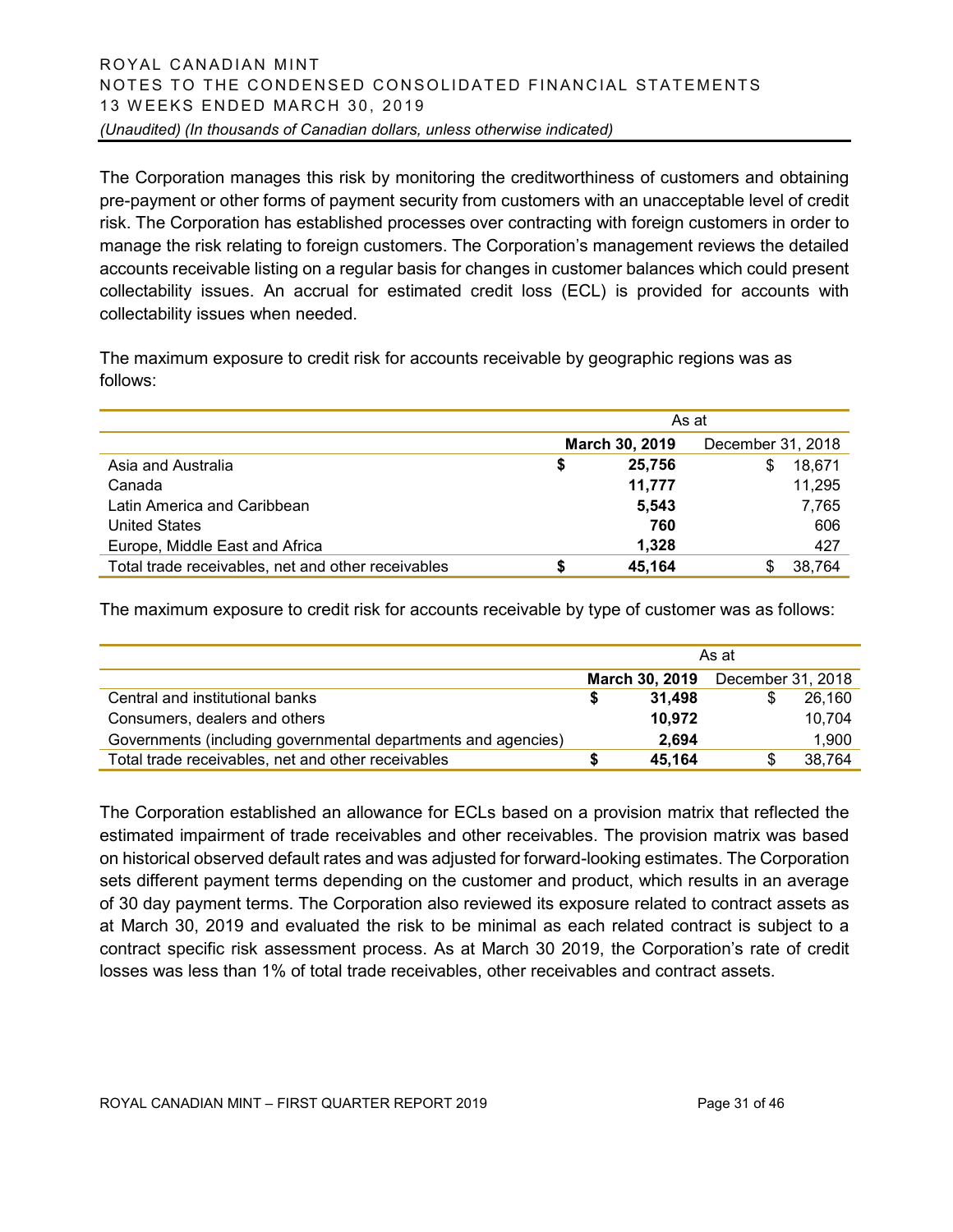# **9.3.2 Liquidity risk**

Liquidity risk is the risk that the Corporation will not be able to meet its financial obligations as they fall due. The Corporation manages liquidity risk by continuously monitoring actual and forecasted cash flows to ensure, as far as possible, that it will always have sufficient liquidity to meet its liabilities when due, under both normal and stressed conditions, without incurring unacceptable losses or risking damage to the Corporation's reputation.

# **9.3.3 Market risk**

Market risk is the risk that changes in market prices, such as foreign exchange rates, interest rates or commodity price changes will affect the Corporation's income or the fair value of its financial instruments.

The Corporation uses, from time to time, derivative instruments, such as foreign currency forward contracts, interest rate exchange agreements and commodity swaps to manage the Corporation's exposure to fluctuations in cash flows resulting from foreign exchange risk, interest rate risk and commodity price risk. The Corporation buys and sells derivatives in the ordinary course of business and all such transactions are carried out within the guidelines set out in established policies. The Corporation's policy is not to enter into derivative instruments for trading or speculative purposes.

# **Foreign exchange risk**

The Corporation is exposed to foreign exchange risk on sales and purchase transactions and short term cash management requirements that are denominated in foreign currencies, primarily in US dollars and Euros. The Corporation manages its exposure to exchange rate fluctuations between the foreign currency and the Canadian dollar by entering into foreign currency forward contracts. The Corporation also uses such contracts in managing its overall cash requirements.

# **Interest rate risk**

Financial assets and financial liabilities with variable interest rates expose the Corporation to cash flow interest rate risk. There is no interest rate risk related to cash. The Corporation's Bankers Acceptance interest rate swap loan instruments expose the Corporation to cash flow interest rate risk. The Corporation has fully hedged the exposure to fluctuations in interest rates related to these instruments by entering into corresponding interest rate swaps, where the Corporation pays a fixed interest rate in exchange for receiving a floating interest rate. The interest rate swaps are designated as hedging instruments under the cash flow hedge accounting model.

Financial assets and financial liabilities that bear interest at fixed rates are subject to fair value interest rate risk. The Corporation does not account for its fixed rate debt instruments as held for

ROYAL CANADIAN MINT – FIRST QUARTER REPORT 2019 Page 32 of 46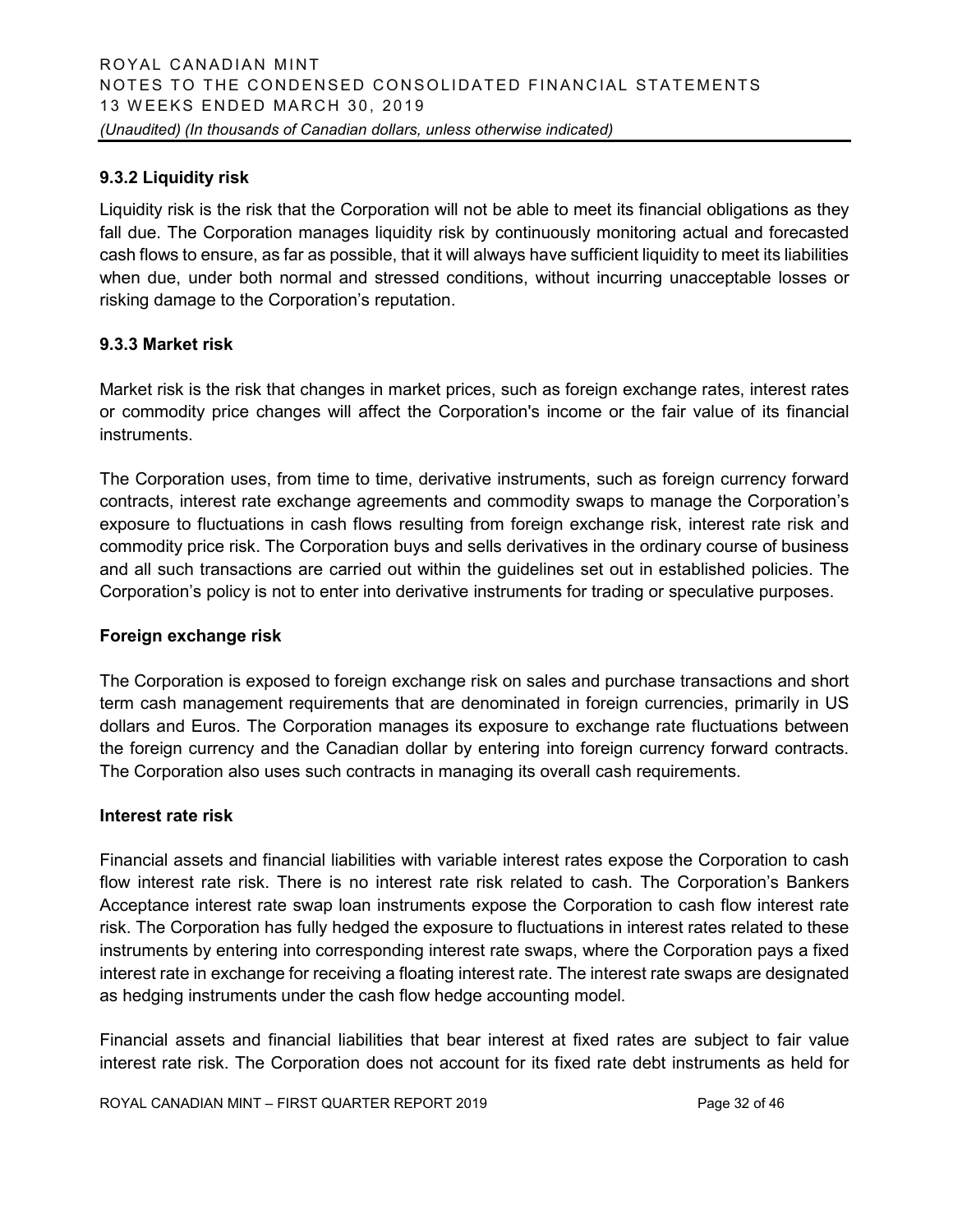trading; therefore, a change in interest rates at the reporting date would not affect profit or loss with respect to these fixed rate instruments. The Corporation's interest rate swaps expose the Corporation to fair value interest rate risk.

#### **Commodity price risk**

The Corporation is exposed to commodity price risk on its purchase and sale of precious metals including gold, silver, platinum and palladium and base metals including nickel, copper and steel.

The Corporation is not exposed to precious metal price risk related to its bullion sales program because the purchase and sale of precious metals used in this program are completed on the same date, using the same price basis in the same currency. For numismatic sales the Corporation enters into short term lease or purchase commitments for precious and base metals to mitigate the commodity price risk (Note 24).

For contracts that are entered into for the purpose of procuring commodities to be used in production, the Corporation applies the normal purchases classification.

The impact of commodity price risk fluctuation on the condensed consolidated financial statements is not significant because the Corporation's un-hedged commodity volume is not significant.

# **10. PROPERTY, PLANT AND EQUIPMENT**

The composition of the net book value of the Corporation's property, plant and equipment, is presented in the following tables:

|                          | As at                                      |            |  |  |
|--------------------------|--------------------------------------------|------------|--|--|
|                          | <b>March 30, 2019</b><br>December 31, 2018 |            |  |  |
| Cost                     | 429.941                                    | 429.019    |  |  |
| Accumulated depreciation | (268, 455)                                 | (264, 849) |  |  |
| Net book value           | 161.486                                    | 164.170    |  |  |

#### **Net book value by asset class**

|                                     | As at                 |                   |  |  |  |
|-------------------------------------|-----------------------|-------------------|--|--|--|
|                                     | <b>March 30, 2019</b> | December 31, 2018 |  |  |  |
| Land and land improvements          | 3.067<br>\$           | 3,068<br>S        |  |  |  |
| Buildings and building improvements | 88,784                | 89,573            |  |  |  |
| Equipment                           | 68,068                | 69,172            |  |  |  |
| Capital projects in process         | 1,567                 | 2,357             |  |  |  |
| Net book value                      | 161,486               | 164,170           |  |  |  |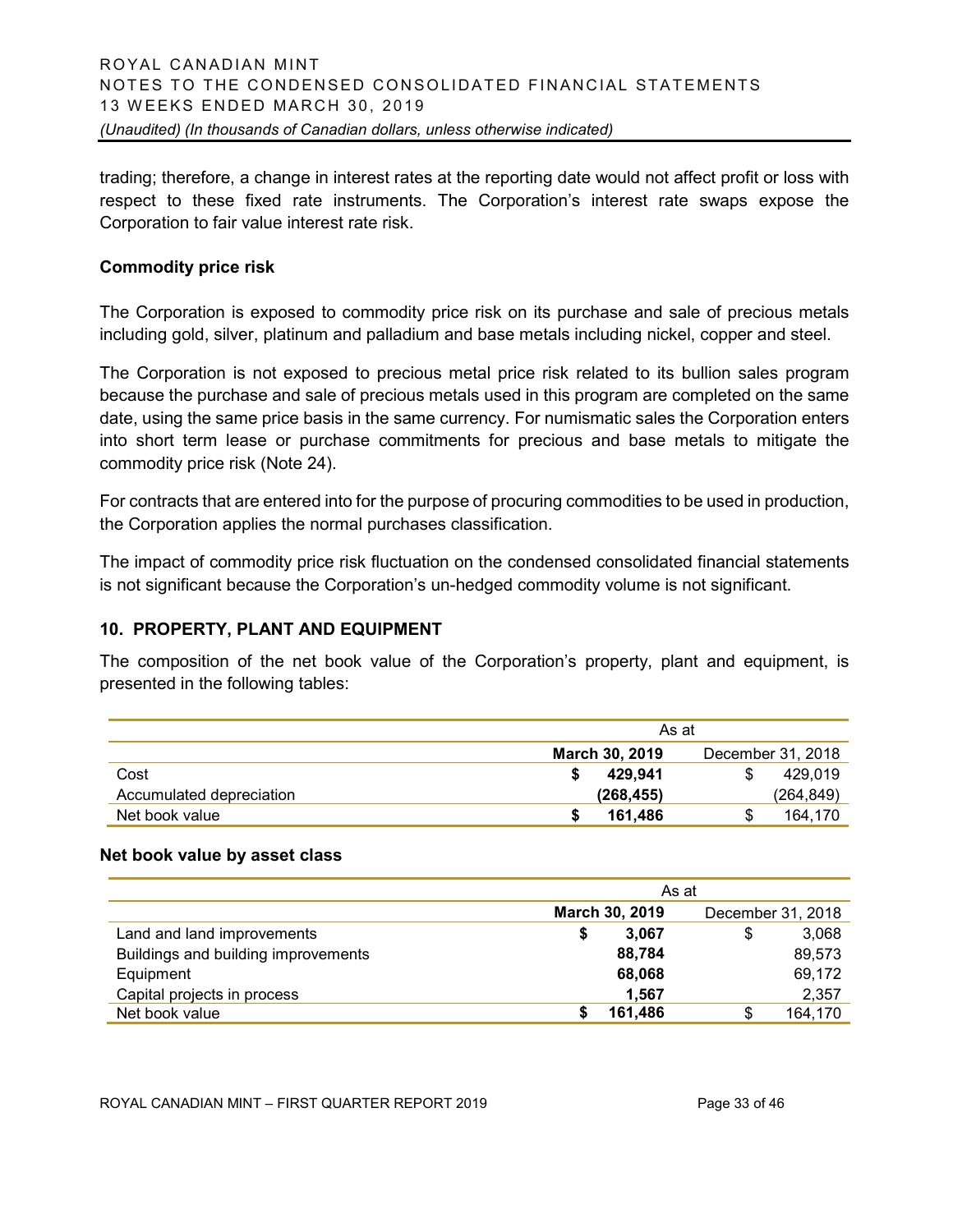During the 13 weeks ended March 30, 2019, the Corporation acquired \$0.9 million (March 31, 2018 - \$2.8 million) worth of building and leasehold improvements and equipment. No capital assets have been transferred to different categories within property, plant and equipment.

Included in property, plant and equipment additions for the 13 weeks ended March 30, 2019 is a total accrual of \$1.6 million (December 31, 2018 - \$2.4 million).

Property, plant and equipment are carried at cost less accumulated depreciation and accumulated impairment losses.

No asset is pledged as security for borrowings as at March 30, 2019.

#### **Intangible assets**

|                                         | As at                 |                   |
|-----------------------------------------|-----------------------|-------------------|
|                                         | <b>March 30, 2019</b> | December 31, 2018 |
| Cost                                    | 34.401                | 34.217            |
| Accumulated amortization and impairment | (26, 766)             | (25,827)          |
| Net book value                          | 7.635                 | 8.390             |

During the 13 weeks ended March 30, 2019, the Corporation acquired \$0.2 million (March 31, 2018 - \$0.1 million) worth of software. No capital assets have been transferred to different categories within intangible assets.

Included in intangible asset additions for the 13 weeks ended March 30, 2019 is a total accrual of \$0.2 million (December 31, 2018 - \$0.1 million).

# **11. RIGHT-OF-USE ASSETS**

The following represents a reconciliation of the opening and closing balance of the right-of-use assets:

|                               | <b>Right-of-use Assets</b>   |                  |       |              |        |  |  |
|-------------------------------|------------------------------|------------------|-------|--------------|--------|--|--|
|                               | <b>Building and building</b> | <b>Equipment</b> |       | <b>Total</b> |        |  |  |
|                               | improvements                 |                  |       |              |        |  |  |
| Balance as at January 1, 2019 | 7,223                        |                  | 3,753 | S            | 10.976 |  |  |
| Depreciation                  | (225)                        |                  | (287) |              | (512)  |  |  |
| Balance as at March 30, 2019  | 6.998                        |                  | 3,466 |              | 10.464 |  |  |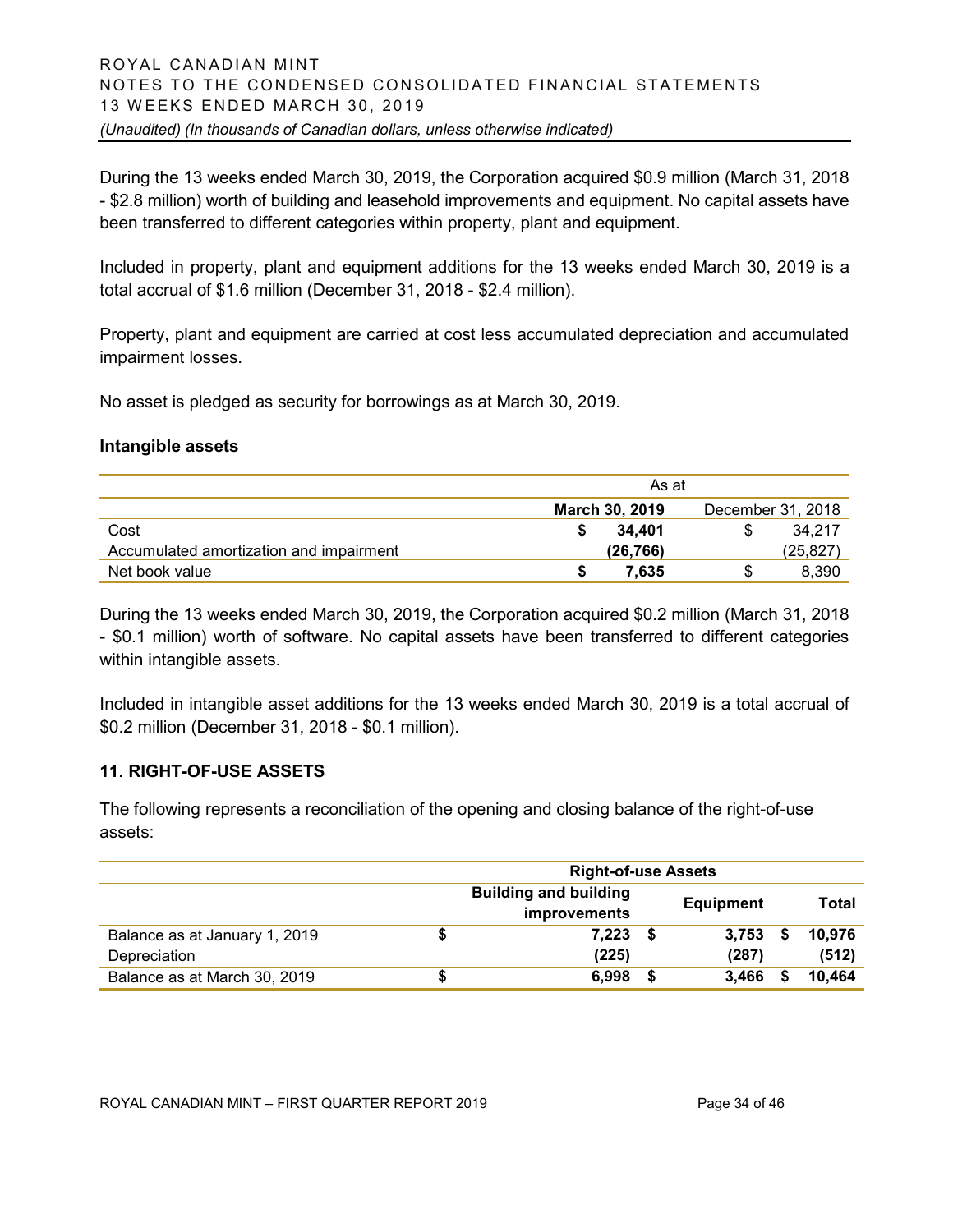# **12. TRADE PAYABLES, OTHER PAYABLES AND ACCRUED LIABILITIES**

|                                                                          |    | As at          |                   |        |
|--------------------------------------------------------------------------|----|----------------|-------------------|--------|
|                                                                          |    | March 30, 2019 | December 31, 2018 |        |
| Trade payables                                                           | \$ | 5,380          | \$                | 4,007  |
| Other current financial liabilities <sup>1</sup>                         |    | 41,163         |                   | 40,828 |
| Other accounts payable and accrued liabilities                           |    | 2,134          |                   | 4,164  |
| Total current trade payable, other payables and accrued liabilities      | S  | 48,677         | \$                | 48,999 |
| Other non-current financial liabilities                                  |    | 259            |                   | 274    |
| Total non-current trade payables, other payables and accrued liabilities | \$ | 259            | \$                | 274    |
| Trade payables, other payables and accrued liabilities                   | S  | 48,936         | \$                | 49,273 |
| $\sim$                                                                   |    |                |                   | . .    |

<sup>1</sup> Other current financial liabilities include payables that are not trade in nature, as well as various operating and capital accruals.

# **13. PROVISIONS**

The following table presents the changes in the provisions:

|                                              | As at |                |    |                   |  |
|----------------------------------------------|-------|----------------|----|-------------------|--|
|                                              |       | March 30, 2019 |    | December 31, 2018 |  |
| Carrying amount at the beginning of the year | 5     | 7.920          | \$ | 6,749             |  |
| Additional provisions recognized             |       | 410            |    | 4,043             |  |
| Payments                                     |       | (774)          |    | (1,092)           |  |
| Derecognition of provisions <sup>1</sup>     |       | (1, 176)       |    | (1,780)           |  |
| Foreign exchange loss                        |       | (14)           |    |                   |  |
| Carrying amount at the end of the year       |       | 6,366          |    | 7,920             |  |

<sup>1</sup> Derecognition of provisions includes \$0.9 million of onerous lease provisions which were reclassified against right–ofuse assets on January 1, 2019 as disclosed in note 3.2 to these condensed consolidated financial statements.

Provisions include the following**:**

|                                               | As at          |  |                   |  |  |
|-----------------------------------------------|----------------|--|-------------------|--|--|
|                                               | March 30, 2019 |  | December 31, 2018 |  |  |
| Sales returns and warranty                    | 2.365          |  | 2,264             |  |  |
| Restructuring and other employee compensation | 3,011          |  | 3,374             |  |  |
| Other provisions                              | 990            |  | 2,282             |  |  |
| Total provisions                              | 6.366          |  | 7,920             |  |  |

|                     |   | As at                                      |  |       |  |  |
|---------------------|---|--------------------------------------------|--|-------|--|--|
|                     |   | <b>March 30, 2019</b><br>December 31, 2018 |  |       |  |  |
| Current portion     |   | 4.999                                      |  | 5.784 |  |  |
| Non-current portion |   | 1,367                                      |  | 2,136 |  |  |
| Total provisions    | S | 6.366                                      |  | 7,920 |  |  |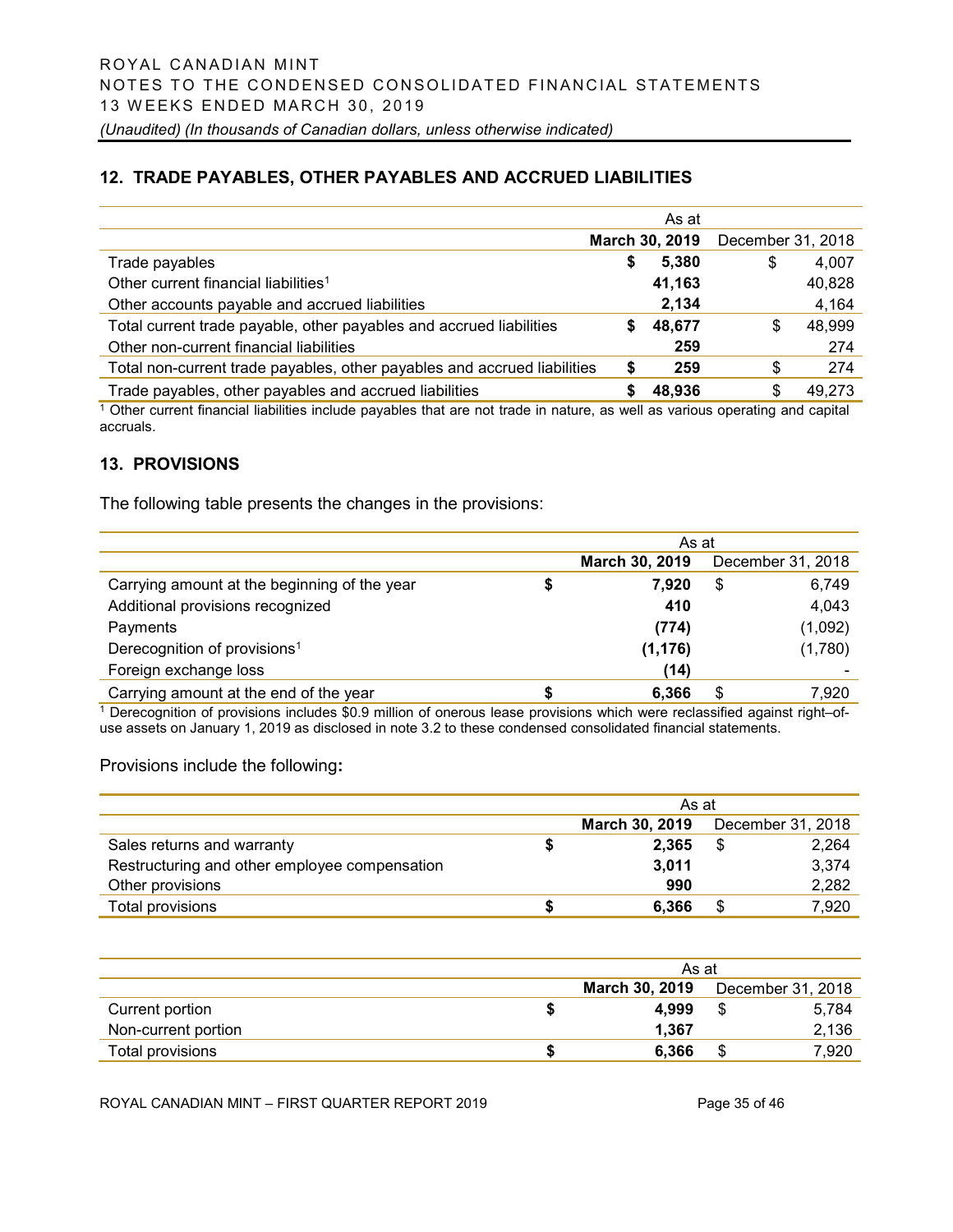# **14. FACE VALUE REDEMPTIONS**

|                                         |   | As at          |   |                   |
|-----------------------------------------|---|----------------|---|-------------------|
|                                         |   | March 30, 2019 |   | December 31, 2018 |
| Face Value redemptions                  | S | 179,742        | S | 180,224           |
| Precious metal recovery                 |   | (38, 544)      |   | (40, 405)         |
| Face Value redemptions, net             |   | 141,198        |   | 139,819           |
| Less: Current portion                   |   | (1, 305)       |   | (1,292)           |
| Non-current Face Value redemptions, net | S | 139,893        | S | 138,527           |

|                  |   | As at          |   |                  |
|------------------|---|----------------|---|------------------|
|                  |   | March 30, 2019 |   | December 31,2018 |
| Opening balance  | S | 139,819        | S | 141,135          |
| Redemptions, net |   | (380)          |   | (1, 455)         |
| Revaluation      |   | 1,759          |   | 139              |
| Ending balance   | S | 141,198        | S | 139,819          |

As at March 30, 2019, the Corporation determined that it continues to be unable to reliably estimate the redemptions of Face Value coins.

Face Value redemptions represent the expected cash outflows if all Face Value coins are redeemed, including the costs of redemptions offset by the precious metal content that will be reclaimed by the Corporation when the coins are redeemed. The precious metal recovery component of the liability is based on the market value of silver as at each financial statement reporting date. The impact of the revaluation of the precious metal component of the liability, including the impact of the foreign currency balance sheet revaluation, was an increase of \$1.8 million for the 13 weeks ended March 30, 2019 (March 31, 2018 – an increase of \$0.3 million).

The current portion of the liability for Face Value redemptions is based on the redemptions for the last 12 months, as the Corporation continues to determine that it is unlikely that all outstanding Face Value coins will be redeemed in the next 12 months as Face Value coins are widely held and the redemption process takes time to complete.

The Corporation continues to monitor the redemption levels of Face Value coins to ensure requisite funding for future redemptions is maintained.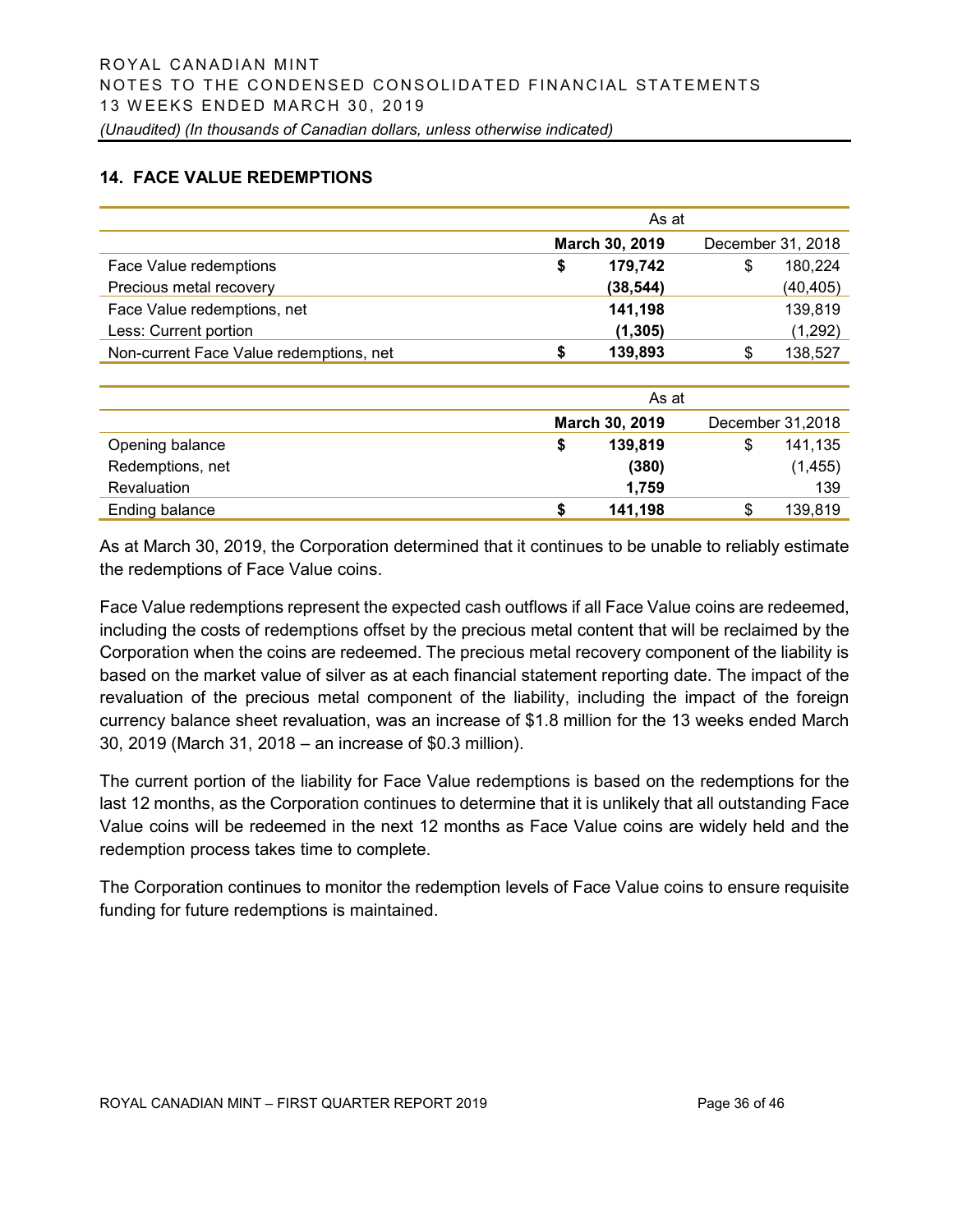# **15. LEASE LIABILITIES**

The following represents a reconciliation of the opening and closing balance of the lease liability balance:

|                               | Lease Liabilities |                                                     |   |                  |   |        |
|-------------------------------|-------------------|-----------------------------------------------------|---|------------------|---|--------|
|                               |                   | <b>Building and building</b><br><b>improvements</b> |   | <b>Equipment</b> |   | Total  |
| Balance as at January 1, 2019 | S                 | 8,198                                               |   | 3,753            |   | 11.951 |
| Interest expense              |                   | 51                                                  |   | 31               |   | 82     |
| Lease payments                |                   | (344)                                               |   | (304)            |   | (648)  |
| Balance as at March 30, 2019  | D.                | 7,905                                               | S | 3,480            | S | 11,385 |

|                              | <b>Lease Liabilities</b>                            |       |                  |       |    |        |
|------------------------------|-----------------------------------------------------|-------|------------------|-------|----|--------|
|                              | <b>Building and building</b><br><b>improvements</b> |       | <b>Equipment</b> |       |    | Total  |
| Current                      |                                                     | 1,228 |                  | 1,110 | S. | 2,338  |
| Non-current                  |                                                     | 6.677 |                  | 2.370 |    | 9.047  |
| Balance as at March 30, 2019 |                                                     | 7,905 |                  | 3,480 |    | 11,385 |

Total cash outflow for leases included in lease liabilities for the 13 weeks ended March 30, 2019 is \$0.6 million.

# **16. EMPLOYEE COMPENSATION AND BENEFITS**

# **Pension benefits**

The Corporation made total contributions of \$2.2 million in the 13 weeks ended March 30, 2019 (March 31, 2018 - \$2.3 million).

See Note 19 in the audited consolidated financial statements for the year ended December 31, 2018 for details on the Corporation's pension and other post-employment benefit plans.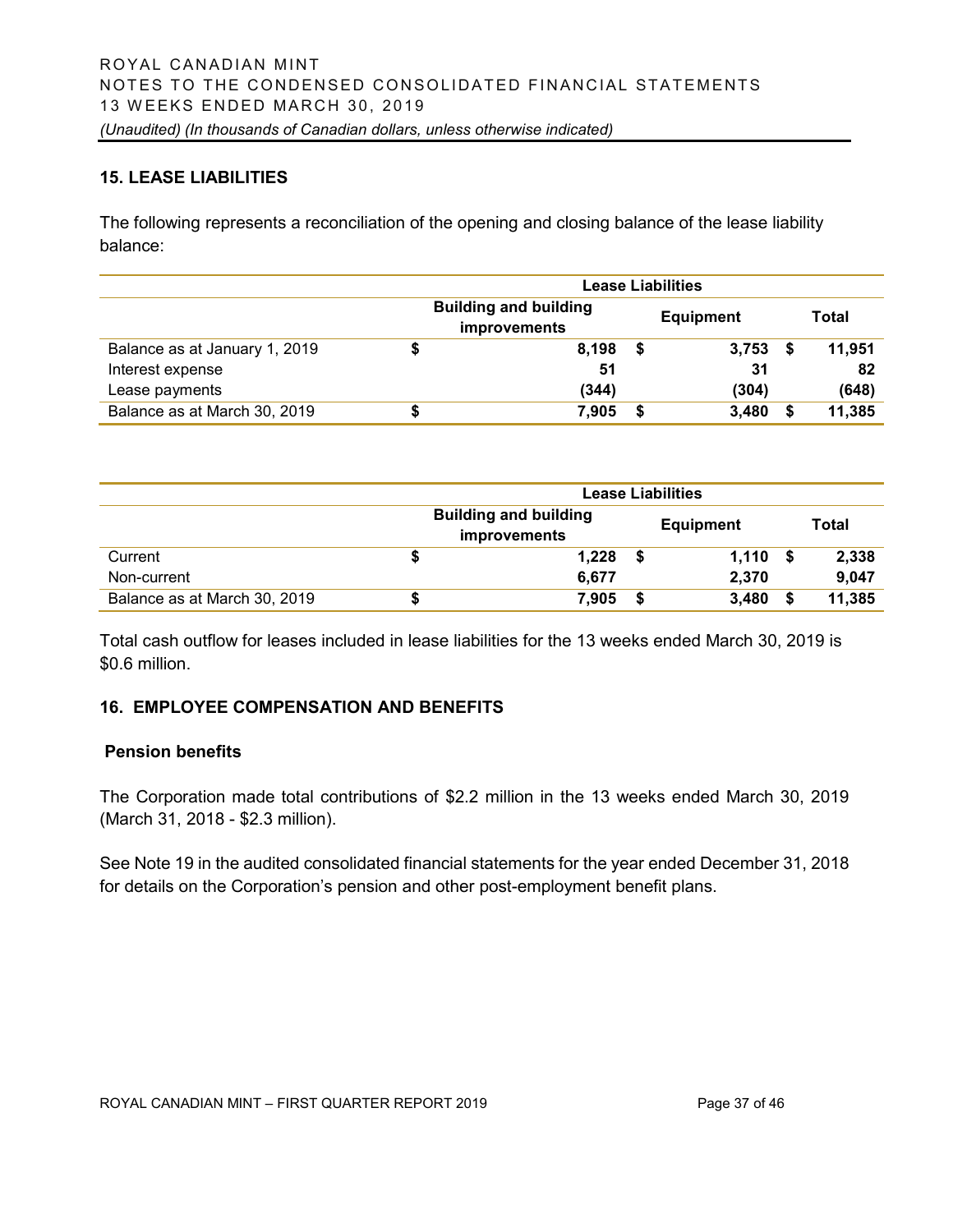# **17. REVENUE**

#### **17.1 Revenue by performance obligation**

|                                                      | 13 weeks ended |    |                             |  |  |  |
|------------------------------------------------------|----------------|----|-----------------------------|--|--|--|
|                                                      | March 30, 2019 |    | March 31, 2018 <sup>1</sup> |  |  |  |
| Performance obligations satisfied at a point in time |                |    |                             |  |  |  |
| Sale of goods                                        | \$<br>314,240  | -S | 302,550                     |  |  |  |
| Rendering of services                                | 6,035          |    | 2,581                       |  |  |  |
| Total revenue recognized at a point in time          | \$<br>320,275  | -S | 305,131                     |  |  |  |
| Performance obligations satisfied over time          |                |    |                             |  |  |  |
| Sale of goods                                        | 6,416          |    | 11,398                      |  |  |  |
| Rendering of services                                | 24,016         |    | 24,350                      |  |  |  |
| Total revenue recognized over time                   | 30,432         | S  | 35,748                      |  |  |  |
| Total revenue                                        | \$<br>350,707  | S  | 340,879                     |  |  |  |

<sup>1</sup> Prior year figures have been reclassified to align with this years presentation and to move \$20.1 million of Canadian Circulation services from sale of goods to rendering of services

Revenue from the sale of goods is presented net of cost of sales in cases where the Corporation is not the principal in the transaction ("Customer inventory deals"). The following is a reconciliation of the gross revenue from the sale of goods and the net revenue presented:

|                                      | 13 weeks ended |                |  |                             |  |  |  |
|--------------------------------------|----------------|----------------|--|-----------------------------|--|--|--|
|                                      |                | March 30, 2019 |  | March 31, 2018 <sup>1</sup> |  |  |  |
| Gross revenue from the sale of goods |                | 425.664        |  | 376,355                     |  |  |  |
| Less: Customer inventory deals       |                | (105,008)      |  | (62, 407)                   |  |  |  |
| Net revenue from the sale of goods   |                | 320,656        |  | 313,948                     |  |  |  |

<sup>1</sup> Prior year figures have been reclassified to move \$20.1 million of Canadian Circulation services from sale of goods to rendering of services

# **17.2 Disaggregation of Revenue**

In the following table, revenue is disaggregated by primary geographical region, business and timing of revenue recognition.

|                                           | 13 weeks ended |                |   |                |  |
|-------------------------------------------|----------------|----------------|---|----------------|--|
| <b>Primary Geographic Regions</b>         |                | March 30, 2019 |   | March 31, 2018 |  |
| North America <sup>1</sup>                | S              | 233,085        | S | 186.672        |  |
| Europe, Middle East & Africa <sup>1</sup> |                | 94,853         |   | 119,416        |  |
| Asia & Australia                          |                | 17,828         |   | 28,021         |  |
| Latin America & Caribbean                 |                | 4.941          |   | 6,770          |  |
| Total revenue                             |                | 350,707        | S | 340,879        |  |

 $1$  Prior year figures have been reclassified to move \$3.3 million of revenue related to Bullion compensation arrangements from Europe, Middle East & Africa to North America.

ROYAL CANADIAN MINT – FIRST QUARTER REPORT 2019 Page 38 of 46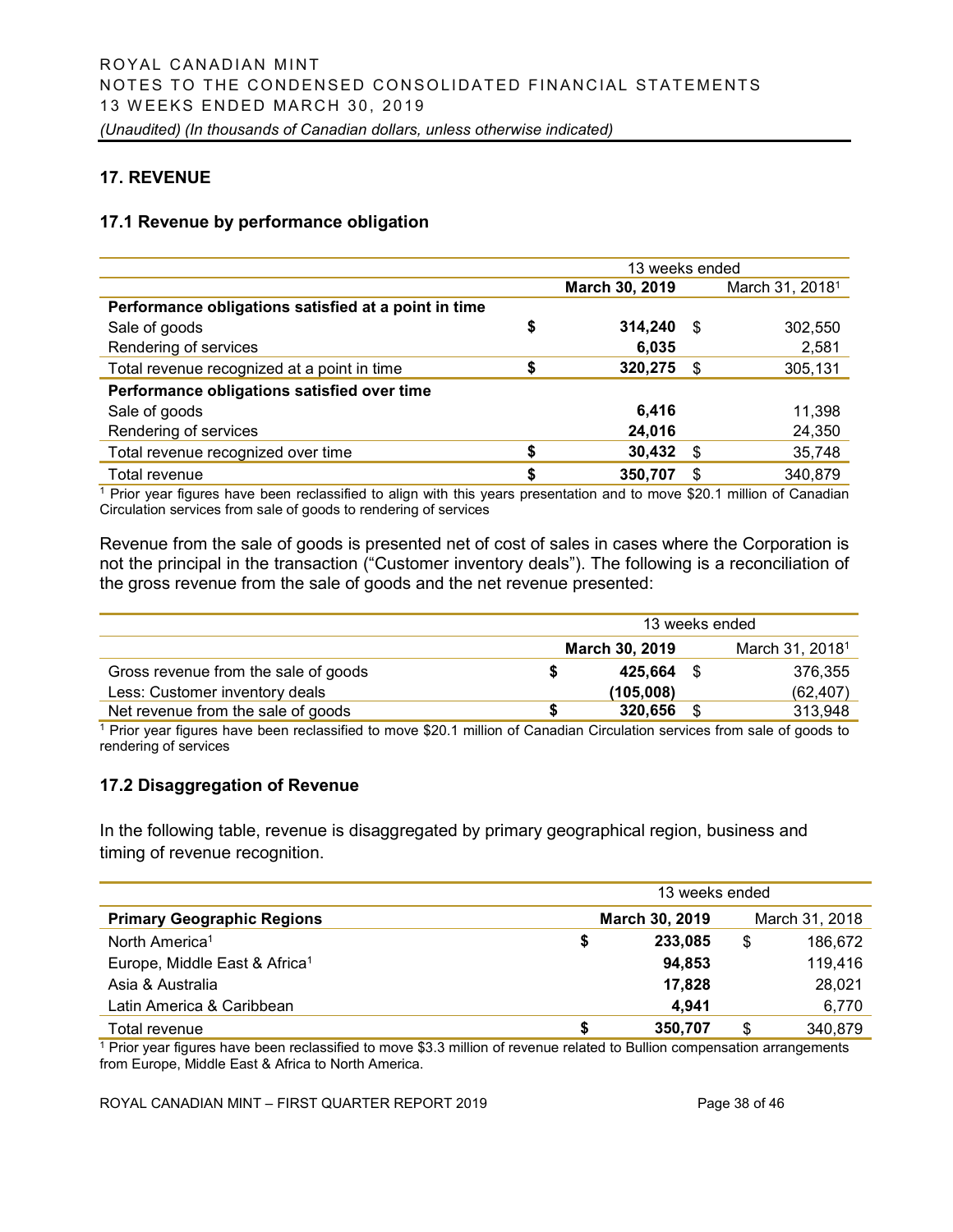# ROYAL CANADIAN MINT NOTES TO THE CONDENSED CONSOLIDATED FINANCIAL STATEMENTS 1 3 WEEKS ENDED MARCH 30, 2019

*(Unaudited) (In thousands of Canadian dollars, unless otherwise indicated)*

|                                      | 13 weeks ended |         |    |                |
|--------------------------------------|----------------|---------|----|----------------|
| <b>Business</b>                      | March 30, 2019 |         |    | March 31, 2018 |
| <b>Canadian Circulation</b>          |                | 21.431  | \$ | 22,586         |
| <b>Foreign Circulation</b>           |                | 8.667   |    | 18.559         |
| <b>Bullion Products and Services</b> |                | 293,303 |    | 271,696        |
| <b>Numismatics</b>                   |                | 27.306  |    | 28,038         |
| Total revenue                        |                | 350,707 | S  | 340,879        |

# **17.3 Transaction price allocated to the remaining performance obligations**

The following table includes revenue expected to be recognized in the future related to performance obligations that are unsatisfied (or partially unsatisfied) as at March 30, 2019.

|              | 7010   | 2020       | クハクイ<br>WZ       | ัota.   |
|--------------|--------|------------|------------------|---------|
| otal revenue | 95,278 | ,470<br>-0 | 433<br>74<br>-13 | 240,181 |

The Corporation has other contracts with terms longer than 12 months that include unsatisfied performance obligations that are dependent on volumes. These contracts are excluded from the table above as the Corporation cannot reliably measure the unsatisfied performance obligations. Under these contracts, customers have the option to increase or decrease the volume over the terms of their respective contracts and therefore, the unsatisfied performance obligation, would be impacted by this decision.

# **18. DEPRECIATION AND AMORTIZATION EXPENSE**

|                                               | 13 weeks ended |                |    |                |  |
|-----------------------------------------------|----------------|----------------|----|----------------|--|
|                                               |                | March 30, 2019 |    | March 31, 2018 |  |
| Depreciation of property, plant and equipment |                | 3.606          | \$ | 3,400          |  |
| Amortization of intangible assets             |                | 938            |    | 924            |  |
| Depreciation of right-of-use assets           |                | 512            |    |                |  |
| Total depreciation and amortization expense   |                | 5.056          |    | 4.324          |  |

Depreciation and amortization expense were reclassified to operating expense as follows:

|                                             | 13 weeks ended |                |   |                |  |
|---------------------------------------------|----------------|----------------|---|----------------|--|
|                                             |                | March 30, 2019 |   | March 31, 2018 |  |
| Cost of sales                               |                | 3.065          | S | 2,599          |  |
| Marketing and sales expenses                |                | 717            |   | 696            |  |
| Administration expenses                     |                | 1.274          |   | 1,029          |  |
| Total depreciation and amortization expense |                | 5.056          |   | 4,324          |  |

ROYAL CANADIAN MINT – FIRST QUARTER REPORT 2019 Page 39 of 46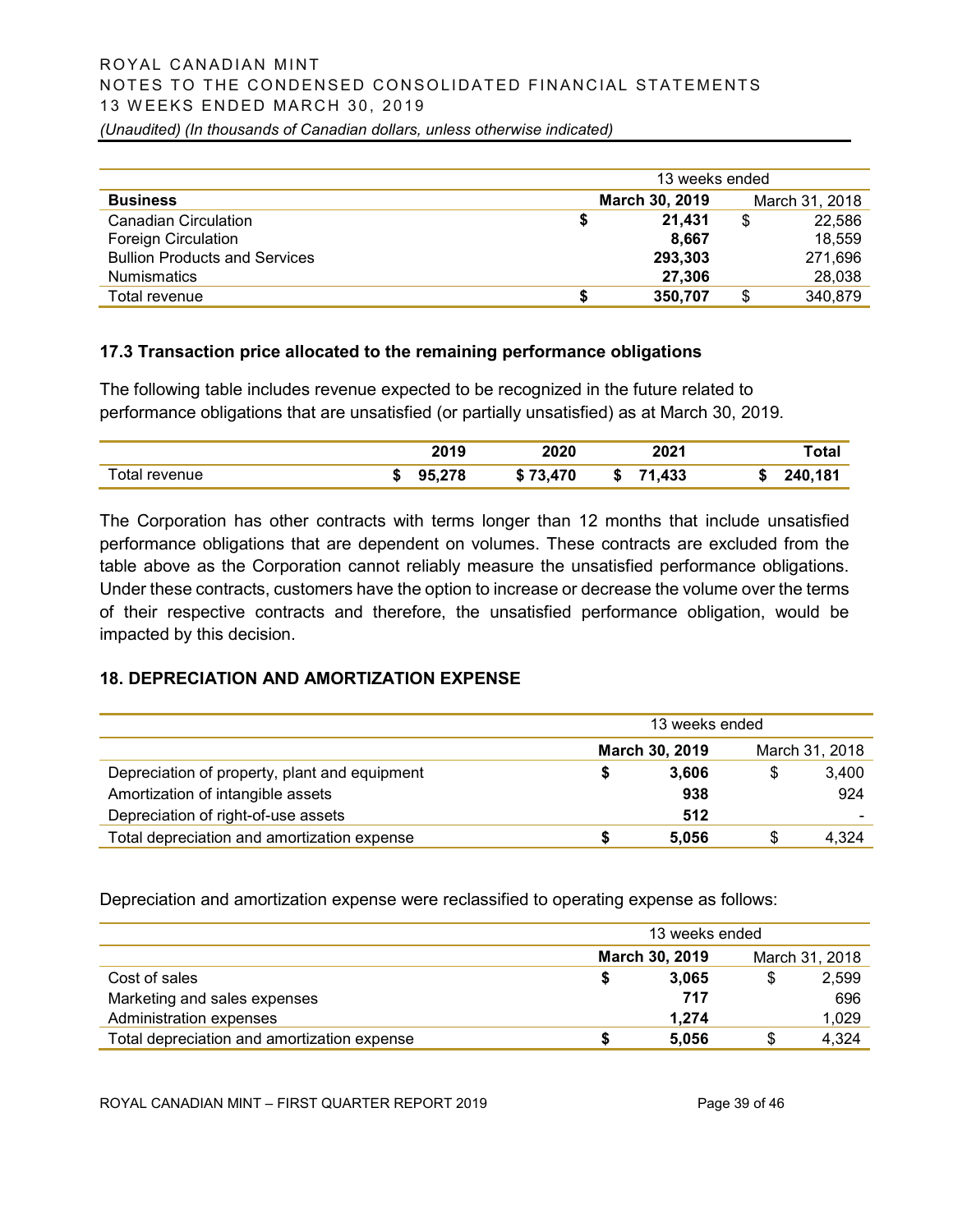# **19. EMPLOYEE COMPENSATION EXPENSES**

|                                                           | 13 weeks ended |                |    |                             |  |
|-----------------------------------------------------------|----------------|----------------|----|-----------------------------|--|
|                                                           |                | March 30, 2019 |    | March 31, 2018 <sup>1</sup> |  |
| Included in cost of sales:                                |                |                |    |                             |  |
| Salaries and wages including short term employee benefits | \$             | 8,925          | \$ | 8,584                       |  |
| Pension costs                                             |                | 1,108          |    | 1,185                       |  |
| Other long term employee and post-employment benefits     |                | 615            |    | 718                         |  |
| <b>Termination benefits</b>                               |                | (26)           |    | 37                          |  |
| Included in marketing and sales expenses:                 |                |                |    |                             |  |
| Salaries and wages including short term employee benefits |                | 4,037          |    | 4,354                       |  |
| Pension costs                                             |                | 295            |    | 336                         |  |
| Other long term employee and post-employment benefits     |                | 100            |    | 171                         |  |
| <b>Termination benefits</b>                               |                | (16)           |    | (33)                        |  |
| Included in administration expenses:                      |                |                |    |                             |  |
| Salaries and wages including short term employee benefits |                | 8,645          |    | 7,793                       |  |
| Pension costs                                             |                | 674            |    | 625                         |  |
| Other long term employee and post-employment benefits     |                | 370            |    | 374                         |  |
| <b>Termination benefits</b>                               |                | 13             |    | 89                          |  |
| Total employee compensation and benefits expense          | \$             | 24,740         | \$ | 24,233                      |  |

<sup>1</sup> Prior year figures have been reclassified to conform to current year presentation.

#### **20. SCIENTIFIC RESEARCH AND EXPERIMENTAL DEVELOPMENT (SRED) EXPENSES, NET**

|                            | 13 weeks ended                          |   |       |  |  |
|----------------------------|-----------------------------------------|---|-------|--|--|
|                            | March 31, 2018<br><b>March 30, 2019</b> |   |       |  |  |
| <b>SRED</b> expenses       | 1,371                                   | S | 950   |  |  |
| SRED investment tax credit | (170)                                   |   | (119) |  |  |
| SRED expenses, net         | 1.201                                   |   | 831   |  |  |

The net expenses for scientific research and experimental development are included in the administration expenses in the condensed consolidated statement of comprehensive income.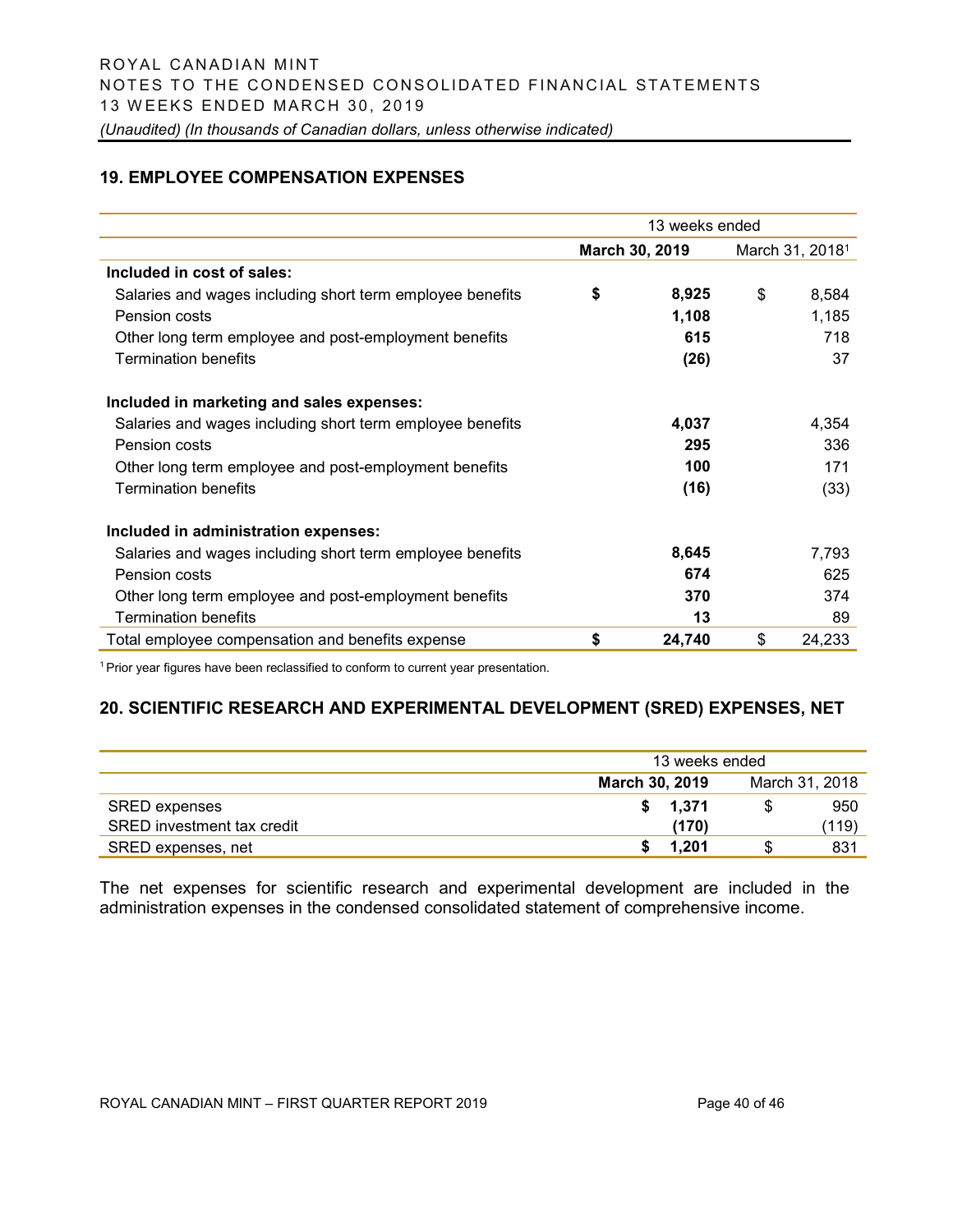# **21. INCOME TAXES**

|                              | 13 weeks ended        |                |  |       |  |  |  |
|------------------------------|-----------------------|----------------|--|-------|--|--|--|
|                              | <b>March 30, 2019</b> | March 31, 2018 |  |       |  |  |  |
| Current income tax expense   |                       | 1.986          |  | 3.198 |  |  |  |
| Deferred income tax recovery |                       | (370)          |  | (569) |  |  |  |
| Income tax expense           |                       | 1.616          |  | 2,629 |  |  |  |

The Corporation's effective income tax expense on profit before income tax differs from the amount that would be computed by applying the federal statutory income tax rate of 25% (2018 – 25%). The Corporation's effective income tax rate was 17% for the 13 weeks ended March 30, 2019 due to a decrease in taxable income as a result of temporary differences between income for accounting and tax purposes.

# **22. SUPPLEMENTAL CASH FLOW INFORMATION**

# **22.1 Reclassification**

The Corporation modified its consolidated statement of cash flows for the year ended December 31, 2018 to better represent the movements in provisions, prepaid expenses and foreign exchange that were reclassified within operating activities. For more information on this reclassification refer to note 29 in the Corporation`s audited consolidated financial statements for the year ended December 31, 2018.

The following table shows the combined impact of these reclassifications:

|                                                 | 13 weeks ended                                       |    |            |  |           |  |  |  |
|-------------------------------------------------|------------------------------------------------------|----|------------|--|-----------|--|--|--|
|                                                 | March 31, 2018                                       |    |            |  |           |  |  |  |
|                                                 | Reclassification<br>As reclassified<br>As previously |    |            |  |           |  |  |  |
| Increase (decrease)                             | reported                                             |    |            |  |           |  |  |  |
| Net foreign exchange gain                       | \$<br>(1,180)                                        | \$ | $(574)$ \$ |  | (1,754)   |  |  |  |
| Adjustments to other (revenues) expenses, net   | (1, 427)                                             |    | 2,608      |  | 1,181     |  |  |  |
| Net changes in operating assets and liabilities | (8,636)                                              |    | (2,608)    |  | (11, 244) |  |  |  |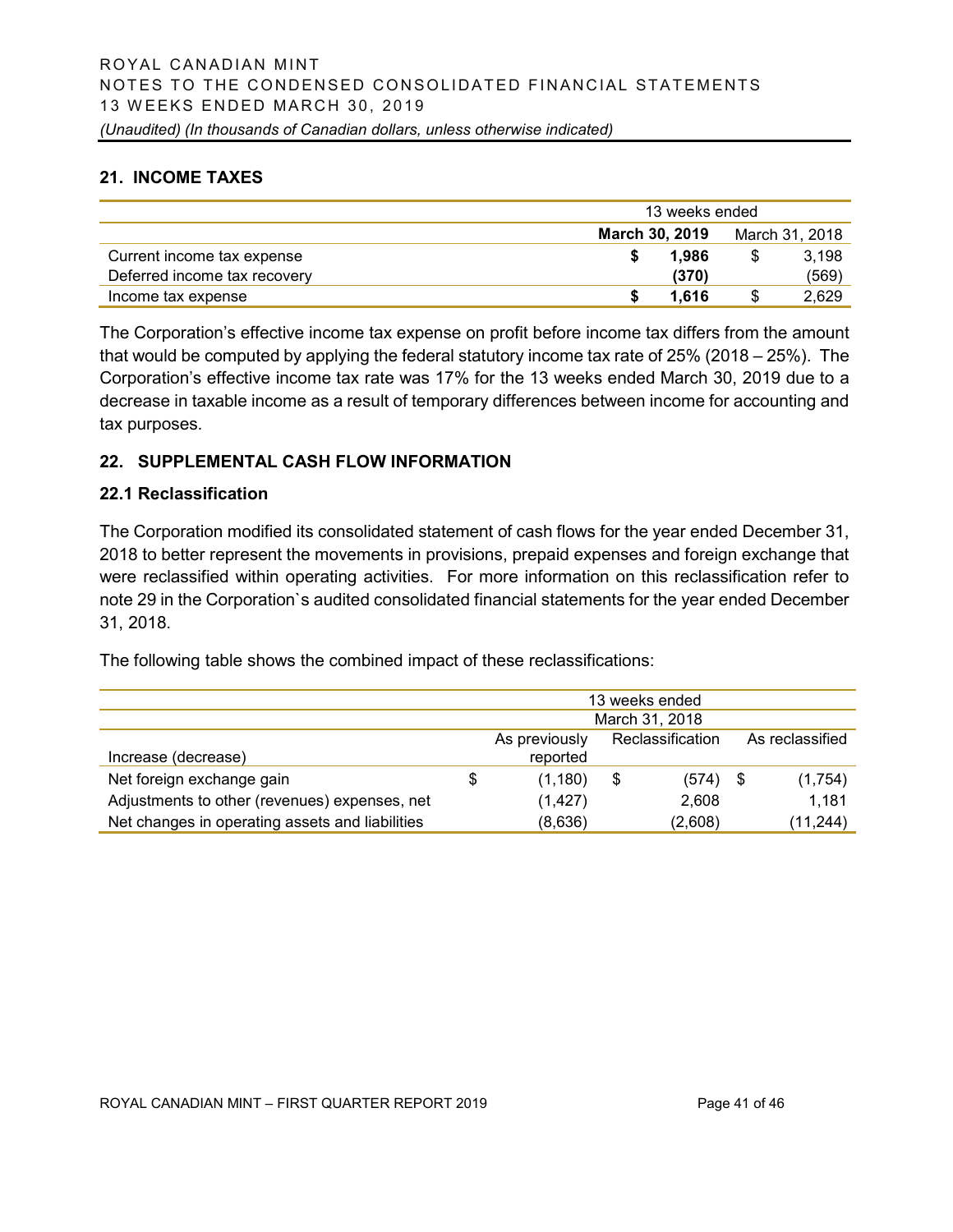# **22.2 Supplemental cash flow information**

Adjustments to other (revenue) expenses, net, were comprised of the following:

|                                           | 13 weeks ended |          |      |                             |  |  |  |
|-------------------------------------------|----------------|----------|------|-----------------------------|--|--|--|
|                                           | March 30, 2019 |          |      | March 31, 2018 <sup>1</sup> |  |  |  |
| <b>Expenses</b>                           |                |          |      |                             |  |  |  |
| Employee benefits expenses                | \$             | 2.073    | - \$ | 2,117                       |  |  |  |
| Employee benefits paid                    |                | (2, 232) |      | (2, 242)                    |  |  |  |
| Inventory write-downs                     |                | (94)     |      | (568)                       |  |  |  |
| Provisions                                |                | (580)    |      | 2,153                       |  |  |  |
| Prepaid expenses <sup>1</sup>             |                | 439      |      | 455                         |  |  |  |
| Other non-cash expenses, net <sup>1</sup> |                | 140      |      | 119                         |  |  |  |
| Revenue                                   |                |          |      |                             |  |  |  |
| Foreign circulation revenue               |                | 6,782    |      | 319                         |  |  |  |
| <b>Bullion service revenue</b>            |                | (403)    |      | (1, 172)                    |  |  |  |
|                                           | \$             | 6,125    | \$.  | 1,181                       |  |  |  |

<sup>1</sup> Prior year figures have been reclassified to conform to current year presentation.

The net change in operating assets and liabilities shown in the condensed consolidated statement of cash flow was comprised of the following:

|                                                        | 13 weeks ended |                |    |                             |  |  |  |
|--------------------------------------------------------|----------------|----------------|----|-----------------------------|--|--|--|
|                                                        |                | March 30, 2019 |    | March 31, 2018 <sup>1</sup> |  |  |  |
| Trade receivables, net and other receivables           | \$             | (6, 166)       | \$ | (5, 416)                    |  |  |  |
| Inventories                                            |                | 12,537         |    | 5,677                       |  |  |  |
| Prepaid expenses                                       |                | (2, 181)       |    | (1,735)                     |  |  |  |
| Trade payables, other payables and accrued liabilities |                | (511)          |    | (9,071)                     |  |  |  |
| Contract liability                                     |                | (1, 116)       |    | (699)                       |  |  |  |
|                                                        |                | 2.563          | \$ | (11,244)                    |  |  |  |

<sup>1</sup> Prior year figures have been reclassified to conform to current year presentation.

Income tax paid, was comprised of the following:

|                 | 13 weeks ended |   |                |  |  |
|-----------------|----------------|---|----------------|--|--|
|                 | March 30, 2019 |   | March 31, 2018 |  |  |
| Income tax paid | (2.748)        | Œ | 2,795          |  |  |
|                 | (2,748)        |   | (2,795)        |  |  |

Interest received, net, was comprised of the following:

|                   |                                  | 13 weeks ended |     |      |  |  |  |
|-------------------|----------------------------------|----------------|-----|------|--|--|--|
|                   | March 31, 2018<br>March 30, 2019 |                |     |      |  |  |  |
| Interest received |                                  | 369            | S   | 310  |  |  |  |
| Interest paid     |                                  | (141)          |     | (89) |  |  |  |
|                   |                                  | 228            | \$. | 221  |  |  |  |

ROYAL CANADIAN MINT – FIRST QUARTER REPORT 2019 Page 42 of 46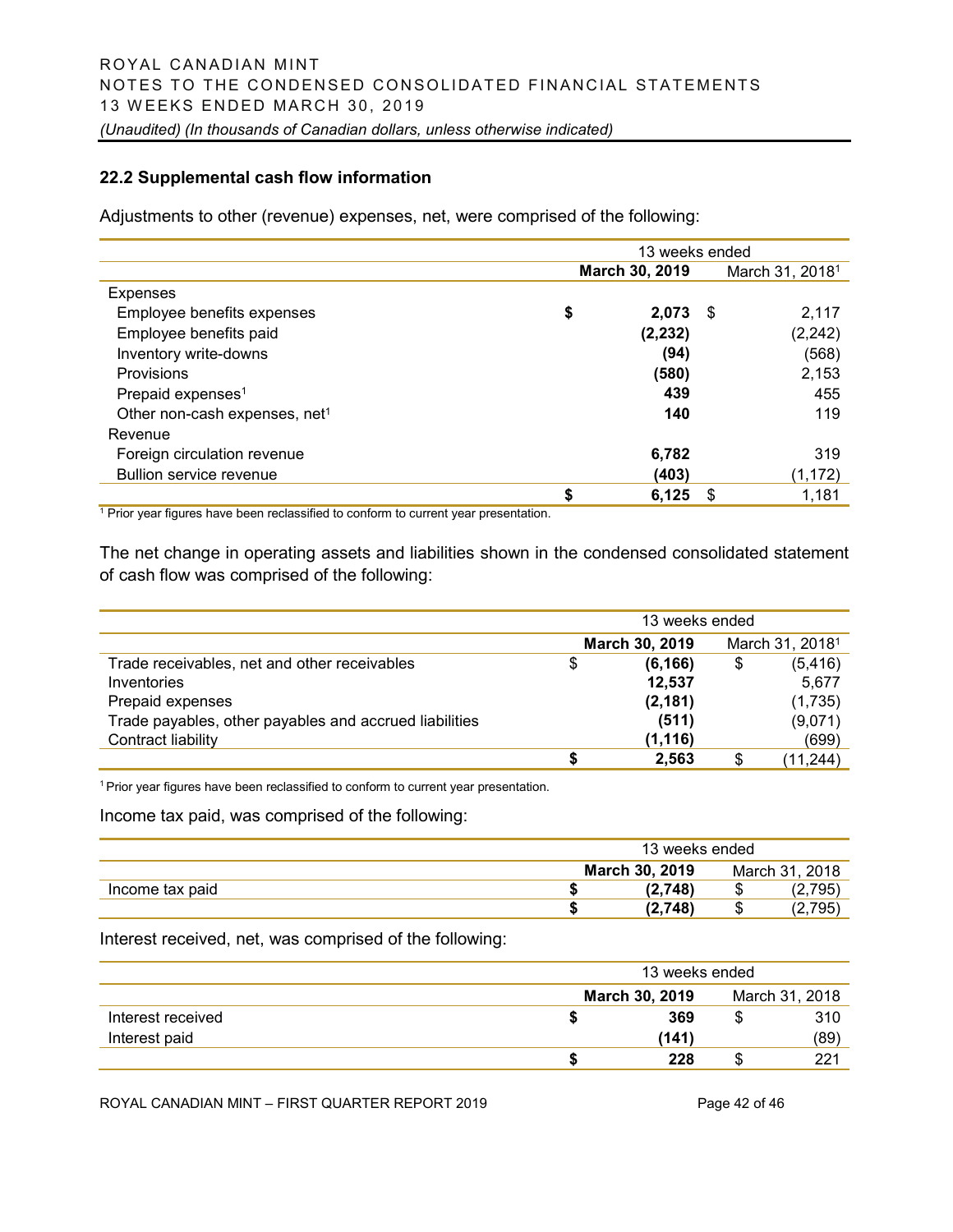# **23. RELATED PARTY TRANSACTIONS**

The Corporation is related in terms of common ownership to all Government of Canada owned entities. The Corporation enters into transactions with these entities in the normal course of business, under the same terms and conditions that apply to unrelated parties. In accordance with the disclosure exemption regarding "government related entities", the Corporation is exempt from certain disclosure requirements of IAS 24 relating to its transactions and outstanding balances with:

- a government that has control, joint control or significant influence over the reporting entity; and
- another entity that is a related party because the same government has control, joint control or significant influence over both the reporting entity and the other entity.

Transactions with related parties that are considered to be individually or collectively significant, include transactions with the Government of Canada, and departments thereof and all federal Crown corporations.

The majority of transactions with the Government of Canada were with the Department of Finance ("DOF") related to the production, management and delivery of Canadian circulation coins which are negotiated and measured at fair value under a Memorandum of Understanding, where pricing is agreed annually in the normal course of operations.

The transactions with DOF are as follows:

|                     | 13 weeks ended                      |                |  |  |  |  |  |
|---------------------|-------------------------------------|----------------|--|--|--|--|--|
|                     | March 30, 2019                      | March 31, 2018 |  |  |  |  |  |
| Revenue from DOF    | 19,622<br>S                         | 20,452<br>\$   |  |  |  |  |  |
|                     |                                     |                |  |  |  |  |  |
|                     | As at                               |                |  |  |  |  |  |
|                     | March 30, 2019<br>December 31, 2018 |                |  |  |  |  |  |
| Receivable from DOF | 1,824<br>S                          | 443<br>\$      |  |  |  |  |  |
| Contract liability  | 1,086                               | 509            |  |  |  |  |  |

The majority of transactions with Crown corporations were for the sales of numismatic product.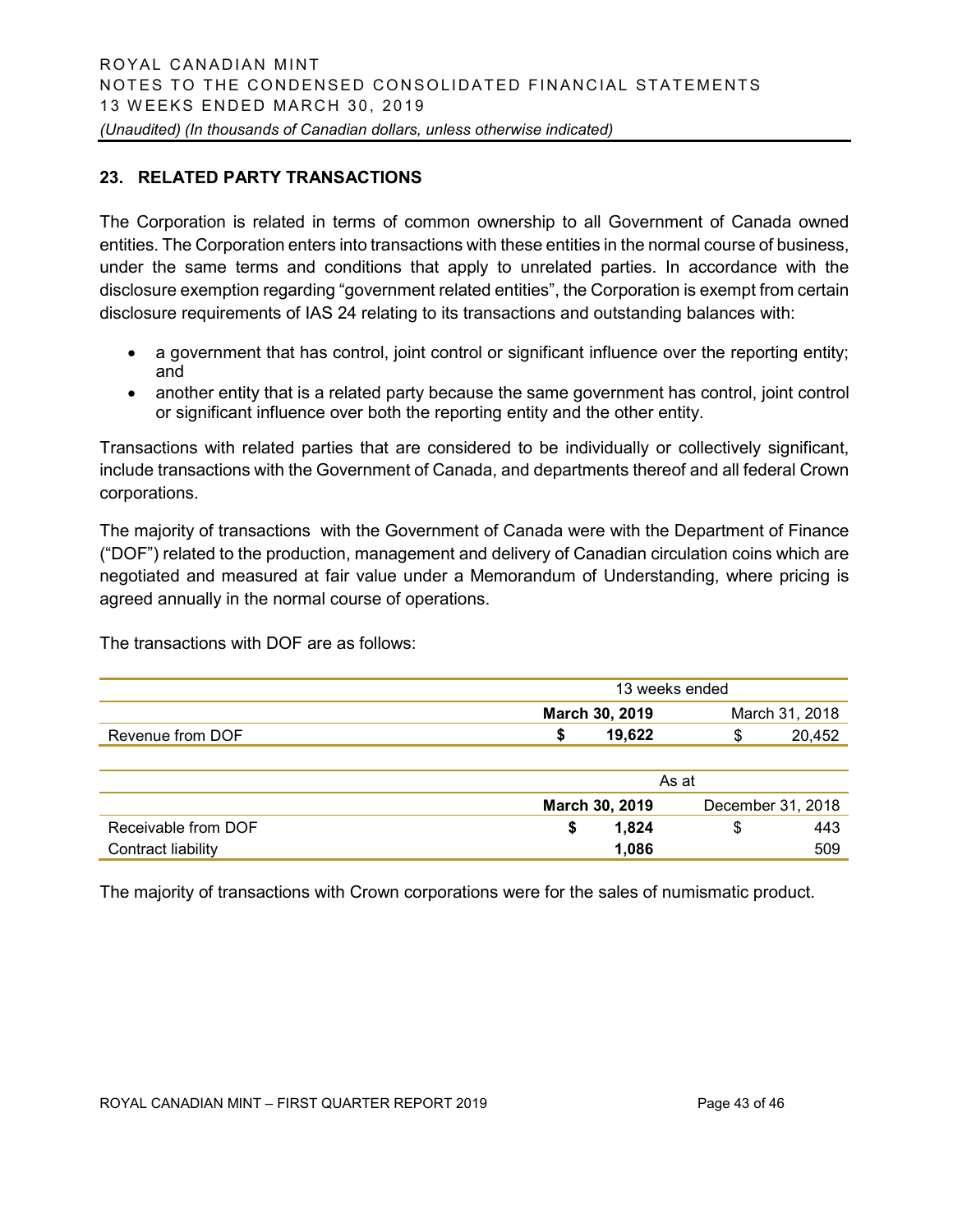# **24. COMMITMENTS, CONTINGENCIES AND GUARANTEES**

#### **24.1 Precious metal commitments**

In order to facilitate the production of precious metal coins and manage the risks associated with changes in metal prices, the Corporation may enter into firm fixed price purchase commitments, as well as precious metals leases. As at March 30, 2019, the Corporation had \$15.7 million in outstanding precious metal purchase commitments (December 31, 2018 – \$16.1 million).

As at March 30, 2019, the Corporation had entered into precious metal leases as follows:

|                 | As at                 |                   |
|-----------------|-----------------------|-------------------|
| <b>Ounces</b>   | <b>March 30, 2019</b> | December 31, 2018 |
| Gold            | 247.231               | 262,843           |
| Silver          | 5,878,537             | 5,785,450         |
| <b>Platinum</b> | 13,171                | 18.781            |

The fees for these leases are based on market value. The precious metal lease payment expensed for the 13 weeks ended March 30, 2019 was \$0.6 million (March 31, 2018 - \$0.6 million). The value of the metals under these leases has not been reflected in the Corporation's condensed consolidated financial statements since the Corporation intends to settle these commitments through receipt or delivery of the underlying metal.

# **24.2 Trade finance bonds and bank guarantees**

The Corporation has various outstanding bank guarantees and trade finance bonds associated with the production of foreign circulation coin contracts. These were issued in the normal course of business. The guarantees and bonds are delivered under standby facilities available to the Corporation through various financial institutions. Performance guarantees generally have a term up to one year depending on the applicable contract, while warranty guarantees can last up to five years. Bid bonds generally have a term of less than three months, depending on the length of the bid period for the applicable contract. The various contracts to which these guarantees or bid bonds apply generally have terms ranging from one to two years. Any potential payments which might become due under these commitments would relate to the Corporation's non-performance under the applicable contract. The Corporation does not anticipate any material payments will be required in the future. As at March 30, 2019, under the guarantees and bid bonds, the maximum potential amount of future payments is \$16.2 million (December 31, 2018 - \$16.1 million).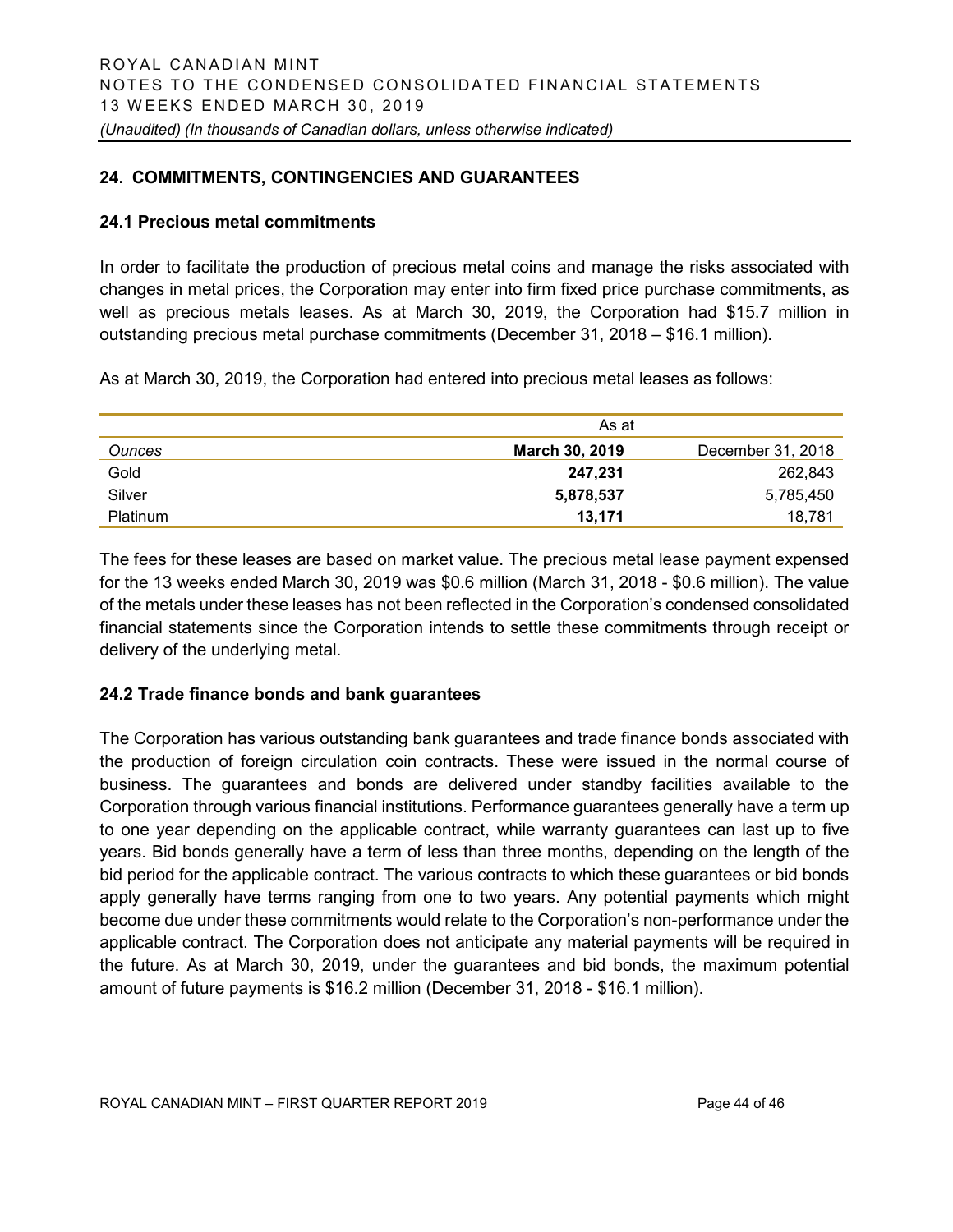#### **24.3 Other commitments and contingencies**

|                               | 2019      |   | 2020           | 2021                     |   | 2022                     |   | 2023           | 2024 and<br>thereafter |                | Total     |
|-------------------------------|-----------|---|----------------|--------------------------|---|--------------------------|---|----------------|------------------------|----------------|-----------|
| Operating leases <sup>1</sup> | \$<br>428 | S | 107            | \$<br>۰                  | S | ۰                        | S | ۰              | \$                     | ۰.             | \$<br>535 |
| Other commitments             | 24,616    |   | 4,805          | 1.029                    |   | 21                       |   | 15             |                        | 17             | 30,503    |
| Base metal commitments        | 10,836    |   | $\blacksquare$ | $\overline{\phantom{0}}$ |   | $\overline{\phantom{0}}$ |   | ۰              |                        | $\blacksquare$ | 10,836    |
| Capital commitments           | 2,778     |   | $\blacksquare$ | $\overline{\phantom{0}}$ |   | $\blacksquare$           |   | $\blacksquare$ |                        | $\blacksquare$ | 2,778     |
| Total                         | \$38,658  |   | \$4.912        | \$1.029                  |   | 21                       |   | 15             |                        | 17             | \$44,652  |

Total estimated minimum remaining future commitments are as follows:

<sup>1</sup> Operating leases include low value leases and leases with a term of 12 months or less.

Other commitments include firm contracts with suppliers for goods and services, excluding precious metals commitments and operating leases.

Base metal commitments are firm fixed-price purchase commitments which are entered into in order to facilitate the production of circulation and non-circulation coins (for Canada and other countries) and manage the risks associated with changes in metal prices.

The Corporation has committed as at March 30, 2019 to spend approximately \$2.8 million (December 31, 2018 - \$2.2 million) in 2019 and 2020 on capital projects.

In addition, there are various legal claims against the Corporation. Claims that are uncertain in terms of the outcome or potential outflow or that are not measurable are considered to be a contingency and are not recorded in the Corporation's condensed consolidated financial statements. A \$0.9 million provision for potential legal obligations is included in other provisions (Note 13) as at March 30, 2019 (December 31, 2018 - \$0.9 million). The amount and timing of the settlement of the provision is uncertain.

There have been no other material changes to the Corporation's commitments, contingencies and guarantees since December 31, 2018.